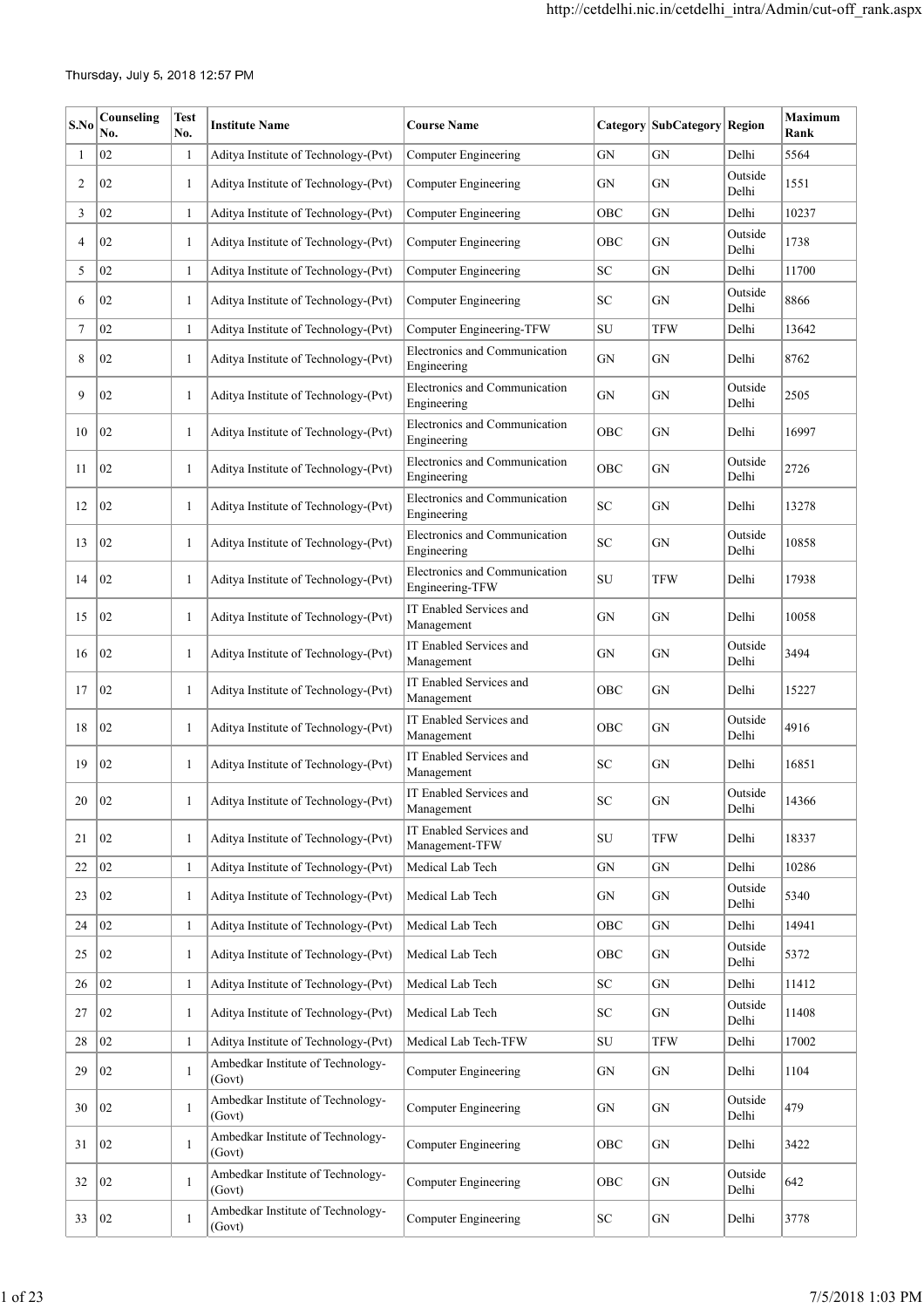| 34 | 02 | 1            | Ambedkar Institute of Technology-<br>(Govt) | <b>Computer Engineering</b>                          | SC         | GN         | Outside<br>Delhi | 749   |
|----|----|--------------|---------------------------------------------|------------------------------------------------------|------------|------------|------------------|-------|
| 35 | 02 | 1            | Ambedkar Institute of Technology-<br>(Govt) | Computer Engineering                                 | ST         | GN         | Delhi            | 20981 |
| 36 | 02 | 1            | Ambedkar Institute of Technology-<br>(Govt) | Computer Engineering                                 | ST         | GN         | Outside<br>Delhi | 7362  |
| 37 | 02 | 1            | Ambedkar Institute of Technology-<br>(Govt) | <b>Computer Engineering</b>                          | SU         | DP         | Delhi            | 13217 |
| 38 | 02 | 1            | Ambedkar Institute of Technology-<br>(Govt) | <b>Computer Engineering</b>                          | SU         | PH         | Delhi            | 12522 |
| 39 | 02 | 1            | Ambedkar Institute of Technology-<br>(Govt) | Computer Engineering-TFW                             | SU         | <b>TFW</b> | Delhi            | 2769  |
| 40 | 02 | 1            | Ambedkar Institute of Technology-<br>(Govt) | Electronics Engineering (Digital<br>Electronics)     | <b>GN</b>  | GN         | Delhi            | 3379  |
| 41 | 02 | 1            | Ambedkar Institute of Technology-<br>(Govt) | Electronics Engineering (Digital<br>Electronics)     | GN         | GN         | Outside<br>Delhi | 512   |
| 42 | 02 | 1            | Ambedkar Institute of Technology-<br>(Govt) | Electronics Engineering (Digital<br>Electronics)     | OBC        | GN         | Delhi            | 7266  |
| 43 | 02 | 1            | Ambedkar Institute of Technology-<br>(Govt) | Electronics Engineering (Digital<br>Electronics)     | OBC        | GN         | Outside<br>Delhi | 1117  |
| 44 | 02 | 1            | Ambedkar Institute of Technology-<br>(Govt) | Electronics Engineering (Digital<br>Electronics)     | SC         | GN         | Delhi            | 6914  |
| 45 | 02 | $\mathbf{1}$ | Ambedkar Institute of Technology-<br>(Govt) | Electronics Engineering (Digital<br>Electronics)     | <b>SC</b>  | GN         | Outside<br>Delhi | 3356  |
| 46 | 02 | 1            | Ambedkar Institute of Technology-<br>(Govt) | Electronics Engineering (Digital<br>Electronics)     | <b>ST</b>  | GN         | Delhi            | 21582 |
| 47 | 02 | 1            | Ambedkar Institute of Technology-<br>(Govt) | Electronics Engineering (Digital<br>Electronics)-TFW | SU         | <b>TFW</b> | Delhi            | 5774  |
| 48 | 02 | $\mathbf{1}$ | Ambedkar Institute of Technology-<br>(Govt) | Electronics Engineering (Medical<br>Electronics)     | GN         | GN         | Delhi            | 3566  |
| 49 | 02 | 1            | Ambedkar Institute of Technology-<br>(Govt) | Electronics Engineering (Medical<br>Electronics)     | GN         | GN         | Outside<br>Delhi | 1036  |
| 50 | 02 | 1            | Ambedkar Institute of Technology-<br>(Govt) | Electronics Engineering (Medical<br>Electronics)     | OBC        | GN         | Delhi            | 8166  |
| 51 | 02 | 1            | Ambedkar Institute of Technology-<br>(Govt) | Electronics Engineering (Medical<br>Electronics)     | OBC        | GN         | Outside<br>Delhi | 1261  |
| 52 | 02 |              | Ambedkar Institute of Technology-<br>(Govt) | Electronics Engineering (Medical<br>Electronics)     | $\rm SC$   | GN         | Delhi            | 6209  |
| 53 | 02 | 1            | Ambedkar Institute of Technology-<br>(Govt) | Electronics Engineering (Medical<br>Electronics)     | SC.        | GN         | Outside<br>Delhi | 2881  |
| 54 | 02 | 1            | Ambedkar Institute of Technology-<br>(Govt) | Electronics Engineering (Medical<br>Electronics)     | ${\rm SU}$ | PH         | Delhi            | 13598 |
| 55 | 02 | 1            | Ambedkar Institute of Technology-<br>(Govt) | Electronics Engineering (Medical<br>Electronics)-TFW | SU         | <b>TFW</b> | Delhi            | 8590  |
| 56 | 02 | 1            | Ambedkar Institute of Technology-<br>(Govt) | Instrumentation and Control                          | GN         | GN         | Delhi            | 5167  |
| 57 | 02 | 1            | Ambedkar Institute of Technology-<br>(Govt) | Instrumentation and Control                          | GN         | GN         | Outside<br>Delhi | 1827  |
| 58 | 02 | 1            | Ambedkar Institute of Technology-<br>(Govt) | Instrumentation and Control                          | OBC        | GN         | Delhi            | 9330  |
| 59 | 02 | 1            | Ambedkar Institute of Technology-<br>(Govt) | Instrumentation and Control                          | OBC        | GN         | Outside<br>Delhi | 1992  |
| 60 | 02 | 1            | Ambedkar Institute of Technology-<br>(Govt) | Instrumentation and Control                          | SC         | GN         | Delhi            | 8935  |
| 61 | 02 | 1            | Ambedkar Institute of Technology-<br>(Govt) | Instrumentation and Control                          | ST         | GN         | Outside<br>Delhi | 21362 |
| 62 | 02 | 1            | Ambedkar Institute of Technology-<br>(Govt) | Instrumentation and Control-TFW                      | SU         | <b>TFW</b> | Delhi            | 10245 |
| 63 | 02 | 1            | Ambedkar Institute of Technology-<br>(Govt) | IT Enabled Services and<br>Management                | GN         | GN         | Delhi            | 3223  |
| 64 | 02 | 1            | Ambedkar Institute of Technology-<br>(Govt) | IT Enabled Services and<br>Management                | GN         | GN         | Outside<br>Delhi | 597   |
| 65 | 02 | 1            | Ambedkar Institute of Technology-<br>(Govt) | IT Enabled Services and<br>Management                | OBC        | GN         | Delhi            | 8134  |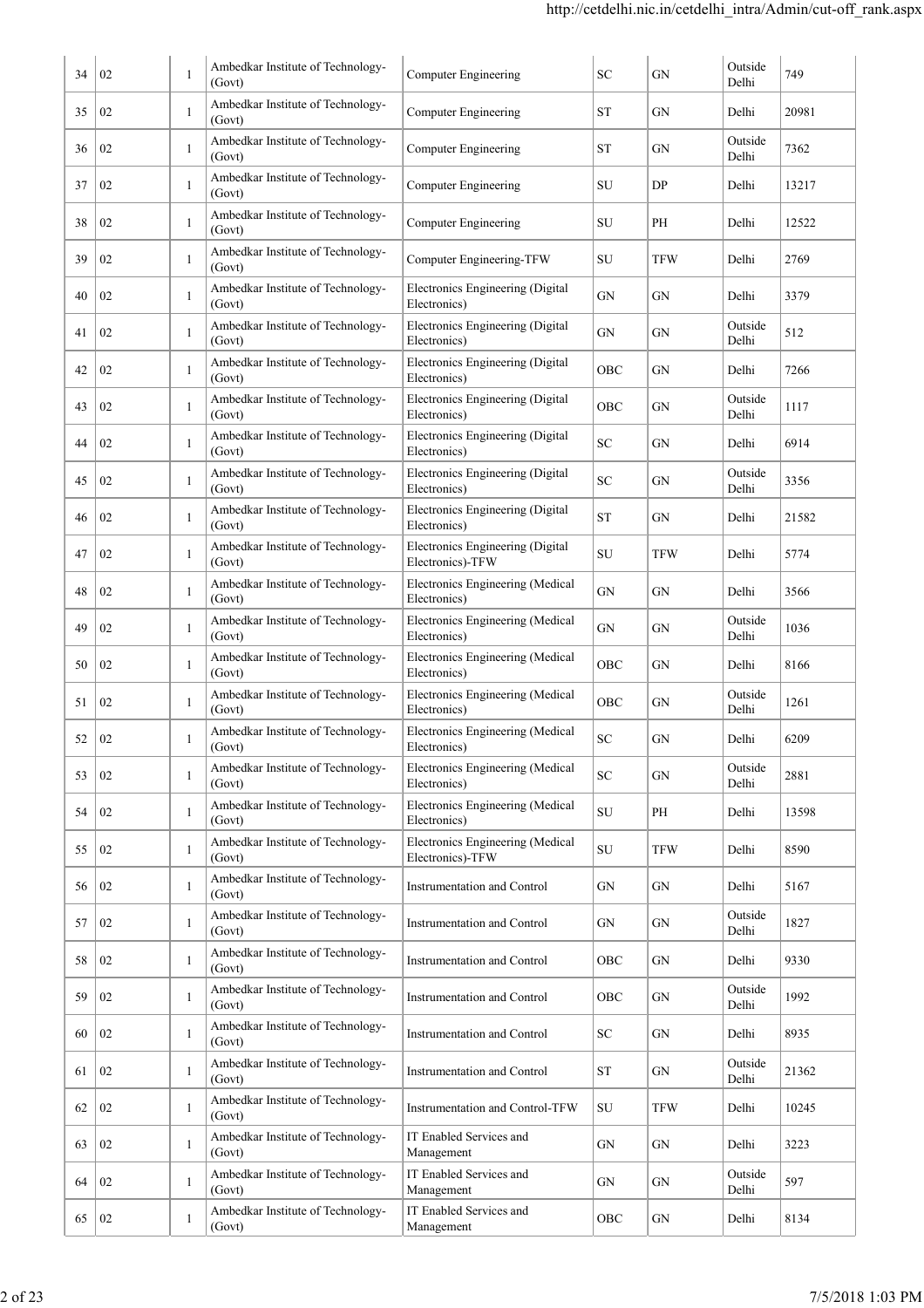| 66 | 02     | -1           | Ambedkar Institute of Technology-<br>(Govt) | IT Enabled Services and<br>Management     | OBC                | GN         | Outside<br>Delhi | 1694  |
|----|--------|--------------|---------------------------------------------|-------------------------------------------|--------------------|------------|------------------|-------|
| 67 | 02     | 1            | Ambedkar Institute of Technology-<br>(Govt) | IT Enabled Services and<br>Management     | SС                 | GN         | Delhi            | 5882  |
| 68 | 02     | 1            | Ambedkar Institute of Technology-<br>(Govt) | IT Enabled Services and<br>Management     | SC                 | GN         | Outside<br>Delhi | 2708  |
| 69 | 02     | $\mathbf{1}$ | Ambedkar Institute of Technology-<br>(Govt) | IT Enabled Services and<br>Management     | <b>ST</b>          | GN         | Outside<br>Delhi | 22125 |
| 70 | 02     | $\mathbf{1}$ | Ambedkar Institute of Technology-<br>(Govt) | IT Enabled Services and<br>Management     | SU                 | DP         | Delhi            | 16049 |
| 71 | 02     | $\mathbf{1}$ | Ambedkar Institute of Technology-<br>(Govt) | IT Enabled Services and<br>Management     | SU                 | PH         | Delhi            | 15338 |
| 72 | 02     | 1            | Ambedkar Institute of Technology-<br>(Govt) | IT Enabled Services and<br>Management-TFW | SU                 | TFW        | Delhi            | 7951  |
| 73 | 02     | 1            | Aryabhat Institute of Technology-<br>(Govt) | Architectural Assistantship               | GN                 | GN         | Delhi            | 4202  |
| 74 | 02     | 1            | Aryabhat Institute of Technology-<br>(Govt) | Architectural Assistantship               | GN                 | GN         | Outside<br>Delhi | 1807  |
| 75 | 02     | $\mathbf{1}$ | Aryabhat Institute of Technology-<br>(Govt) | Architectural Assistantship               | OBC                | GN         | Delhi            | 7853  |
| 76 | 02     | 1            | Aryabhat Institute of Technology-<br>(Govt) | Architectural Assistantship               | OBC                | GN         | Outside<br>Delhi | 2090  |
| 77 | 02     | 1            | Aryabhat Institute of Technology-<br>(Govt) | Architectural Assistantship               | SC                 | GN         | Delhi            | 8093  |
| 78 | 02     | 1            | Aryabhat Institute of Technology-<br>(Govt) | Architectural Assistantship-TFW           | SU                 | TFW        | Delhi            | 9570  |
| 79 | 02     | 1            | Aryabhat Institute of Technology-<br>(Govt) | Civil Engineering                         | GN                 | GN         | Delhi            | 1713  |
| 80 | 02     | 1            | Aryabhat Institute of Technology-<br>(Govt) | Civil Engineering                         | GN                 | GN         | Outside<br>Delhi | 388   |
| 81 | 02     | 1            | Aryabhat Institute of Technology-<br>(Govt) | Civil Engineering                         | OBC                | GN         | Delhi            | 4108  |
| 82 | 02     | 1            | Aryabhat Institute of Technology-<br>(Govt) | Civil Engineering                         | OBC                | GN         | Outside<br>Delhi | 424   |
| 83 | 02     | $\mathbf{1}$ | Aryabhat Institute of Technology-<br>(Govt) | Civil Engineering                         | SC                 | GN         | Delhi            | 3816  |
| 84 | $02\,$ |              | Aryabhat Institute of Technology-<br>(Govt) | Civil Engineering                         | <b>ST</b>          | ${\rm GN}$ | Delhi            | 21099 |
| 85 | 02     | $\mathbf{1}$ | Aryabhat Institute of Technology-<br>(Govt) | Civil Engineering                         | ST                 | GN         | Outside<br>Delhi | 9640  |
| 86 | 02     | 1            | Aryabhat Institute of Technology-<br>(Govt) | Civil Engineering                         | SU                 | DP         | Delhi            | 6949  |
| 87 | 02     | 1            | Aryabhat Institute of Technology-<br>(Govt) | Civil Engineering                         | SU                 | <b>PWD</b> | Delhi            | 21915 |
| 88 | 02     | 1            | Aryabhat Institute of Technology-<br>(Govt) | Civil Engineering-TFW                     | SU                 | <b>TFW</b> | Delhi            | 1999  |
| 89 | 02     | 1            | Aryabhat Institute of Technology-<br>(Govt) | <b>Electrical Engineering</b>             | GN                 | ${\rm GN}$ | Delhi            | 1913  |
| 90 | 02     | 1            | Aryabhat Institute of Technology-<br>(Govt) | <b>Electrical Engineering</b>             | GN                 | GN         | Outside<br>Delhi | 474   |
| 91 | 02     | 1            | Aryabhat Institute of Technology-<br>(Govt) | <b>Electrical Engineering</b>             | OBC                | GN         | Delhi            | 3770  |
| 92 | 02     | 1            | Aryabhat Institute of Technology-<br>(Govt) | <b>Electrical Engineering</b>             | OBC                | ${\rm GN}$ | Outside<br>Delhi | 621   |
| 93 | 02     | 1            | Aryabhat Institute of Technology-<br>(Govt) | <b>Electrical Engineering</b>             | ${\rm SC}$         | ${\rm GN}$ | Delhi            | 4525  |
| 94 | 02     | 1            | Aryabhat Institute of Technology-<br>(Govt) | <b>Electrical Engineering</b>             | ${\cal S}{\cal T}$ | ${\rm GN}$ | Delhi            | 21372 |
| 95 | 02     | $\mathbf{1}$ | Aryabhat Institute of Technology-<br>(Govt) | <b>Electrical Engineering</b>             | ${\cal S}{\cal T}$ | ${\rm GN}$ | Outside<br>Delhi | 1333  |
| 96 | 02     | 1            | Aryabhat Institute of Technology-<br>(Govt) | <b>Electrical Engineering</b>             | SU                 | DP         | Delhi            | 10214 |
| 97 | 02     | 1            | Aryabhat Institute of Technology-<br>(Govt) | <b>Electrical Engineering-TFW</b>         | ${\rm SU}$         | TFW        | Delhi            | 4734  |
|    |        |              |                                             |                                           |                    |            |                  |       |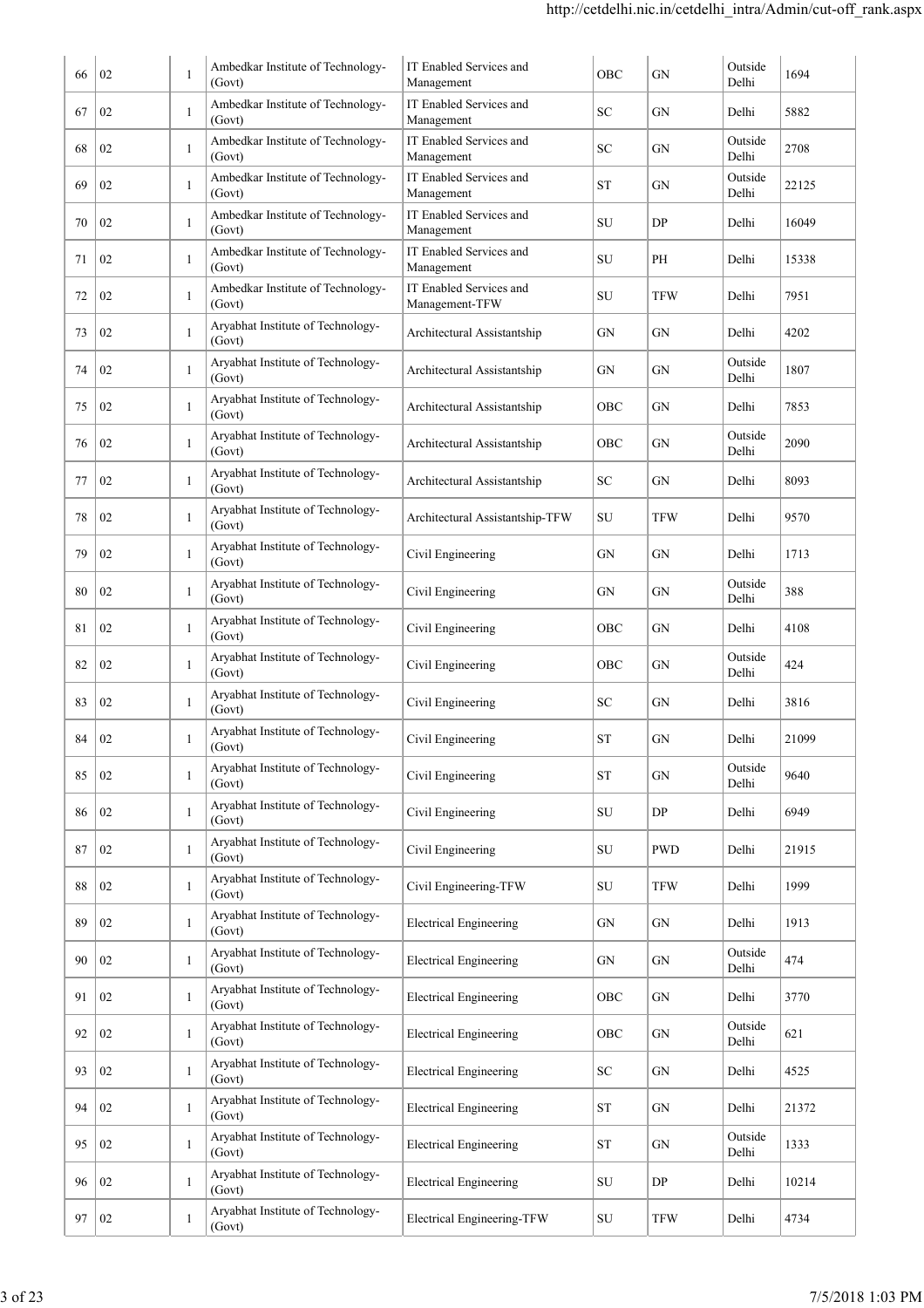| 98            | 02             | $\mathbf{1}$ | Aryabhat Institute of Technology-                 | <b>Garment Fabrication Technology</b>                               | GN         | GN         | Delhi            | 7038  |
|---------------|----------------|--------------|---------------------------------------------------|---------------------------------------------------------------------|------------|------------|------------------|-------|
| 99            | 02             | 1            | (Govt)<br>Aryabhat Institute of Technology-       | <b>Garment Fabrication Technology</b>                               | GN         | GN         | Outside          | 2766  |
| 100           | 02             | 1            | (Govt)<br>Aryabhat Institute of Technology-       | <b>Garment Fabrication Technology</b>                               | OBC        | GN         | Delhi<br>Delhi   | 11805 |
| 101           |                | 1            | (Govt)<br>Aryabhat Institute of Technology-       |                                                                     | OBC        |            | Outside          | 2921  |
|               | 02             |              | (Govt)<br>Aryabhat Institute of Technology-       | <b>Garment Fabrication Technology</b>                               |            | GN         | Delhi            |       |
| 102           | 02             | -1           | (Govt)<br>Aryabhat Institute of Technology-       | <b>Garment Fabrication Technology</b>                               | SС         | GN         | Delhi<br>Outside | 10884 |
| 103           | 02             | 1            | (Govt)                                            | <b>Garment Fabrication Technology</b><br><b>Garment Fabrication</b> | SC         | GN         | Delhi            | 6954  |
| 104           | 02             | 1            | Aryabhat Institute of Technology-<br>(Govt)       | Technology-TFW                                                      | SU         | TFW        | Delhi            | 14826 |
| 105           | 02             | 1            | Aryabhat Institute of Technology-<br>(Govt)       | Mechanical Engineering                                              | GN         | GN         | Delhi            | 2215  |
| 106   02      |                | 1            | Aryabhat Institute of Technology-<br>(Govt)       | Mechanical Engineering                                              | GN         | GN         | Outside<br>Delhi | 307   |
| 107           | 02             | $\mathbf{1}$ | Aryabhat Institute of Technology-<br>(Govt)       | Mechanical Engineering                                              | OBC        | GN         | Delhi            | 5158  |
| 108           | 02             | $\mathbf{1}$ | Aryabhat Institute of Technology-<br>(Govt)       | Mechanical Engineering                                              | OBC        | GN         | Outside<br>Delhi | 832   |
| 109           | 02             | $\mathbf{1}$ | Aryabhat Institute of Technology-<br>(Govt)       | Mechanical Engineering                                              | SC         | GN         | Delhi            | 3766  |
| 110           | $\overline{0}$ | $\mathbf{1}$ | Aryabhat Institute of Technology-<br>(Govt)       | Mechanical Engineering                                              | SC         | GN         | Outside<br>Delhi | 2316  |
| 111           | 02             | $\mathbf{1}$ | Aryabhat Institute of Technology-<br>(Govt)       | Mechanical Engineering                                              | SU         | DP         | Delhi            | 18201 |
| 112           | 02             | $\mathbf{1}$ | Aryabhat Institute of Technology-<br>(Govt)       | Mechanical Engineering                                              | SU         | DP         | Outside<br>Delhi | 4649  |
| 113           | 02             | -1           | Aryabhat Institute of Technology-<br>(Govt)       | Mechanical Engineering                                              | SU         | NCC        | Delhi            | 15094 |
| 114           | 02             | -1           | Aryabhat Institute of Technology-<br>(Govt)       | Mechanical Engineering<br>(Maintenance)                             | GN         | GN         | Delhi            | 3276  |
| 115           | 02             | -1           | Aryabhat Institute of Technology-<br>(Govt)       | Mechanical Engineering<br>(Maintenance)                             | GN         | GN         | Outside<br>Delhi | 834   |
| 116 02        |                |              | Aryabhat Institute of Technology-<br>(Govt)       | Mechanical Engineering<br>(Maintenance)                             | OBC        | GN         | Delhi            | 6960  |
| 117           | 02             | 1            | Aryabhat Institute of Technology-<br>(Govt)       | Mechanical Engineering<br>(Maintenance)                             | OBC        | GN         | Outside<br>Delhi | 1056  |
| 118 02        |                | 1            | Aryabhat Institute of Technology-<br>(Govt)       | Mechanical Engineering<br>(Maintenance)                             | ${\rm SC}$ | GN         | Delhi            | 7242  |
| 119 02        |                | 1            | Aryabhat Institute of Technology-<br>(Govt)       | Mechanical Engineering-TFW                                          | ${\rm SU}$ | <b>TFW</b> | Delhi            | 5800  |
| 120           | 02             | 1            | Aryabhat Institute of Technology-<br>(Govt)       | Mechanical Engineering-TFW                                          | SU         | TFW        | Outside<br>Delhi | 960   |
| $121 \mid 02$ |                | $\mathbf{1}$ | Baba Hari Dass College of<br>Pharmacy-(Pvt)       | Medical Lab Tech                                                    | GN         | GN         | Delhi            | 11483 |
| 122           | 02             | $\mathbf{1}$ | Baba Hari Dass College of<br>Pharmacy-(Pvt)       | Medical Lab Tech                                                    | GN         | GN         | Outside<br>Delhi | 5632  |
| 123           | 02             | $\mathbf{1}$ | Baba Hari Dass College of<br>Pharmacy-(Pvt)       | Medical Lab Tech                                                    | OBC        | GN         | Delhi            | 17721 |
| 124 02        |                | $\mathbf{1}$ | Baba Hari Dass College of                         | Medical Lab Tech                                                    | OBC        | GN         | Outside          | 5878  |
| 125 02        |                | $\mathbf{1}$ | Pharmacy-(Pvt)<br>Baba Hari Dass College of       | Medical Lab Tech                                                    | SC         | GN         | Delhi<br>Delhi   | 15626 |
| 126 02        |                | $\mathbf{1}$ | Pharmacy-(Pvt)<br>Baba Hari Dass College of       | Medical Lab Tech                                                    | ${\rm SC}$ | GN         | Outside          | 13523 |
|               |                | $\mathbf{1}$ | Pharmacy-(Pvt)<br>Baba Hari Dass College of       |                                                                     |            |            | Delhi            |       |
| 127           | 02             |              | Pharmacy-(Pvt)<br>Chhotu Ram Rural Institute of   | Medical Lab Tech-TFW                                                | SU         | TFW        | Delhi            | 17741 |
| 128           | 02             | 1            | technology-(Pvt)<br>Chhotu Ram Rural Institute of | Architectural Assistantship                                         | GN         | GN         | Delhi<br>Outside | 12713 |
| 129 02        |                | $\mathbf{1}$ | technology-(Pvt)                                  | Architectural Assistantship                                         | GN         | GN         | Delhi            | 4618  |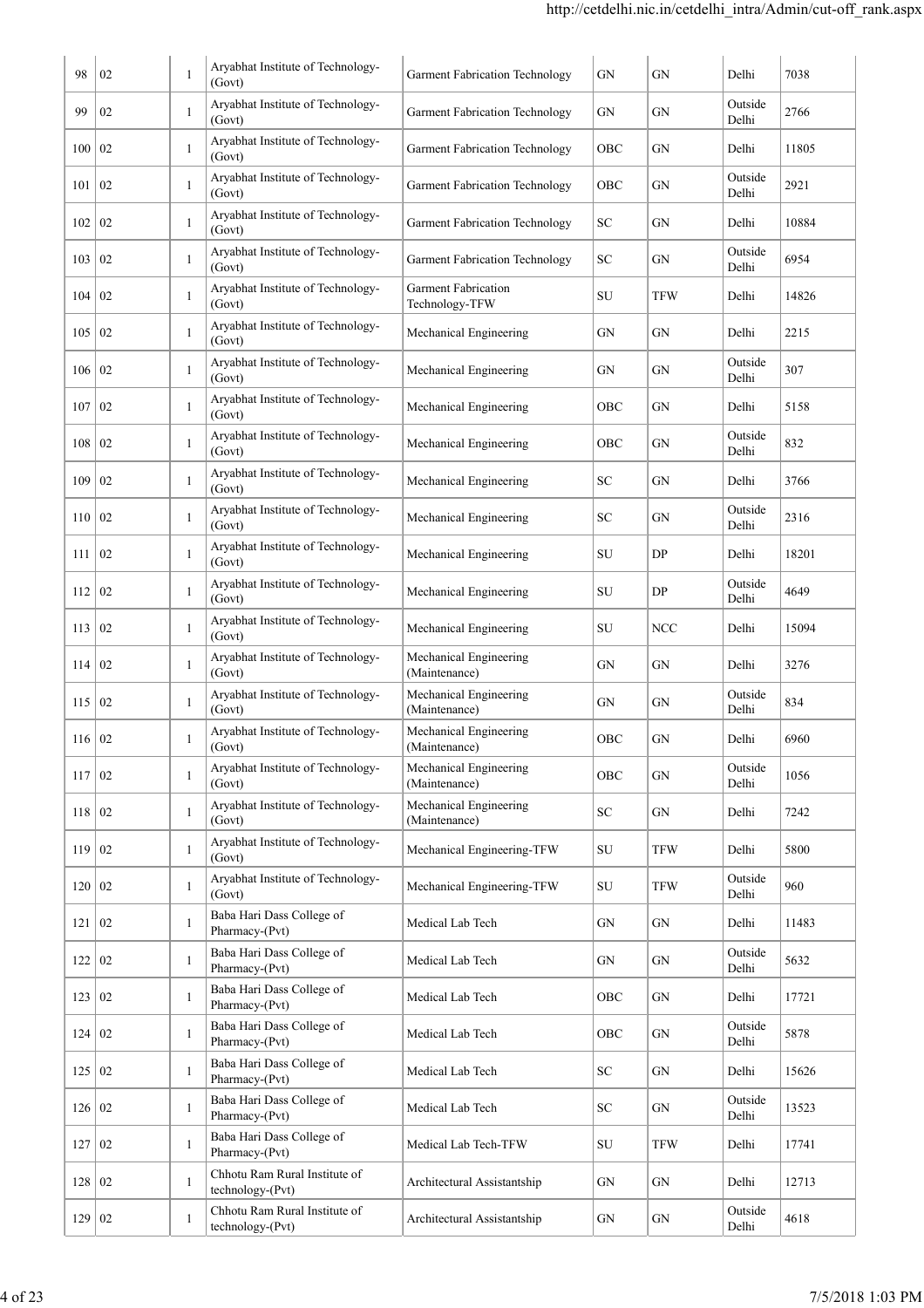| 130      | $\overline{0}$   | $\mathbf{1}$ | Chhotu Ram Rural Institute of                     | Architectural Assistantship                      | OBC        | GN         | Delhi            | 19845 |
|----------|------------------|--------------|---------------------------------------------------|--------------------------------------------------|------------|------------|------------------|-------|
| 131      | 02               | 1            | technology-(Pvt)<br>Chhotu Ram Rural Institute of | Architectural Assistantship                      | OBC        | GN         | Outside          | 6249  |
|          |                  |              | technology-(Pvt)<br>Chhotu Ram Rural Institute of |                                                  |            |            | Delhi            |       |
| 132      | 02               | 1            | technology-(Pvt)<br>Chhotu Ram Rural Institute of | Architectural Assistantship                      | SС         | GN         | Delhi<br>Outside | 17467 |
| 133      | 02               | 1            | technology-(Pvt)                                  | Architectural Assistantship                      | SС         | GN         | Delhi            | 13558 |
| 134      | 02               | 1            | Chhotu Ram Rural Institute of<br>technology-(Pvt) | Architectural Assistantship-TFW                  | SU         | TFW        | Delhi            | 19632 |
| 135      | 02               | $\mathbf{1}$ | Chhotu Ram Rural Institute of<br>technology-(Pvt) | Civil Engineering                                | GN         | GN         | Delhi            | 9601  |
| 136      | 02               | 1            | Chhotu Ram Rural Institute of<br>technology-(Pvt) | Civil Engineering                                | GN         | GN         | Outside<br>Delhi | 2406  |
| 137      | 02               | $\mathbf{1}$ | Chhotu Ram Rural Institute of<br>technology-(Pvt) | Civil Engineering                                | OBC        | GN         | Delhi            | 18307 |
| 138      | 02               | $\mathbf{1}$ | Chhotu Ram Rural Institute of<br>technology-(Pvt) | Civil Engineering                                | OBC        | GN         | Outside<br>Delhi | 3741  |
| 139      | 02               | $\mathbf{1}$ | Chhotu Ram Rural Institute of<br>technology-(Pvt) | Civil Engineering                                | SC         | GN         | Delhi            | 14628 |
| 140      | 02               | $\mathbf{1}$ | Chhotu Ram Rural Institute of<br>technology-(Pvt) | Civil Engineering                                | SC         | GN         | Outside<br>Delhi | 12422 |
| 141      | 02               | $\mathbf{1}$ | Chhotu Ram Rural Institute of<br>technology-(Pvt) | Civil Engineering                                | SU         | DP         | Outside<br>Delhi | 5310  |
| 142      | 02               | $\mathbf{1}$ | Chhotu Ram Rural Institute of<br>technology-(Pvt) | Civil Engineering-TFW                            | SU         | <b>TFW</b> | Delhi            | 10506 |
| 143      | 02               | $\mathbf{1}$ | Chhotu Ram Rural Institute of<br>technology-(Pvt) | Civil Engineering-TFW                            | SU         | <b>TFW</b> | Outside<br>Delhi | 2410  |
| 144      | 02               | 1            | Chhotu Ram Rural Institute of<br>technology-(Pvt) | <b>Electrical Engineering</b>                    | GN         | GN         | Delhi            | 10096 |
| 145      | 02               | 1            | Chhotu Ram Rural Institute of<br>technology-(Pvt) | <b>Electrical Engineering</b>                    | GN         | GN         | Outside<br>Delhi | 3088  |
| 146      | 02               | 1            | Chhotu Ram Rural Institute of<br>technology-(Pvt) | <b>Electrical Engineering</b>                    | OBC        | GN         | Delhi            | 17036 |
| 147      | 02               | 1            | Chhotu Ram Rural Institute of<br>technology-(Pvt) | <b>Electrical Engineering</b>                    | OBC        | GN         | Outside<br>Delhi | 3813  |
| 148      | 02               |              | Chhotu Ram Rural Institute of<br>technology-(Pvt) | <b>Electrical Engineering</b>                    | ${\rm SC}$ | GN         | Delhi            | 16535 |
| 149      | 02               | 1            | Chhotu Ram Rural Institute of<br>technology-(Pvt) | <b>Electrical Engineering</b>                    | SC         | GN         | Outside<br>Delhi | 9756  |
| 150      | 02               | $\mathbf{1}$ | Chhotu Ram Rural Institute of<br>technology-(Pvt) | <b>Electrical Engineering</b>                    | SU         | DP         | Outside<br>Delhi | 14075 |
| 151      | 02               | $\mathbf{1}$ | Chhotu Ram Rural Institute of<br>technology-(Pvt) | Electrical Engineering-TFW                       | SU         | TFW        | Delhi            | 9202  |
| 152      | $\vert 02 \vert$ | 1            | Chhotu Ram Rural Institute of<br>technology-(Pvt) | Electrical Engineering-TFW                       | ${\rm SU}$ | TFW        | Outside<br>Delhi | 2285  |
| 153      | 02               | $\mathbf{1}$ | Chhotu Ram Rural Institute of<br>technology-(Pvt) | Electronics and Communication<br>Engineering     | GN         | GN         | Delhi            | 10600 |
| 154      | 02               | $\mathbf{1}$ | Chhotu Ram Rural Institute of<br>technology-(Pvt) | Electronics and Communication<br>Engineering     | GN         | GN         | Outside<br>Delhi | 4163  |
| 155 02   |                  | $\mathbf{1}$ | Chhotu Ram Rural Institute of<br>technology-(Pvt) | Electronics and Communication<br>Engineering     | OBC        | GN         | Delhi            | 20058 |
| 156 02   |                  | $\mathbf{1}$ | Chhotu Ram Rural Institute of<br>technology-(Pvt) | Electronics and Communication<br>Engineering     | OBC        | GN         | Outside<br>Delhi | 4462  |
| 157      | $\vert 02 \vert$ | $\mathbf{1}$ | Chhotu Ram Rural Institute of<br>technology-(Pvt) | Electronics and Communication<br>Engineering     | SC         | GN         | Delhi            | 16554 |
| 158      | 02               | $\mathbf{1}$ | Chhotu Ram Rural Institute of<br>technology-(Pvt) | Electronics and Communication<br>Engineering     | ${\rm SC}$ | GN         | Outside<br>Delhi | 12788 |
| 159      | $\vert 02 \vert$ | $\mathbf{1}$ | Chhotu Ram Rural Institute of<br>technology-(Pvt) | Electronics and Communication<br>Engineering-TFW | SU         | TFW        | Delhi            | 13989 |
| 160   02 |                  | 1            | Chhotu Ram Rural Institute of<br>technology-(Pvt) | Electronics Engineering (Digital<br>Electronics) | GN         | GN         | Delhi            | 12230 |
| 161   02 |                  | $\mathbf{1}$ | Chhotu Ram Rural Institute of                     | Electronics Engineering (Digital                 | GN         | GN         | Outside          | 4934  |
|          |                  |              | technology-(Pvt)                                  | Electronics)                                     |            |            | Delhi            |       |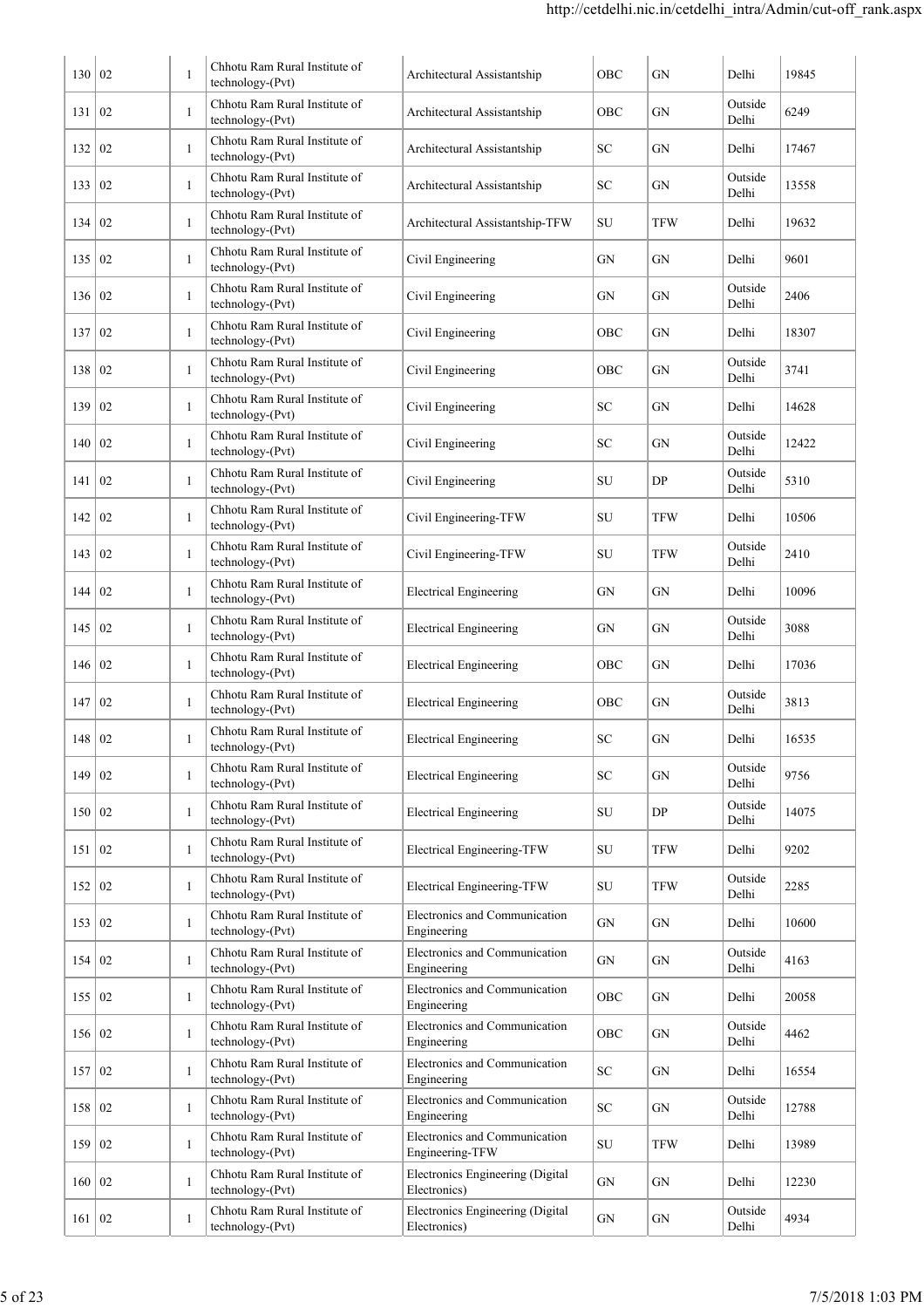| 162      | 02              | $\mathbf{1}$ | Chhotu Ram Rural Institute of<br>technology-(Pvt) | Electronics Engineering (Digital<br>Electronics)        | OBC        | GN         | Delhi            | 21412 |
|----------|-----------------|--------------|---------------------------------------------------|---------------------------------------------------------|------------|------------|------------------|-------|
| 163      | 02              | $\mathbf{1}$ | Chhotu Ram Rural Institute of<br>technology-(Pvt) | Electronics Engineering (Digital<br>Electronics)        | OBC        | GN         | Outside<br>Delhi | 5524  |
| 164      | 02              | $\mathbf{1}$ | Chhotu Ram Rural Institute of<br>technology-(Pvt) | Electronics Engineering (Digital<br>Electronics)        | <b>SC</b>  | GN         | Delhi            | 19818 |
| 165      | $\overline{0}$  | 1            | Chhotu Ram Rural Institute of<br>technology-(Pvt) | Electronics Engineering (Medical<br>Electronics)        | GN         | GN         | Delhi            | 13349 |
| 166 02   |                 | 1            | Chhotu Ram Rural Institute of<br>technology-(Pvt) | Electronics Engineering (Medical<br>Electronics)        | GN         | GN         | Outside<br>Delhi | 5280  |
| 167      | 02              | $\mathbf{1}$ | Chhotu Ram Rural Institute of<br>technology-(Pvt) | <b>Electronics Engineering (Medical</b><br>Electronics) | OBC        | GN         | Delhi            | 21462 |
| 168      | 02              | 1            | Chhotu Ram Rural Institute of<br>technology-(Pvt) | Electronics Engineering (Medical<br>Electronics)        | OBC        | GN         | Outside<br>Delhi | 6542  |
| 169      | 02              | 1            | Chhotu Ram Rural Institute of<br>technology-(Pvt) | Electronics Engineering (Medical<br>Electronics)        | <b>SC</b>  | GN         | Delhi            | 19943 |
| 170      | 02              | 1            | Chhotu Ram Rural Institute of<br>technology-(Pvt) | Electronics Engineering (Medical<br>Electronics)-TFW    | <b>SU</b>  | TFW        | Delhi            | 11965 |
| 171      | 02              | 1            | Chhotu Ram Rural Institute of<br>technology-(Pvt) | Instrumentation and Control                             | GN         | GN         | Delhi            | 14195 |
| 172      | 02              | 1            | Chhotu Ram Rural Institute of<br>technology-(Pvt) | Instrumentation and Control                             | GN         | GN         | Outside<br>Delhi | 5467  |
| 173      | 02              | $\mathbf{1}$ | Chhotu Ram Rural Institute of<br>technology-(Pvt) | Instrumentation and Control                             | OBC        | GN         | Delhi            | 21878 |
| 174      | 02              | $\mathbf{1}$ | Chhotu Ram Rural Institute of<br>technology-(Pvt) | Instrumentation and Control                             | OBC        | GN         | Outside<br>Delhi | 6350  |
| 175      | 02              | $\mathbf{1}$ | Chhotu Ram Rural Institute of<br>technology-(Pvt) | Instrumentation and Control                             | <b>SC</b>  | GN         | Delhi            | 21039 |
| 176      | $\overline{02}$ | $\mathbf{1}$ | Chhotu Ram Rural Institute of<br>technology-(Pvt) | Instrumentation and Control                             | <b>SC</b>  | GN         | Outside<br>Delhi | 16078 |
| 177      | 02              | $\mathbf{1}$ | Chhotu Ram Rural Institute of<br>technology-(Pvt) | <b>Instrumentation and Control-TFW</b>                  | SU         | <b>TFW</b> | Delhi            | 18862 |
| 178      | 02              | $\mathbf{1}$ | Chhotu Ram Rural Institute of<br>technology-(Pvt) | Mechanical Engineering                                  | GN         | GN         | Delhi            | 7797  |
| 179      | 02              | $\mathbf{1}$ | Chhotu Ram Rural Institute of<br>technology-(Pvt) | Mechanical Engineering                                  | GN         | GN         | Outside<br>Delhi | 2650  |
| 180 02   |                 | $\mathbf{1}$ | Chhotu Ram Rural Institute of<br>technology-(Pvt) | Mechanical Engineering                                  | OBC        | GN         | Delhi            | 17039 |
| 181 02   |                 | $\mathbf{1}$ | Chhotu Ram Rural Institute of<br>technology-(Pvt) | Mechanical Engineering                                  | OBC        | ${\rm GN}$ | Outside<br>Delhi | 2723  |
| 182 02   |                 | $\mathbf{1}$ | Chhotu Ram Rural Institute of<br>technology-(Pvt) | Mechanical Engineering                                  | SC         | GN         | Delhi            | 9079  |
| 183   02 |                 | $\mathbf{1}$ | Chhotu Ram Rural Institute of<br>technology-(Pvt) | Mechanical Engineering                                  | SC         | ${\rm GN}$ | Outside<br>Delhi | 8952  |
| 184 02   |                 | $\mathbf{1}$ | Chhotu Ram Rural Institute of<br>technology-(Pvt) | Mechanical Engineering-TFW                              | ${\rm SU}$ | <b>TFW</b> | Delhi            | 9195  |
| 185 02   |                 | $\mathbf{1}$ | Delhi Institute of Tool Engineering-<br>(Govt)    | Mechanical Engineering                                  | GN         | GN         | Delhi            | 2931  |
| 186 02   |                 | $\mathbf{1}$ | Delhi Institute of Tool Engineering-<br>(Govt)    | Mechanical Engineering                                  | ${\rm GN}$ | GN         | Outside<br>Delhi | 1035  |
| 187      | $ 02\rangle$    | $\mathbf{1}$ | Delhi Institute of Tool Engineering-<br>(Govt)    | Mechanical Engineering                                  | OBC        | GN         | Delhi            | 6384  |
| 188 02   |                 | $\mathbf{1}$ | Delhi Institute of Tool Engineering-<br>(Govt)    | Mechanical Engineering                                  | OBC        | GN         | Outside<br>Delhi | 1058  |
| 189 02   |                 | $\mathbf{1}$ | Delhi Institute of Tool Engineering-<br>(Govt)    | Mechanical Engineering                                  | ${\rm SC}$ | GN         | Delhi            | 5283  |
| 190 02   |                 | $\mathbf{1}$ | Delhi Institute of Tool Engineering-<br>(Govt)    | Mechanical Engineering                                  | <b>ST</b>  | GN         | Outside<br>Delhi | 5246  |
| 191 02   |                 | 1            | Delhi Institute of Tool Engineering-<br>(Govt)    | Mechanical Engineering-TFW                              | SU         | <b>TFW</b> | Delhi            | 4992  |
| 192      | 02              | 1            | Delhi Institute of Tool Engineering-<br>(Govt)    | Tool and Die Making                                     | ${\rm GN}$ | GN         | Delhi            | 2042  |
| 193 02   |                 | 1            | Delhi Institute of Tool Engineering-<br>(Govt)    | Tool and Die Making                                     | GN         | GN         | Outside<br>Delhi | 1024  |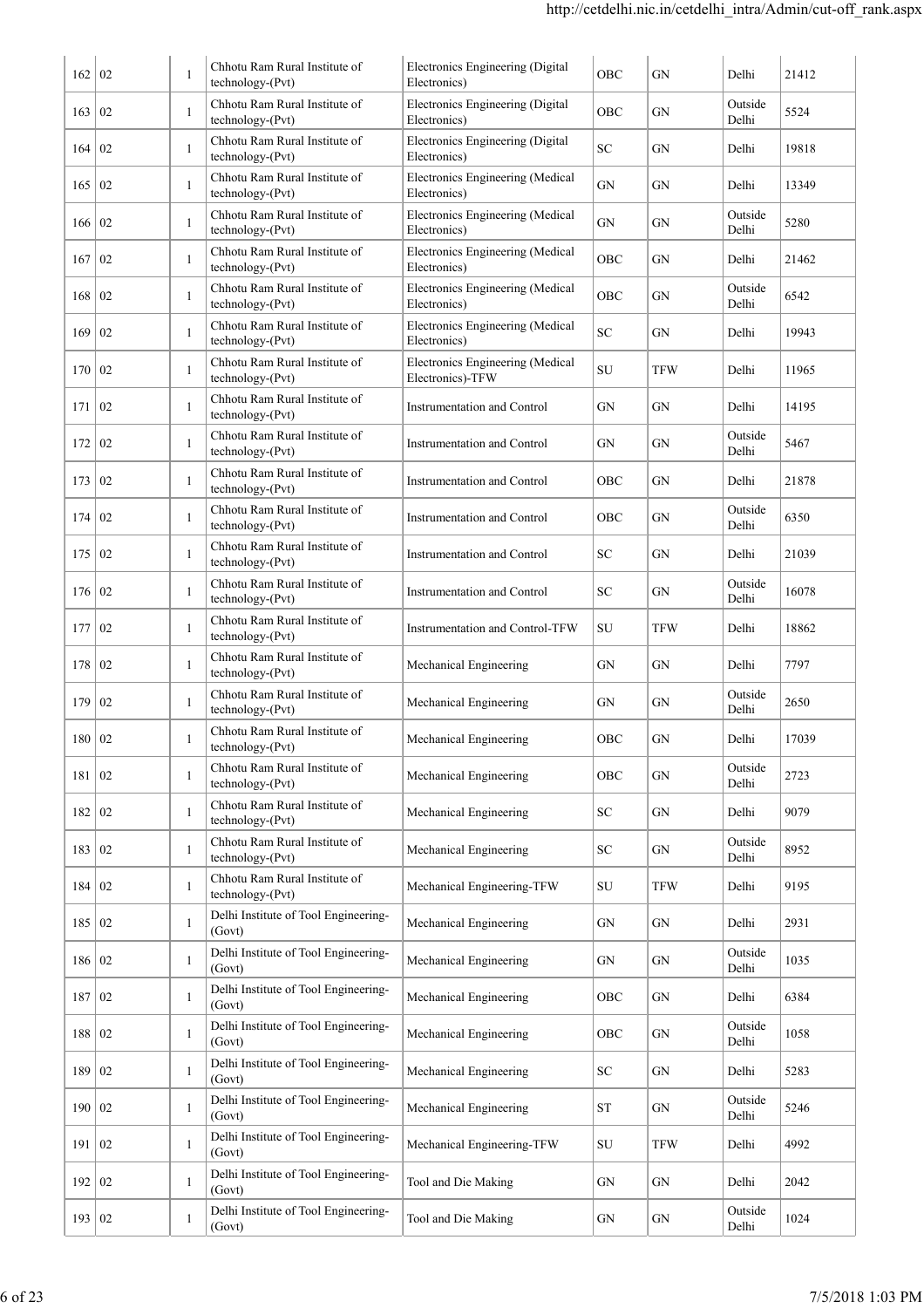| 194           | 02              | 1            | Delhi Institute of Tool Engineering-<br>(Govt)        | Tool and Die Making           | OBC       | <b>GN</b>  | Delhi            | 4489  |
|---------------|-----------------|--------------|-------------------------------------------------------|-------------------------------|-----------|------------|------------------|-------|
| 195 02        |                 | $\mathbf{1}$ | Delhi Institute of Tool Engineering-<br>(Govt)        | Tool and Die Making           | OBC       | GN         | Outside<br>Delhi | 1527  |
| 196 02        |                 | $\mathbf{1}$ | Delhi Institute of Tool Engineering-<br>(Govt)        | Tool and Die Making           | SC        | GN         | Delhi            | 6768  |
| 197 02        |                 | $\mathbf{1}$ | Gobind Ballabh Pant Institute of<br>Technology-(Govt) | Automobile Engineering        | GN        | <b>GN</b>  | Delhi            | 3026  |
| 198 02        |                 | $\mathbf{1}$ | Gobind Ballabh Pant Institute of<br>Technology-(Govt) | Automobile Engineering        | GN        | GN         | Outside<br>Delhi | 867   |
| 199           | 02              | 1            | Gobind Ballabh Pant Institute of<br>Technology-(Govt) | Automobile Engineering        | OBC       | GN         | Delhi            | 7239  |
| 200           | 02              | 1            | Gobind Ballabh Pant Institute of<br>Technology-(Govt) | Automobile Engineering        | OBC       | GN         | Outside<br>Delhi | 1300  |
| 201           | 02              | 1            | Gobind Ballabh Pant Institute of<br>Technology-(Govt) | Automobile Engineering        | SС        | GN         | Delhi            | 6965  |
| 202           | $\overline{0}$  | 1            | Gobind Ballabh Pant Institute of<br>Technology-(Govt) | Automobile Engineering        | SU        | DP         | Delhi            | 11445 |
| 203           | $\overline{0}$  | 1            | Gobind Ballabh Pant Institute of<br>Technology-(Govt) | Automobile Engineering-TFW    | SU        | <b>TFW</b> | Delhi            | 7897  |
| 204           | 02              | 1            | Gobind Ballabh Pant Institute of<br>Technology-(Govt) | Civil Engineering             | GN        | GN         | Delhi            | 2174  |
| 205           | $\overline{0}$  | $\mathbf{1}$ | Gobind Ballabh Pant Institute of<br>Technology-(Govt) | Civil Engineering             | OBC       | GN         | Delhi            | 5262  |
| $206 \mid 02$ |                 | $\mathbf{1}$ | Gobind Ballabh Pant Institute of<br>Technology-(Govt) | Civil Engineering             | SC        | GN         | Delhi            | 5433  |
| 207           | $\overline{0}$  | $\mathbf{1}$ | Gobind Ballabh Pant Institute of<br>Technology-(Govt) | Civil Engineering             | ST        | GN         | Delhi            | 4620  |
| 208   02      |                 | $\mathbf{1}$ | Gobind Ballabh Pant Institute of<br>Technology-(Govt) | Civil Engineering-TFW         | SU        | TFW        | Delhi            | 3963  |
| 209           | 02              | $\mathbf{1}$ | Gobind Ballabh Pant Institute of<br>Technology-(Govt) | <b>Electrical Engineering</b> | GN        | GN         | Delhi            | 1420  |
| 210 02        |                 | $\mathbf{1}$ | Gobind Ballabh Pant Institute of<br>Technology-(Govt) | <b>Electrical Engineering</b> | GN        | GN         | Outside<br>Delhi | 163   |
| 211           | $\overline{0}$  | $\mathbf{1}$ | Gobind Ballabh Pant Institute of<br>Technology-(Govt) | <b>Electrical Engineering</b> | OBC       | <b>GN</b>  | Delhi            | 4615  |
| 212   02      |                 | $\mathbf{1}$ | Gobind Ballabh Pant Institute of<br>Technology-(Govt) | <b>Electrical Engineering</b> | OBC       | <b>GN</b>  | Outside<br>Delhi | 435   |
| 213   02      |                 | $\mathbf{1}$ | Gobind Ballabh Pant Institute of<br>Technology-(Govt) | <b>Electrical Engineering</b> | SC        | GN         | Delhi            | 4747  |
| 214   02      |                 | $\mathbf{1}$ | Gobind Ballabh Pant Institute of<br>Technology-(Govt) | <b>Electrical Engineering</b> | <b>ST</b> | GN         | Delhi            | 9435  |
| 215 02        |                 | $\mathbf{1}$ | Gobind Ballabh Pant Institute of<br>Technology-(Govt) | Electrical Engineering-TFW    | SU        | <b>TFW</b> | Delhi            | 5780  |
| 216 02        |                 | $\mathbf{1}$ | Gobind Ballabh Pant Institute of<br>Technology-(Govt) | Mechanical Engineering        | GN        | ${\rm GN}$ | Delhi            | 1490  |
| 217           | $\overline{02}$ | $\mathbf{1}$ | Gobind Ballabh Pant Institute of<br>Technology-(Govt) | Mechanical Engineering        | GN        | GN         | Outside<br>Delhi | 391   |
| 218 02        |                 | $\mathbf{1}$ | Gobind Ballabh Pant Institute of<br>Technology-(Govt) | Mechanical Engineering        | OBC       | ${\rm GN}$ | Delhi            | 3791  |
| 219 02        |                 | $\mathbf{1}$ | Gobind Ballabh Pant Institute of<br>Technology-(Govt) | Mechanical Engineering        | OBC       | GN         | Outside<br>Delhi | 814   |
| 220 02        |                 | $\mathbf{1}$ | Gobind Ballabh Pant Institute of<br>Technology-(Govt) | Mechanical Engineering        | SC        | GN         | Delhi            | 4703  |
| 221   02      |                 | $\mathbf{1}$ | Gobind Ballabh Pant Institute of<br>Technology-(Govt) | Mechanical Engineering        | SC        | GN         | Outside<br>Delhi | 1397  |
| 222   02      |                 | $\mathbf{1}$ | Gobind Ballabh Pant Institute of<br>Technology-(Govt) | Mechanical Engineering        | <b>ST</b> | GN         | Delhi            | 7638  |
| 223           | 02              | $\mathbf{1}$ | Gobind Ballabh Pant Institute of<br>Technology-(Govt) | Mechanical Engineering        | SU        | DP         | Delhi            | 19901 |
| 224 02        |                 | 1            | Gobind Ballabh Pant Institute of<br>Technology-(Govt) | Mechanical Engineering        | SU        | DP         | Outside<br>Delhi | 6284  |
| 225 02        |                 | 1            | Gobind Ballabh Pant Institute of<br>Technology-(Govt) | Mechanical Engineering        | SU        | $\rm NCC$  | Delhi            | 10422 |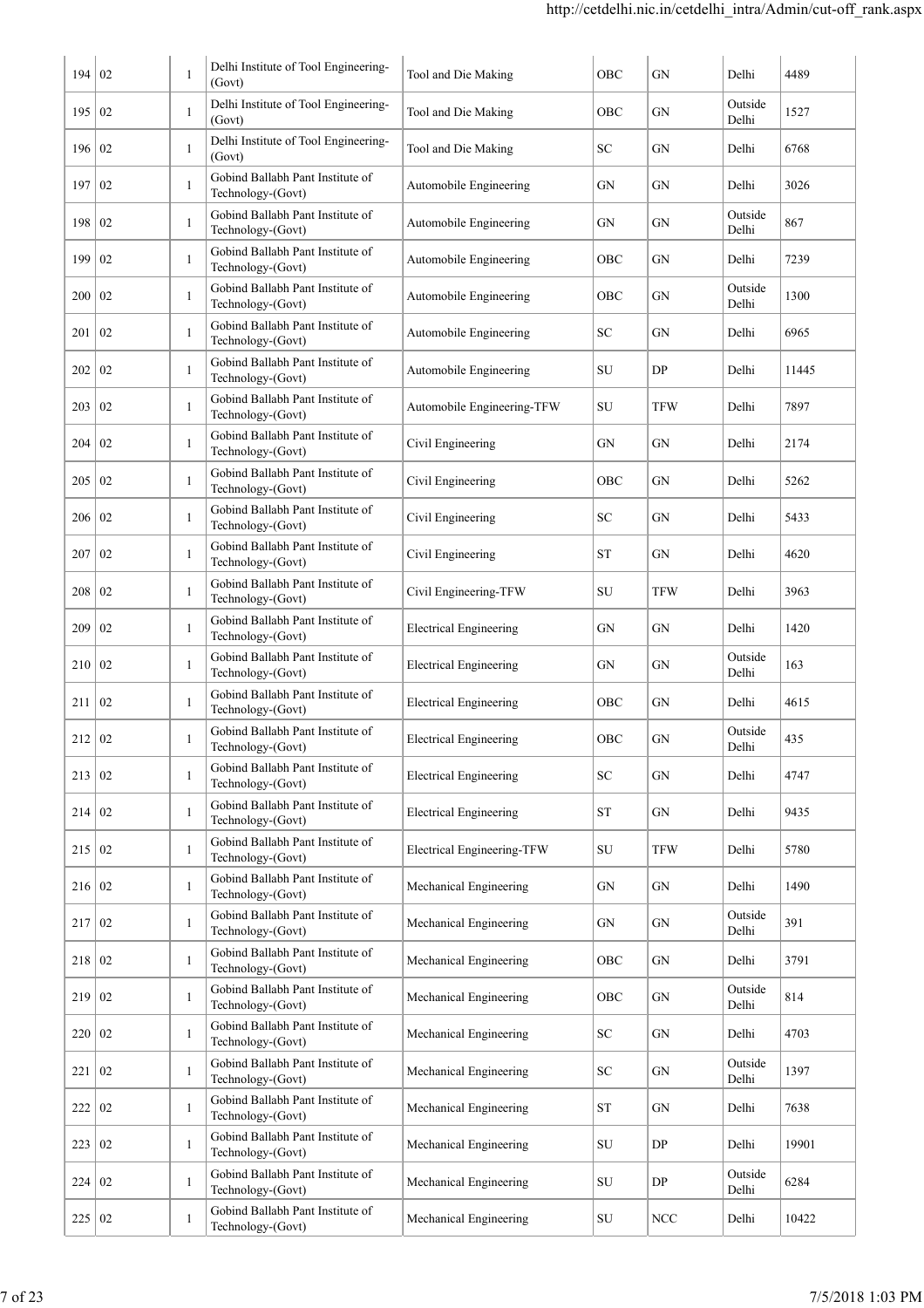| 226      | 02               | 1            | Gobind Ballabh Pant Institute of<br>Technology-(Govt)              | Mechanical Engineering-TFW                       | SU         | <b>TFW</b> | Delhi            | 2258  |
|----------|------------------|--------------|--------------------------------------------------------------------|--------------------------------------------------|------------|------------|------------------|-------|
| 227      | 02               | $\mathbf{1}$ | Gobind Ballabh Pant Institute of<br>Technology-(Govt)              | Production Engineering                           | GN         | GN         | Delhi            | 5004  |
| 228      | $\overline{02}$  | $\mathbf{1}$ | Gobind Ballabh Pant Institute of<br>Technology-(Govt)              | Production Engineering                           | GN         | GN         | Outside<br>Delhi | 1489  |
| 229      | 02               | $\mathbf{1}$ | Gobind Ballabh Pant Institute of<br>Technology-(Govt)              | Production Engineering                           | OBC        | GN         | Delhi            | 8744  |
| 230      | $\overline{02}$  | $\mathbf{1}$ | Gobind Ballabh Pant Institute of<br>Technology-(Govt)              | Production Engineering                           | OBC        | GN         | Outside<br>Delhi | 1859  |
| 231      | 02               | -1           | Gobind Ballabh Pant Institute of<br>Technology-(Govt)              | Production Engineering                           | SC         | GN         | Delhi            | 7723  |
| 232      | $\overline{02}$  | $\mathbf{1}$ | Gobind Ballabh Pant Institute of<br>Technology-(Govt)              | Production Engineering                           | ST         | GN         | Outside<br>Delhi | 22094 |
| 233      | $\overline{02}$  | 1            | Gobind Ballabh Pant Institute of<br>Technology-(Govt)              | Production Engineering-TFW                       | SU         | TFW        | Delhi            | 5921  |
| 234      | 02               | 1            | Guru Nanak Dev Institute of<br>Technology (Afternoon Shift)-(Govt) | Chemical Engineering                             | GN         | GN         | Delhi            | 4718  |
| 235      | 02               | $\mathbf{1}$ | Guru Nanak Dev Institute of<br>Technology (Afternoon Shift)-(Govt) | Chemical Engineering                             | GN         | GN         | Outside<br>Delhi | 1535  |
| 236      | 02               | 1            | Guru Nanak Dev Institute of<br>Technology (Afternoon Shift)-(Govt) | Chemical Engineering                             | OBC        | GN         | Delhi            | 9344  |
| 237      | 02               | $\mathbf{1}$ | Guru Nanak Dev Institute of<br>Technology (Afternoon Shift)-(Govt) | Chemical Engineering                             | OBC        | GN         | Outside<br>Delhi | 1735  |
| 238      | 02               | $\mathbf{1}$ | Guru Nanak Dev Institute of<br>Technology (Afternoon Shift)-(Govt) | Chemical Engineering                             | SC         | GN         | Delhi            | 9131  |
| 239      | 02               | $\mathbf{1}$ | Guru Nanak Dev Institute of<br>Technology (Afternoon Shift)-(Govt) | Chemical Engineering                             | SC         | GN         | Outside<br>Delhi | 3152  |
| 240      | $\overline{02}$  | 1            | Guru Nanak Dev Institute of<br>Technology (Afternoon Shift)-(Govt) | Chemical Engineering-TFW                         | SU         | TFW        | Delhi            | 8490  |
| 241      | 02               | 1            | Guru Nanak Dev Institute of<br>Technology (Afternoon Shift)-(Govt) | Computer Engineering                             | GN         | GN         | Delhi            | 2628  |
| 242      | 02               | 1            | Guru Nanak Dev Institute of<br>Technology (Afternoon Shift)-(Govt) | <b>Computer Engineering</b>                      | GN         | GN         | Outside<br>Delhi | 699   |
| 243      | 02               | 1            | Guru Nanak Dev Institute of<br>Technology (Afternoon Shift)-(Govt) | <b>Computer Engineering</b>                      | OBC        | GN         | Delhi            | 4858  |
| 244      | 02               | 1            | Guru Nanak Dev Institute of<br>Technology (Afternoon Shift)-(Govt) | <b>Computer Engineering</b>                      | OBC        | GN         | Outside<br>Delhi | 1560  |
| 245      | 02               | 1            | Guru Nanak Dev Institute of<br>Technology (Afternoon Shift)-(Govt) | <b>Computer Engineering</b>                      | SC         | GN         | Delhi            | 6453  |
| 246 02   |                  | 1            | Guru Nanak Dev Institute of<br>Technology (Afternoon Shift)-(Govt) | Computer Engineering-TFW                         | SU         | TFW        | Delhi            | 8524  |
| 247      | 02               | 1            | Guru Nanak Dev Institute of<br>Technology (Afternoon Shift)-(Govt) | Electronics and Communication<br>Engineering     | GN         | GN         | Delhi            | 3646  |
| 248      | 02               | 1            | Guru Nanak Dev Institute of<br>Technology (Afternoon Shift)-(Govt) | Electronics and Communication<br>Engineering     | GN         | GN         | Outside<br>Delhi | 1276  |
| 249      | 02               | $\mathbf{1}$ | Guru Nanak Dev Institute of<br>Technology (Afternoon Shift)-(Govt) | Electronics and Communication<br>Engineering     | OBC        | GN         | Delhi            | 8067  |
| 250 02   |                  | $\mathbf{1}$ | Guru Nanak Dev Institute of<br>Technology (Afternoon Shift)-(Govt) | Electronics and Communication<br>Engineering     | OBC        | GN         | Outside<br>Delhi | 1383  |
| 251      | 02               | $\mathbf{1}$ | Guru Nanak Dev Institute of<br>Technology (Afternoon Shift)-(Govt) | Electronics and Communication<br>Engineering     | SC         | GN         | Delhi            | 7342  |
| 252 02   |                  | $\mathbf{1}$ | Guru Nanak Dev Institute of<br>Technology (Afternoon Shift)-(Govt) | Electronics and Communication<br>Engineering     | ST         | GN         | Outside<br>Delhi | 12367 |
| 253   02 |                  | 1            | Guru Nanak Dev Institute of<br>Technology (Afternoon Shift)-(Govt) | Electronics and Communication<br>Engineering-TFW | SU         | TFW        | Delhi            | 8724  |
| 254      | $\vert 02 \vert$ | 1            | Guru Nanak Dev Institute of<br>Technology (Afternoon Shift)-(Govt) | Mechanical Engineering                           | GN         | GN         | Delhi            | 2940  |
| 255 02   |                  | $\mathbf{1}$ | Guru Nanak Dev Institute of<br>Technology (Afternoon Shift)-(Govt) | Mechanical Engineering                           | ${\rm GN}$ | GN         | Outside<br>Delhi | 897   |
| 256 02   |                  | 1            | Guru Nanak Dev Institute of<br>Technology (Afternoon Shift)-(Govt) | Mechanical Engineering                           | OBC        | GN         | Delhi            | 6400  |
| 257 02   |                  | 1            | Guru Nanak Dev Institute of<br>Technology (Afternoon Shift)-(Govt) | Mechanical Engineering                           | SC         | GN         | Delhi            | 4927  |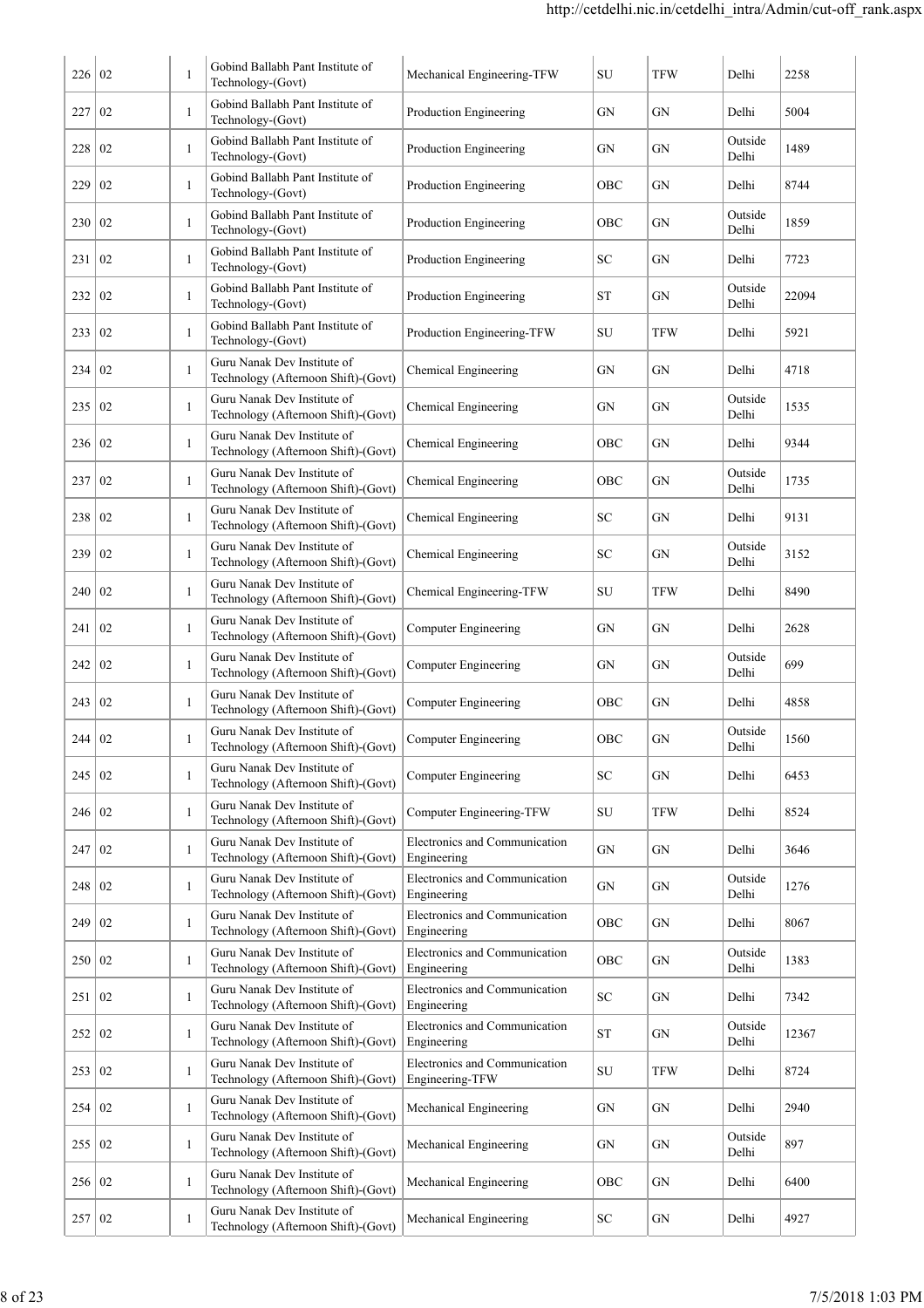| 258      | 02 | 1            | Guru Nanak Dev Institute of<br>Technology (Afternoon Shift)-(Govt) | Mechanical Engineering                       | $\operatorname{ST}$ | GN         | Outside<br>Delhi | 5890  |
|----------|----|--------------|--------------------------------------------------------------------|----------------------------------------------|---------------------|------------|------------------|-------|
| 259      | 02 | 1            | Guru Nanak Dev Institute of<br>Technology (Afternoon Shift)-(Govt) | Mechanical Engineering-TFW                   | SU                  | <b>TFW</b> | Delhi            | 2998  |
| 260      | 02 | 1            | Guru Nanak Dev Institute of<br>Technology (Afternoon Shift)-(Govt) | Polymer Technology                           | GN                  | GN         | Delhi            | 7665  |
| 261      | 02 | 1            | Guru Nanak Dev Institute of<br>Technology (Afternoon Shift)-(Govt) | Polymer Technology                           | GN                  | GN         | Outside<br>Delhi | 2797  |
| 262      | 02 | 1            | Guru Nanak Dev Institute of<br>Technology (Afternoon Shift)-(Govt) | Polymer Technology                           | OBC                 | GN         | Delhi            | 13578 |
| 263      | 02 | 1            | Guru Nanak Dev Institute of<br>Technology (Afternoon Shift)-(Govt) | Polymer Technology                           | OBC                 | GN         | Outside<br>Delhi | 3557  |
| 264      | 02 | 1            | Guru Nanak Dev Institute of<br>Technology (Afternoon Shift)-(Govt) | Polymer Technology                           | SC.                 | GN         | Delhi            | 11117 |
| 265      | 02 | 1            | Guru Nanak Dev Institute of<br>Technology (Afternoon Shift)-(Govt) | Polymer Technology                           | SC                  | GN         | Outside<br>Delhi | 9402  |
| 266      | 02 | 1            | Guru Nanak Dev Institute of<br>Technology (Afternoon Shift)-(Govt) | Polymer Technology-TFW                       | SU                  | <b>TFW</b> | Delhi            | 17186 |
| 267      | 02 | $\mathbf{1}$ | Guru Nanak Dev Institute of<br>Technology (Morning Shift)-(Govt)   | Chemical Engineering                         | GN                  | GN         | Delhi            | 4333  |
| 268      | 02 | 1            | Guru Nanak Dev Institute of<br>Technology (Morning Shift)-(Govt)   | Chemical Engineering                         | GN                  | GN         | Outside<br>Delhi | 1477  |
| 269      | 02 | 1            | Guru Nanak Dev Institute of<br>Technology (Morning Shift)-(Govt)   | Chemical Engineering                         | OBC                 | GN         | Delhi            | 9304  |
| 270      | 02 | $\mathbf{1}$ | Guru Nanak Dev Institute of<br>Technology (Morning Shift)-(Govt)   | Chemical Engineering                         | OBC                 | GN         | Outside<br>Delhi | 1507  |
| 271      | 02 | $\mathbf{1}$ | Guru Nanak Dev Institute of<br>Technology (Morning Shift)-(Govt)   | Chemical Engineering                         | SC                  | GN         | Delhi            | 7249  |
| 272      | 02 | 1            | Guru Nanak Dev Institute of<br>Technology (Morning Shift)-(Govt)   | Chemical Engineering-TFW                     | SU                  | TFW        | Delhi            | 16476 |
| 273      | 02 | $\mathbf{1}$ | Guru Nanak Dev Institute of<br>Technology (Morning Shift)-(Govt)   | Computer Engineering                         | GN                  | GN         | Delhi            | 1358  |
| 274      | 02 | $\mathbf{1}$ | Guru Nanak Dev Institute of<br>Technology (Morning Shift)-(Govt)   | Computer Engineering                         | GN                  | GN         | Outside<br>Delhi | 511   |
| 275      | 02 | $\mathbf{1}$ | Guru Nanak Dev Institute of<br>Technology (Morning Shift)-(Govt)   | Computer Engineering                         | OBC                 | GN         | Delhi            | 3665  |
| 276   02 |    |              | Guru Nanak Dev Institute of<br>Technology (Morning Shift)-(Govt)   | Computer Engineering                         | ${\rm SC}$          | ${\rm GN}$ | Delhi            | 5911  |
| 277      | 02 | $\mathbf{1}$ | Guru Nanak Dev Institute of<br>Technology (Morning Shift)-(Govt)   | <b>Computer Engineering</b>                  | ${\rm SC}$          | GN         | Outside<br>Delhi | 2129  |
| 278      | 02 | $\mathbf{1}$ | Guru Nanak Dev Institute of<br>Technology (Morning Shift)-(Govt)   | <b>Computer Engineering</b>                  | SU                  | DP         | Delhi            | 15774 |
| 279      | 02 | 1            | Guru Nanak Dev Institute of<br>Technology (Morning Shift)-(Govt)   | Computer Engineering                         | ${\rm SU}$          | PH         | Delhi            | 1396  |
| 280      | 02 | $\mathbf{1}$ | Guru Nanak Dev Institute of<br>Technology (Morning Shift)-(Govt)   | Computer Engineering-TFW                     | ${\rm SU}$          | <b>TFW</b> | Delhi            | 5550  |
| 281      | 02 | 1            | Guru Nanak Dev Institute of<br>Technology (Morning Shift)-(Govt)   | <b>Electrical Engineering</b>                | GN                  | ${\rm GN}$ | Delhi            | 2358  |
| 282      | 02 | $\mathbf{1}$ | Guru Nanak Dev Institute of<br>Technology (Morning Shift)-(Govt)   | <b>Electrical Engineering</b>                | GN                  | ${\rm GN}$ | Outside<br>Delhi | 868   |
| 283      | 02 | $\mathbf{1}$ | Guru Nanak Dev Institute of<br>Technology (Morning Shift)-(Govt)   | <b>Electrical Engineering</b>                | OBC                 | ${\rm GN}$ | Delhi            | 4959  |
| 284      | 02 | 1            | Guru Nanak Dev Institute of<br>Technology (Morning Shift)-(Govt)   | <b>Electrical Engineering</b>                | SC                  | ${\rm GN}$ | Delhi            | 3762  |
| 285      | 02 | $\mathbf{1}$ | Guru Nanak Dev Institute of<br>Technology (Morning Shift)-(Govt)   | Electrical Engineering-TFW                   | SU                  | <b>TFW</b> | Delhi            | 4235  |
| 286      | 02 | 1            | Guru Nanak Dev Institute of<br>Technology (Morning Shift)-(Govt)   | Electronics and Communication<br>Engineering | ${\rm GN}$          | ${\rm GN}$ | Delhi            | 3242  |
| 287      | 02 | 1            | Guru Nanak Dev Institute of<br>Technology (Morning Shift)-(Govt)   | Electronics and Communication<br>Engineering | GN                  | GN         | Outside<br>Delhi | 1192  |
| 288      | 02 | 1            | Guru Nanak Dev Institute of<br>Technology (Morning Shift)-(Govt)   | Electronics and Communication<br>Engineering | OBC                 | GN         | Delhi            | 7905  |
| 289 02   |    | 1            | Guru Nanak Dev Institute of<br>Technology (Morning Shift)-(Govt)   | Electronics and Communication<br>Engineering | OBC                 | GN         | Outside<br>Delhi | 1269  |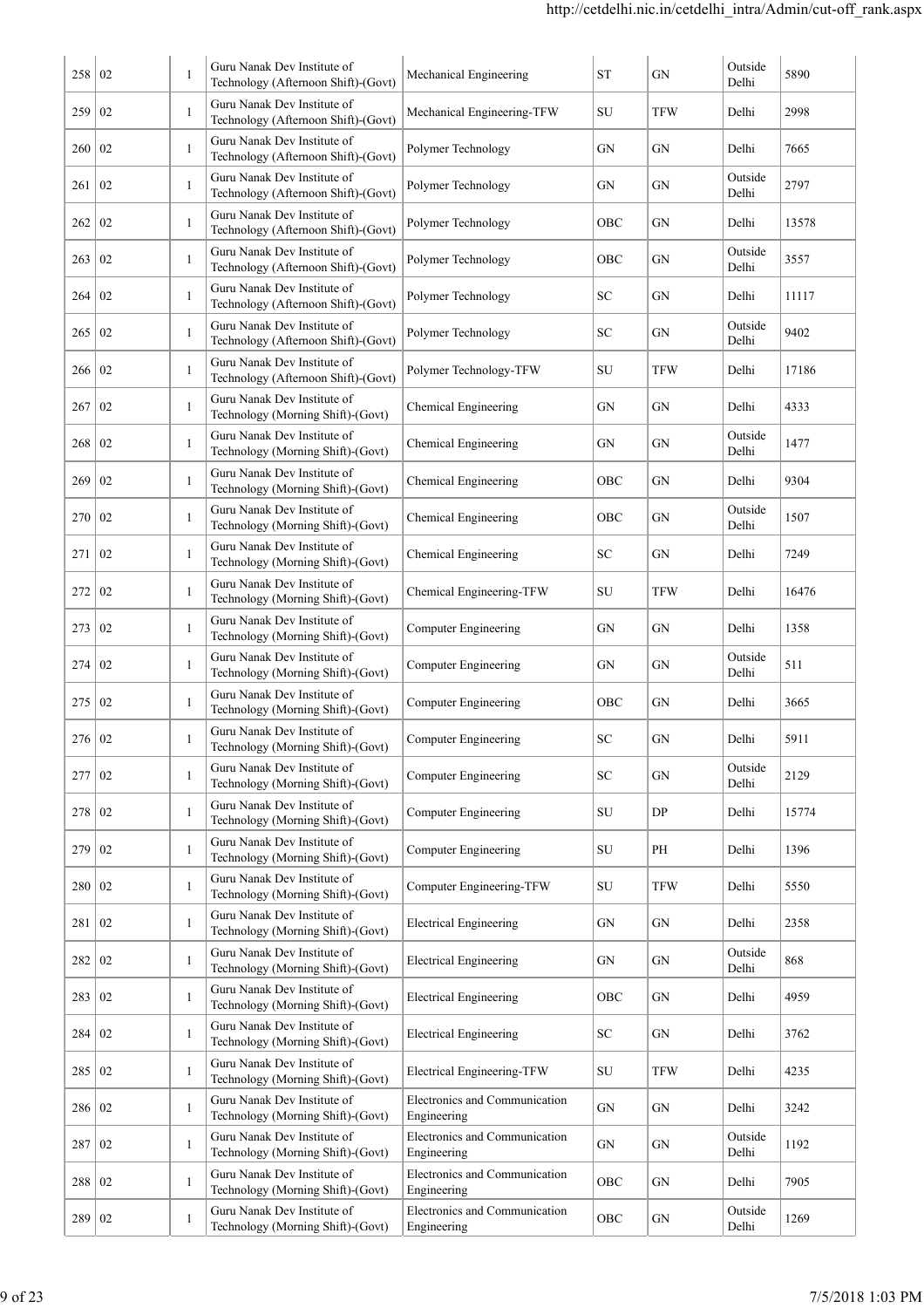| 02<br>291<br>292<br>02 | $\mathbf{1}$                                                                                                                                                                                                                                     | Technology (Morning Shift)-(Govt)<br>Guru Nanak Dev Institute of | Engineering                                                                                                                                                                                                                                                                                       |                                           |            |                  |       |
|------------------------|--------------------------------------------------------------------------------------------------------------------------------------------------------------------------------------------------------------------------------------------------|------------------------------------------------------------------|---------------------------------------------------------------------------------------------------------------------------------------------------------------------------------------------------------------------------------------------------------------------------------------------------|-------------------------------------------|------------|------------------|-------|
|                        |                                                                                                                                                                                                                                                  |                                                                  | Electronics and Communication                                                                                                                                                                                                                                                                     | SU                                        | TFW        | Delhi            | 8751  |
|                        |                                                                                                                                                                                                                                                  | Technology (Morning Shift)-(Govt)<br>Guru Nanak Dev Institute of | Engineering-TFW                                                                                                                                                                                                                                                                                   |                                           |            |                  |       |
|                        | $\mathbf{1}$                                                                                                                                                                                                                                     | Technology (Morning Shift)-(Govt)<br>Guru Nanak Dev Institute of | Mechanical Engineering                                                                                                                                                                                                                                                                            | GN                                        | GN         | Delhi<br>Outside | 2475  |
| 293   02               | $\mathbf{1}$                                                                                                                                                                                                                                     | Technology (Morning Shift)-(Govt)<br>Guru Nanak Dev Institute of | Mechanical Engineering                                                                                                                                                                                                                                                                            | GN                                        | GN         | Delhi            | 174   |
| 294 02                 | $\mathbf{1}$                                                                                                                                                                                                                                     | Technology (Morning Shift)-(Govt)                                | Mechanical Engineering                                                                                                                                                                                                                                                                            | OBC                                       | GN         | Delhi            | 5742  |
|                        | $\mathbf{1}$                                                                                                                                                                                                                                     | Guru Nanak Dev Institute of<br>Technology (Morning Shift)-(Govt) | Mechanical Engineering                                                                                                                                                                                                                                                                            | OBC                                       | GN         | Outside<br>Delhi | 1014  |
|                        | $\mathbf{1}$                                                                                                                                                                                                                                     | Guru Nanak Dev Institute of<br>Technology (Morning Shift)-(Govt) | Mechanical Engineering                                                                                                                                                                                                                                                                            | SС                                        | GN         | Delhi            | 4215  |
| 02                     | $\mathbf{1}$                                                                                                                                                                                                                                     | Guru Nanak Dev Institute of<br>Technology (Morning Shift)-(Govt) | Mechanical Engineering-TFW                                                                                                                                                                                                                                                                        | SU                                        | TFW        | Delhi            | 5652  |
|                        | 1                                                                                                                                                                                                                                                | Guru Nanak Dev Institute of<br>Technology (Morning Shift)-(Govt) | Polymer Technology                                                                                                                                                                                                                                                                                | GN                                        | GN         | Delhi            | 7708  |
| 02                     | $\mathbf{1}$                                                                                                                                                                                                                                     | Guru Nanak Dev Institute of                                      | Polymer Technology                                                                                                                                                                                                                                                                                | GN                                        | GN         | Outside<br>Delhi | 2477  |
| 02                     | $\mathbf{1}$                                                                                                                                                                                                                                     | Guru Nanak Dev Institute of                                      | Polymer Technology                                                                                                                                                                                                                                                                                | OBC                                       | GN         | Delhi            | 13522 |
|                        | $\mathbf{1}$                                                                                                                                                                                                                                     | Guru Nanak Dev Institute of                                      | Polymer Technology                                                                                                                                                                                                                                                                                | OBC                                       | GN         | Outside<br>Delhi | 2660  |
| 02                     | $\mathbf{1}$                                                                                                                                                                                                                                     | Guru Nanak Dev Institute of                                      | Polymer Technology                                                                                                                                                                                                                                                                                | SC                                        | GN         | Delhi            | 11676 |
| 02                     | $\mathbf{1}$                                                                                                                                                                                                                                     | Guru Nanak Dev Institute of                                      | Polymer Technology-TFW                                                                                                                                                                                                                                                                            | SU                                        | <b>TFW</b> | Delhi            | 15793 |
| 02                     | $\mathbf{1}$                                                                                                                                                                                                                                     | Guru Tegh Bahadur Polytechnic<br>(Afternoon Shift)-(Pvt)         | Automobile Engineering                                                                                                                                                                                                                                                                            | GN                                        | GN         | Delhi            | 8495  |
| 02                     | $\mathbf{1}$                                                                                                                                                                                                                                     | Guru Tegh Bahadur Polytechnic<br>(Afternoon Shift)-(Pvt)         | Automobile Engineering                                                                                                                                                                                                                                                                            | GN                                        | GN         | Outside<br>Delhi | 2909  |
| 02                     | $\mathbf{1}$                                                                                                                                                                                                                                     | Guru Tegh Bahadur Polytechnic<br>(Afternoon Shift)-(Pvt)         | Automobile Engineering                                                                                                                                                                                                                                                                            | GN                                        | SM         | Delhi            | 21004 |
| 02                     | 1                                                                                                                                                                                                                                                | Guru Tegh Bahadur Polytechnic<br>(Afternoon Shift)-(Pvt)         | Automobile Engineering                                                                                                                                                                                                                                                                            | OBC                                       | GN         | Delhi            | 15513 |
|                        | 1                                                                                                                                                                                                                                                | Guru Tegh Bahadur Polytechnic<br>(Afternoon Shift)-(Pvt)         | Automobile Engineering                                                                                                                                                                                                                                                                            | OBC                                       | GN         | Outside<br>Delhi | 3781  |
|                        | $\mathbf{1}$                                                                                                                                                                                                                                     | Guru Tegh Bahadur Polytechnic<br>(Afternoon Shift)-(Pvt)         | Automobile Engineering                                                                                                                                                                                                                                                                            | ${\rm SC}$                                | GN         | Delhi            | 12079 |
|                        | $\mathbf{1}$                                                                                                                                                                                                                                     | Guru Tegh Bahadur Polytechnic<br>(Afternoon Shift)-(Pvt)         | Automobile Engineering                                                                                                                                                                                                                                                                            | ${\rm SC}$                                | GN         | Outside<br>Delhi | 10899 |
|                        | $\mathbf{1}$                                                                                                                                                                                                                                     | Guru Tegh Bahadur Polytechnic<br>(Afternoon Shift)-(Pvt)         | Automobile Engineering-TFW                                                                                                                                                                                                                                                                        | ${\rm SU}$                                | <b>TFW</b> | Delhi            | 18859 |
|                        | $\mathbf{1}$                                                                                                                                                                                                                                     | Guru Tegh Bahadur Polytechnic<br>(Afternoon Shift)-(Pvt)         | Computer Engineering                                                                                                                                                                                                                                                                              | ${\rm GN}$                                | GN         | Delhi            | 7528  |
|                        | $\mathbf{1}$                                                                                                                                                                                                                                     | Guru Tegh Bahadur Polytechnic<br>(Afternoon Shift)-(Pvt)         | <b>Computer Engineering</b>                                                                                                                                                                                                                                                                       | ${\rm GN}$                                | GN         | Outside<br>Delhi | 3037  |
|                        | $\mathbf{1}$                                                                                                                                                                                                                                     | Guru Tegh Bahadur Polytechnic<br>(Afternoon Shift)-(Pvt)         | <b>Computer Engineering</b>                                                                                                                                                                                                                                                                       | OBC                                       | GN         | Delhi            | 12827 |
|                        | $\mathbf{1}$                                                                                                                                                                                                                                     | Guru Tegh Bahadur Polytechnic<br>(Afternoon Shift)-(Pvt)         | <b>Computer Engineering</b>                                                                                                                                                                                                                                                                       | OBC                                       | GN         | Outside<br>Delhi | 3843  |
|                        | $\mathbf{1}$                                                                                                                                                                                                                                     | Guru Tegh Bahadur Polytechnic<br>(Afternoon Shift)-(Pvt)         | <b>Computer Engineering</b>                                                                                                                                                                                                                                                                       | SC                                        | GN         | Delhi            | 12013 |
|                        | $\mathbf{1}$                                                                                                                                                                                                                                     | Guru Tegh Bahadur Polytechnic<br>(Afternoon Shift)-(Pvt)         | <b>Computer Engineering</b>                                                                                                                                                                                                                                                                       | SC                                        | GN         | Outside<br>Delhi | 7863  |
|                        | $\mathbf{1}$                                                                                                                                                                                                                                     | Guru Tegh Bahadur Polytechnic                                    | Computer Engineering-TFW                                                                                                                                                                                                                                                                          | SU                                        | <b>TFW</b> | Delhi            | 16311 |
|                        | $\mathbf{1}$                                                                                                                                                                                                                                     | Guru Tegh Bahadur Polytechnic                                    | Electronics and Communication                                                                                                                                                                                                                                                                     | ${\rm GN}$                                | GN         | Delhi            | 9446  |
|                        | $\mathbf{1}$                                                                                                                                                                                                                                     | Guru Tegh Bahadur Polytechnic                                    | Electronics and Communication                                                                                                                                                                                                                                                                     | ${\rm GN}$                                | GN         | Outside          | 2612  |
|                        | $\mathbf{1}$                                                                                                                                                                                                                                     | Guru Tegh Bahadur Polytechnic                                    | Electronics and Communication                                                                                                                                                                                                                                                                     | OBC                                       | GN         | Delhi            | 18250 |
| 297<br>307             | 295 02<br>296 02<br>298 02<br>299<br>300<br>301   02<br>302<br>303<br>304<br>305<br>306<br>308   02<br>$309 \mid 02$<br>310 02<br>311 02<br>312 02<br>313   02<br>314 02<br>315 02<br>316 02<br>317 02<br>318 02<br>319 02<br>320 02<br>321   02 |                                                                  | Technology (Morning Shift)-(Govt)<br>Technology (Morning Shift)-(Govt)<br>Technology (Morning Shift)-(Govt)<br>Technology (Morning Shift)-(Govt)<br>Technology (Morning Shift)-(Govt)<br>(Afternoon Shift)-(Pvt)<br>(Afternoon Shift)-(Pvt)<br>(Afternoon Shift)-(Pvt)<br>(Afternoon Shift)-(Pvt) | Engineering<br>Engineering<br>Engineering |            |                  | Delhi |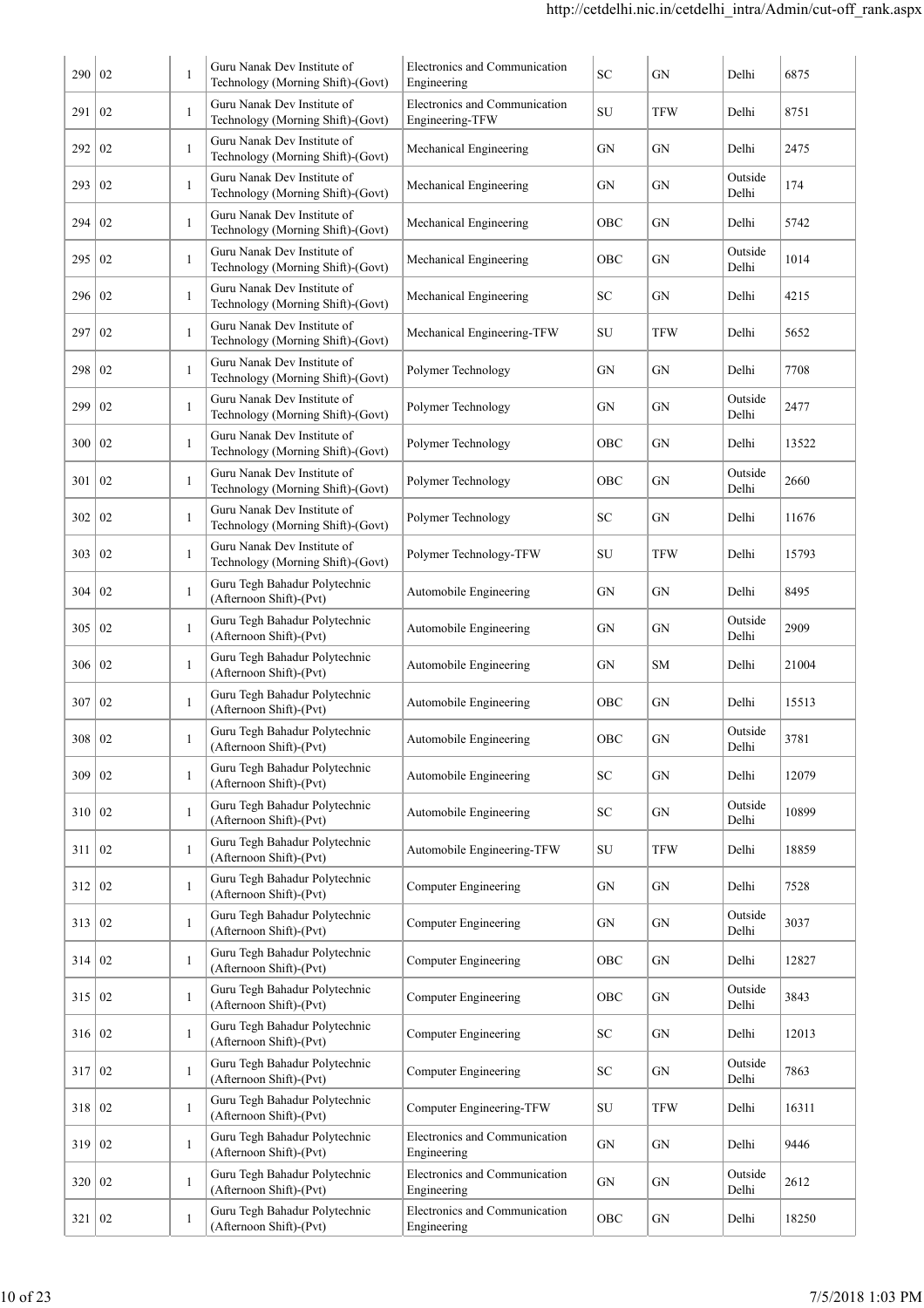| 322      | 02 | 1            | Guru Tegh Bahadur Polytechnic<br>(Afternoon Shift)-(Pvt) | Electronics and Communication<br>Engineering     | OBC        | GN         | Outside<br>Delhi | 4808  |
|----------|----|--------------|----------------------------------------------------------|--------------------------------------------------|------------|------------|------------------|-------|
| 323      | 02 | $\mathbf{1}$ | Guru Tegh Bahadur Polytechnic<br>(Afternoon Shift)-(Pvt) | Electronics and Communication<br>Engineering     | SC         | GN         | Delhi            | 13744 |
| 324      | 02 | 1            | Guru Tegh Bahadur Polytechnic<br>(Afternoon Shift)-(Pvt) | Electronics and Communication<br>Engineering     | SC         | GN         | Outside<br>Delhi | 12918 |
| 325      | 02 | $\,1\,$      | Guru Tegh Bahadur Polytechnic<br>(Morning Shift)-(Pvt)   | Automobile Engineering                           | GN         | GN         | Delhi            | 8812  |
| 326      | 02 | 1            | Guru Tegh Bahadur Polytechnic<br>(Morning Shift)-(Pvt)   | Automobile Engineering                           | GN         | GN         | Outside<br>Delhi | 2539  |
| 327      | 02 | $\mathbf{1}$ | Guru Tegh Bahadur Polytechnic<br>(Morning Shift)-(Pvt)   | Automobile Engineering                           | GN         | <b>SM</b>  | Delhi            | 20120 |
| 328      | 02 | 1            | Guru Tegh Bahadur Polytechnic<br>(Morning Shift)-(Pvt)   | Automobile Engineering                           | GN         | SM         | Outside<br>Delhi | 19135 |
| 329      | 02 | $\mathbf{1}$ | Guru Tegh Bahadur Polytechnic<br>(Morning Shift)-(Pvt)   | Automobile Engineering                           | OBC        | GN         | Delhi            | 17159 |
| 330      | 02 | 1            | Guru Tegh Bahadur Polytechnic<br>(Morning Shift)-(Pvt)   | Automobile Engineering                           | OBC        | GN         | Outside<br>Delhi | 4530  |
| 331      | 02 | $\mathbf{1}$ | Guru Tegh Bahadur Polytechnic<br>(Morning Shift)-(Pvt)   | Automobile Engineering                           | SC         | GN         | Delhi            | 14725 |
| 332      | 02 | $\mathbf{1}$ | Guru Tegh Bahadur Polytechnic<br>(Morning Shift)-(Pvt)   | Automobile Engineering                           | SC         | GN         | Outside<br>Delhi | 13205 |
| 333      | 02 | $\mathbf{1}$ | Guru Tegh Bahadur Polytechnic<br>(Morning Shift)-(Pvt)   | Automobile Engineering-TFW                       | SU         | <b>TFW</b> | Delhi            | 10462 |
| 334      | 02 | 1            | Guru Tegh Bahadur Polytechnic<br>(Morning Shift)-(Pvt)   | Automobile Engineering-TFW                       | SU         | <b>TFW</b> | Outside<br>Delhi | 4477  |
| 335      | 02 | -1           | Guru Tegh Bahadur Polytechnic<br>(Morning Shift)-(Pvt)   | Computer Engineering                             | GN         | GN         | Delhi            | 5169  |
| 336      | 02 | -1           | Guru Tegh Bahadur Polytechnic<br>(Morning Shift)-(Pvt)   | Computer Engineering                             | GN         | GN         | Outside<br>Delhi | 3245  |
| 337      | 02 | 1            | Guru Tegh Bahadur Polytechnic<br>(Morning Shift)-(Pvt)   | <b>Computer Engineering</b>                      | OBC        | GN         | Delhi            | 12576 |
| 338      | 02 | 1            | Guru Tegh Bahadur Polytechnic<br>(Morning Shift)-(Pvt)   | <b>Computer Engineering</b>                      | OBC        | GN         | Outside<br>Delhi | 4081  |
| 339      | 02 | 1            | Guru Tegh Bahadur Polytechnic<br>(Morning Shift)-(Pvt)   | <b>Computer Engineering</b>                      | SC         | GN         | Delhi            | 8596  |
| 340      | 02 |              | Guru Tegh Bahadur Polytechnic<br>(Morning Shift)-(Pvt)   | Computer Engineering                             | SC         | ${\rm GN}$ | Outside<br>Delhi | 7602  |
| 341      | 02 | 1            | Guru Tegh Bahadur Polytechnic<br>(Morning Shift)-(Pvt)   | Computer Engineering-TFW                         | SU         | <b>TFW</b> | Delhi            | 7827  |
| 342      | 02 | 1            | Guru Tegh Bahadur Polytechnic<br>(Morning Shift)-(Pvt)   | Electronics and Communication<br>Engineering     | GN         | GN         | Delhi            | 8246  |
| 343      | 02 | $\mathbf{1}$ | Guru Tegh Bahadur Polytechnic<br>(Morning Shift)-(Pvt)   | Electronics and Communication<br>Engineering     | GN         | ${\rm GN}$ | Outside<br>Delhi | 3290  |
| 344      | 02 | $\mathbf{1}$ | Guru Tegh Bahadur Polytechnic<br>(Morning Shift)-(Pvt)   | Electronics and Communication<br>Engineering     | GN         | SM         | Delhi            | 9880  |
| 345      | 02 | $\mathbf{1}$ | Guru Tegh Bahadur Polytechnic<br>(Morning Shift)-(Pvt)   | Electronics and Communication<br>Engineering     | OBC        | GN         | Delhi            | 17341 |
| 346      | 02 | $\mathbf{1}$ | Guru Tegh Bahadur Polytechnic<br>(Morning Shift)-(Pvt)   | Electronics and Communication<br>Engineering     | OBC        | GN         | Outside<br>Delhi | 4829  |
| 347      | 02 | $\mathbf{1}$ | Guru Tegh Bahadur Polytechnic<br>(Morning Shift)-(Pvt)   | Electronics and Communication<br>Engineering     | ${\rm SC}$ | GN         | Delhi            | 13616 |
| 348      | 02 | $\mathbf{1}$ | Guru Tegh Bahadur Polytechnic<br>(Morning Shift)-(Pvt)   | Electronics and Communication<br>Engineering     | ${\rm SC}$ | GN         | Outside<br>Delhi | 13808 |
| 349      | 02 | $\,1\,$      | Guru Tegh Bahadur Polytechnic<br>(Morning Shift)-(Pvt)   | Electronics and Communication<br>Engineering-TFW | SU         | <b>TFW</b> | Delhi            | 17184 |
| 350      | 02 | $\mathbf{1}$ | Integrated Institute of Technology-<br>(Govt)            | IT Enabled Services and<br>Management            | GN         | GN         | Delhi            | 3346  |
| 351      | 02 | $\mathbf{1}$ | Integrated Institute of Technology-<br>(Govt)            | IT Enabled Services and<br>Management            | GN         | GN         | Outside<br>Delhi | 1714  |
| 352      | 02 | $\mathbf{1}$ | Integrated Institute of Technology-<br>(Govt)            | IT Enabled Services and<br>Management            | OBC        | GN         | Delhi            | 8682  |
| 353   02 |    | $\mathbf{1}$ | Integrated Institute of Technology-<br>(Govt)            | IT Enabled Services and<br>Management            | OBC        | GN         | Outside<br>Delhi | 2080  |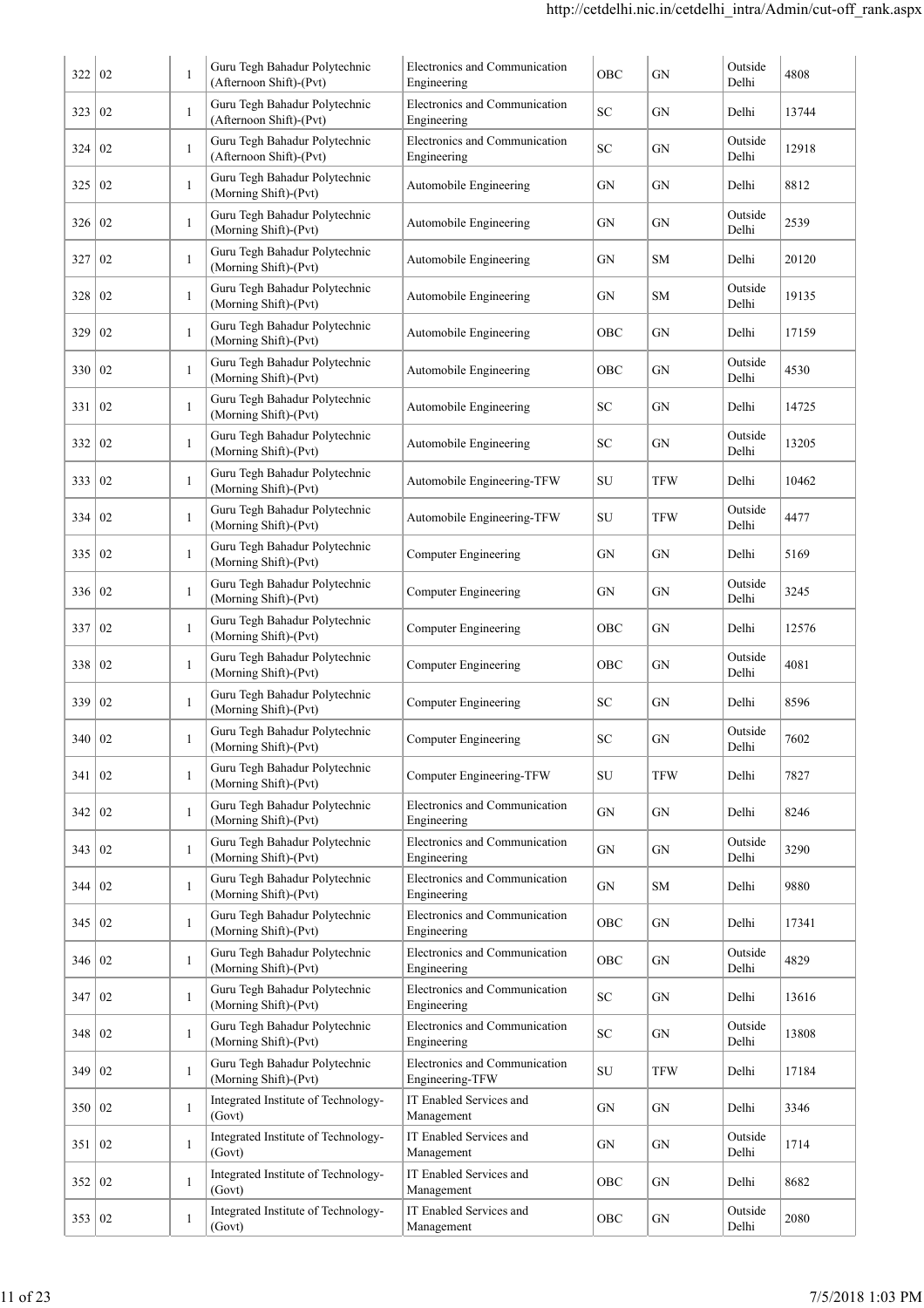| 354 02   |                  | $\mathbf{1}$ | Integrated Institute of Technology-<br>(Govt)        | IT Enabled Services and<br>Management                    | SC         | <b>GN</b>  | Delhi            | 7283  |
|----------|------------------|--------------|------------------------------------------------------|----------------------------------------------------------|------------|------------|------------------|-------|
| 355 02   |                  | $\mathbf{1}$ | Integrated Institute of Technology-<br>(Govt)        | IT Enabled Services and<br>Management-TFW                | SU         | <b>TFW</b> | Delhi            | 7979  |
| 356   02 |                  | $\mathbf{1}$ | Integrated Institute of Technology-<br>(Govt)        | Medical Lab Tech                                         | GN         | GN         | Delhi            | 3772  |
| 357 I    | 02               | $\mathbf{1}$ | Integrated Institute of Technology-<br>(Govt)        | Medical Lab Tech                                         | GN         | GN         | Outside<br>Delhi | 2122  |
| 358      | 02               | $\mathbf{1}$ | Integrated Institute of Technology-<br>(Govt)        | Medical Lab Tech                                         | OBC        | GN         | Delhi            | 8184  |
| 359      | 02               | $\mathbf{1}$ | Integrated Institute of Technology-<br>(Govt)        | Medical Lab Tech                                         | OBC        | GN         | Outside<br>Delhi | 2289  |
| 360      | 02               | $\mathbf{1}$ | Integrated Institute of Technology-<br>(Govt)        | Medical Lab Tech                                         | <b>SC</b>  | <b>GN</b>  | Delhi            | 7150  |
| 361      | 02               | $\mathbf{1}$ | Integrated Institute of Technology-<br>(Govt)        | Medical Lab Tech                                         | SC         | GN         | Outside<br>Delhi | 6315  |
| 362      | 02               | $\mathbf{1}$ | Integrated Institute of Technology-<br>(Govt)        | Medical Lab Tech                                         | <b>ST</b>  | GN         | Delhi            | 17434 |
| 363      | 02               | $\mathbf{1}$ | Integrated Institute of Technology-<br>(Govt)        | Medical Lab Tech                                         | SU         | DP         | Delhi            | 17167 |
| 364      | 02               | $\mathbf{1}$ | Integrated Institute of Technology-<br>(Govt)        | Medical Lab Tech                                         | SU         | PH         | Delhi            | 19919 |
| 365      | 02               | $\mathbf{1}$ | Integrated Institute of Technology-<br>(Govt)        | Medical Lab Tech-TFW                                     | SU         | <b>TFW</b> | Delhi            | 8752  |
| 366      | 02               | $\mathbf{1}$ | International Polytechnic for<br>Women-(Pvt)         | <b>Fashion Design</b>                                    | GN         | GN         | Delhi            | 13374 |
| 367      | 02               | $\mathbf{1}$ | International Polytechnic for<br>Women-(Pvt)         | <b>Fashion Design</b>                                    | GN         | GN         | Outside<br>Delhi | 8620  |
| 368      | 02               | 1            | International Polytechnic for<br>Women-(Pvt)         | Fashion Design                                           | OBC        | GN         | Delhi            | 21357 |
| 369      | 02               | 1            | International Polytechnic for<br>Women-(Pvt)         | <b>Fashion Design</b>                                    | OBC        | GN         | Outside<br>Delhi | 11426 |
| 370      | 02               | $\mathbf{1}$ | International Polytechnic for<br>Women-(Pvt)         | <b>Fashion Design</b>                                    | SС         | GN         | Delhi            | 19980 |
| 371      | 02               | 1            | International Polytechnic for<br>Women-(Pvt)         | Fashion Design-TFW                                       | SU         | <b>TFW</b> | Delhi            | 11290 |
| 372      | 02               |              | International Polytechnic for<br>Women-(Pvt)         | Textile Design                                           | ${\rm GN}$ | ${\rm GN}$ | Delhi            | 18973 |
| 373   02 |                  | $\mathbf{1}$ | International Polytechnic for<br>Women-(Pvt)         | <b>Textile Design</b>                                    | GN         | GN         | Outside<br>Delhi | 12945 |
| 374      | 02               | $\mathbf{1}$ | International Polytechnic for<br>Women-(Pvt)         | Textile Design                                           | OBC        | ${\rm GN}$ | Delhi            | 21921 |
| 375      | 02               | $\mathbf{1}$ | International Polytechnic for<br>Women-(Pvt)         | <b>Textile Design</b>                                    | ${\rm SC}$ | ${\rm GN}$ | Delhi            | 22084 |
| 376      | 02               | $\mathbf{1}$ | International Polytechnic for<br>Women-(Pvt)         | Textile Design-TFW                                       | SU         | <b>TFW</b> | Delhi            | 20440 |
| 377      | 02               | $\mathbf{1}$ | Kasturba Institute of Technology for<br>Women-(Govt) | Civil Engineering (Public Health &<br>Environmental)     | ${\rm GN}$ | GN         | Delhi            | 3773  |
| 378      | 02               | $\mathbf{1}$ | Kasturba Institute of Technology for<br>Women-(Govt) | Civil Engineering (Public Health &<br>Environmental)     | ${\rm GN}$ | GN         | Outside<br>Delhi | 2170  |
| 379      | 02               | $\mathbf{1}$ | Kasturba Institute of Technology for<br>Women-(Govt) | Civil Engineering (Public Health &<br>Environmental)     | OBC        | GN         | Delhi            | 9829  |
| 380 02   |                  | $\mathbf{1}$ | Kasturba Institute of Technology for<br>Women-(Govt) | Civil Engineering (Public Health &<br>Environmental)     | OBC        | ${\rm GN}$ | Outside<br>Delhi | 2504  |
| 381      | $\vert 02 \vert$ | $\mathbf{1}$ | Kasturba Institute of Technology for<br>Women-(Govt) | Civil Engineering (Public Health &<br>Environmental)     | ${\rm SC}$ | GN         | Delhi            | 5422  |
| 382   02 |                  | $\mathbf{1}$ | Kasturba Institute of Technology for<br>Women-(Govt) | Civil Engineering (Public Health &<br>Environmental)-TFW | SU         | <b>TFW</b> | Delhi            | 13778 |
| 383      | 02               | $\mathbf{1}$ | Kasturba Institute of Technology for<br>Women-(Govt) | <b>Computer Engineering</b>                              | ${\rm GN}$ | GN         | Delhi            | 2688  |
| 384 02   |                  | $\mathbf{1}$ | Kasturba Institute of Technology for<br>Women-(Govt) | <b>Computer Engineering</b>                              | GN         | GN         | Outside<br>Delhi | 2647  |
| 385 02   |                  | $\mathbf{1}$ | Kasturba Institute of Technology for<br>Women-(Govt) | <b>Computer Engineering</b>                              | OBC        | ${\rm GN}$ | Delhi            | 5650  |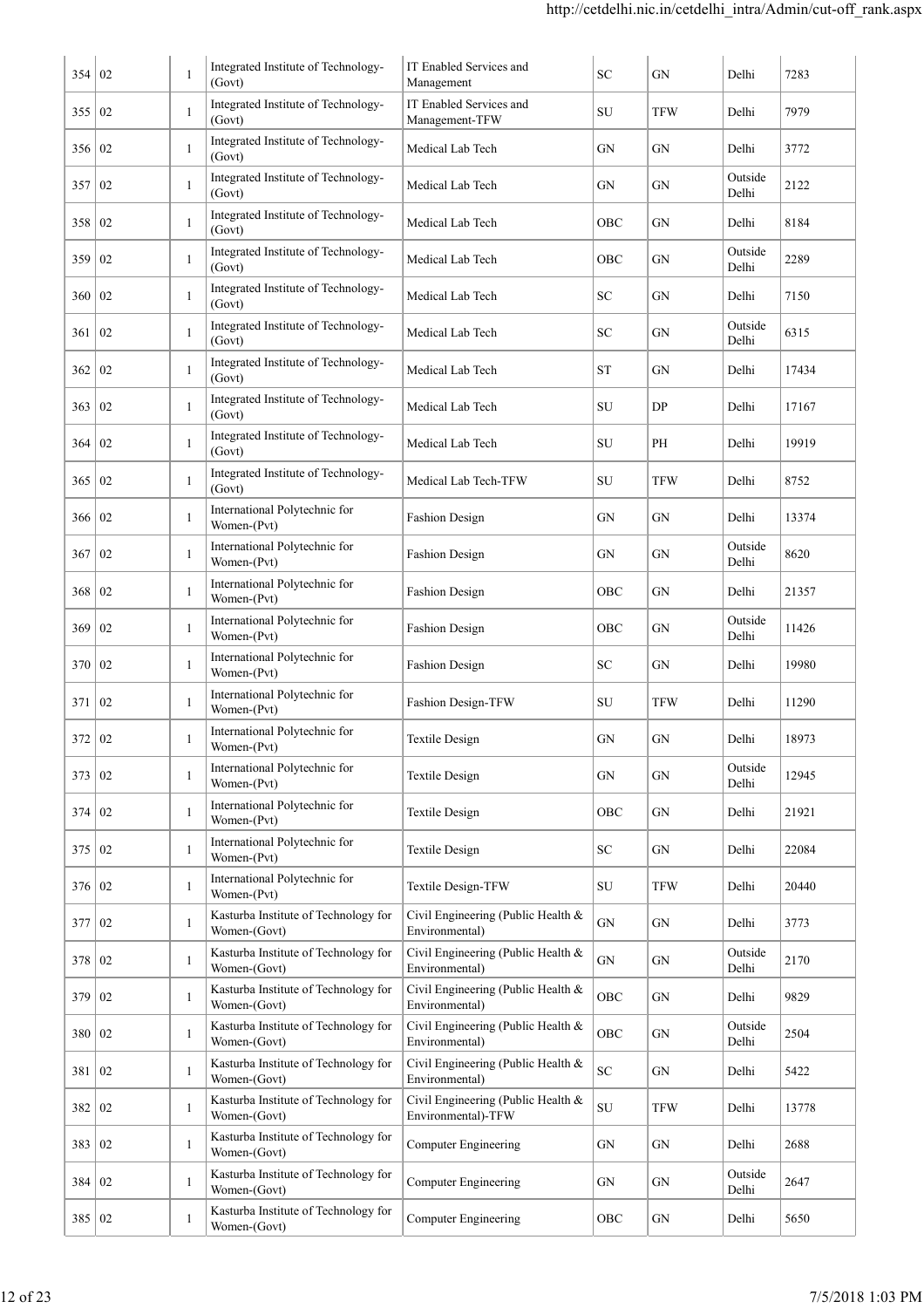| 386      | $\overline{0}$  | 1            | Kasturba Institute of Technology for<br>Women-(Govt) | <b>Computer Engineering</b>                          | OBC        | GN         | Outside<br>Delhi | 3627  |
|----------|-----------------|--------------|------------------------------------------------------|------------------------------------------------------|------------|------------|------------------|-------|
| 387      | 02              | 1            | Kasturba Institute of Technology for<br>Women-(Govt) | Computer Engineering                                 | SС         | GN         | Delhi            | 4973  |
| 388      | 02              | 1            | Kasturba Institute of Technology for<br>Women-(Govt) | Computer Engineering                                 | SС         | GN         | Outside<br>Delhi | 2886  |
| 389      | 02              | 1            | Kasturba Institute of Technology for<br>Women-(Govt) | Electronics Engineering (Digital<br>Electronics)     | GN         | GN         | Delhi            | 5600  |
| 390      | $\overline{02}$ | 1            | Kasturba Institute of Technology for<br>Women-(Govt) | Electronics Engineering (Digital<br>Electronics)     | OBC        | GN         | Delhi            | 12136 |
| 391      | 02              | 1            | Kasturba Institute of Technology for<br>Women-(Govt) | Electronics Engineering (Digital<br>Electronics)     | <b>SC</b>  | GN         | Delhi            | 7835  |
| 392      | 02              | 1            | Kasturba Institute of Technology for<br>Women-(Govt) | Electronics Engineering (Digital<br>Electronics)-TFW | SU         | <b>TFW</b> | Delhi            | 17132 |
| 393      | 02              | 1            | Kasturba Institute of Technology for<br>Women-(Govt) | Electronics Engineering (Medical<br>Electronics)     | <b>GN</b>  | GN         | Delhi            | 6464  |
| 394      | $\overline{02}$ | 1            | Kasturba Institute of Technology for<br>Women-(Govt) | Electronics Engineering (Medical<br>Electronics)     | GN         | GN         | Outside<br>Delhi | 3987  |
| 395      | 02              | 1            | Kasturba Institute of Technology for<br>Women-(Govt) | Electronics Engineering (Medical<br>Electronics)     | OBC        | GN         | Delhi            | 13857 |
| 396      | 02              | 1            | Kasturba Institute of Technology for<br>Women-(Govt) | Electronics Engineering (Medical<br>Electronics)     | OBC        | GN         | Outside<br>Delhi | 6105  |
| 397      | 02              | 1            | Kasturba Institute of Technology for<br>Women-(Govt) | Electronics Engineering (Medical<br>Electronics)     | <b>SC</b>  | GN         | Delhi            | 6574  |
| 398      | 02              | $\mathbf{1}$ | Kasturba Institute of Technology for<br>Women-(Govt) | Electronics Engineering (Medical<br>Electronics)     | <b>SC</b>  | GN         | Outside<br>Delhi | 19764 |
| 399      | 02              | 1            | Kasturba Institute of Technology for<br>Women-(Govt) | <b>Fashion Design</b>                                | <b>GN</b>  | GN         | Delhi            | 7295  |
| 400      | 02              | 1            | Kasturba Institute of Technology for<br>Women-(Govt) | <b>Fashion Design</b>                                | GN         | GN         | Outside<br>Delhi | 3573  |
| 401      | 02              | 1            | Kasturba Institute of Technology for<br>Women-(Govt) | <b>Fashion Design</b>                                | OBC        | GN         | Delhi            | 12460 |
| 402      | 02              | 1            | Kasturba Institute of Technology for<br>Women-(Govt) | <b>Fashion Design</b>                                | OBC        | GN         | Outside<br>Delhi | 4517  |
| 403      | 02              | 1            | Kasturba Institute of Technology for<br>Women-(Govt) | <b>Fashion Design</b>                                | SC         | GN         | Delhi            | 10421 |
| 404      | 02              |              | Kasturba Institute of Technology for<br>Women-(Govt) | Fashion Design-TFW                                   | ${\rm SU}$ | <b>TFW</b> | Delhi            | 7934  |
| 405      | $\overline{02}$ | 1            | Meera Bai Institute of Technology-<br>(Govt)         | Applied Art                                          | GN         | GN         | Delhi            | 9931  |
| 406      | 02              | 1            | Meera Bai Institute of Technology-<br>(Govt)         | Applied Art                                          | ${\rm GN}$ | GN         | Outside<br>Delhi | 10838 |
| 407      | 02              | 1            | Meera Bai Institute of Technology-<br>(Govt)         | Applied Art                                          | OBC        | GN         | Delhi            | 20487 |
| 408      | 02              | 1            | Meera Bai Institute of Technology-<br>(Govt)         | Applied Art                                          | OBC        | GN         | Outside<br>Delhi | 15309 |
| 409      | 02              | 1            | Meera Bai Institute of Technology-<br>(Govt)         | Applied Art                                          | SC         | ${\rm GN}$ | Delhi            | 13212 |
| 410 02   |                 | 1            | Meera Bai Institute of Technology-<br>(Govt)         | Applied Art                                          | SC         | GN         | Outside<br>Delhi | 21819 |
| 411 02   |                 | 1            | Meera Bai Institute of Technology-<br>(Govt)         | <b>Applied Art-TFW</b>                               | SU         | TFW        | Delhi            | 16880 |
| 412 02   |                 | 1            | Meera Bai Institute of Technology-<br>(Govt)         | Architectural Assistantship                          | GN         | GN         | Delhi            | 7280  |
| 413   02 |                 | 1            | Meera Bai Institute of Technology-<br>(Govt)         | Architectural Assistantship                          | GN         | GN         | Outside<br>Delhi | 6396  |
| 414 02   |                 | 1            | Meera Bai Institute of Technology-<br>(Govt)         | Architectural Assistantship                          | OBC        | GN         | Delhi            | 13469 |
| 415 02   |                 | 1            | Meera Bai Institute of Technology-<br>(Govt)         | Architectural Assistantship                          | ${\rm SC}$ | ${\rm GN}$ | Delhi            | 10888 |
| 416 02   |                 | 1            | Meera Bai Institute of Technology-<br>(Govt)         | Architectural Assistantship-TFW                      | SU         | TFW        | Delhi            | 6822  |
| 417 02   |                 | 1            | Meera Bai Institute of Technology-<br>(Govt)         | Cosmetology & Health                                 | GN         | GN         | Delhi            | 11737 |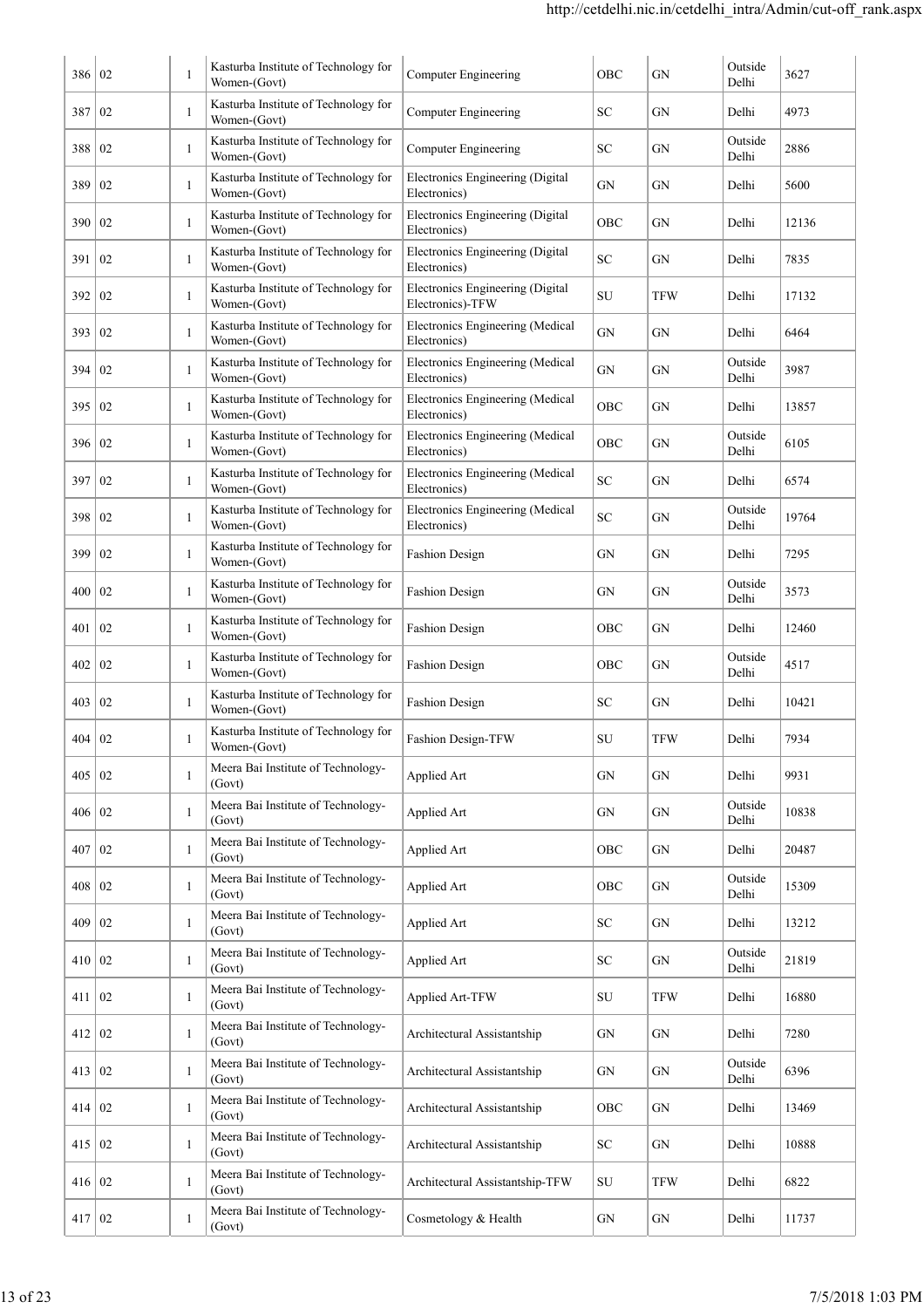| 418        | 02               | 1            | Meera Bai Institute of Technology-<br>(Govt) | Cosmetology & Health                             | GN        | GN         | Outside<br>Delhi | 9709  |
|------------|------------------|--------------|----------------------------------------------|--------------------------------------------------|-----------|------------|------------------|-------|
| 419        | 02               | $\mathbf{1}$ | Meera Bai Institute of Technology-<br>(Govt) | Cosmetology & Health                             | OBC       | GN         | Delhi            | 21095 |
| 420        | $\vert 02 \vert$ | 1            | Meera Bai Institute of Technology-<br>(Govt) | Cosmetology & Health                             | OBC       | GN         | Outside<br>Delhi | 13690 |
| 421        | $\overline{02}$  | $\mathbf{1}$ | Meera Bai Institute of Technology-<br>(Govt) | Cosmetology & Health                             | SС        | GN         | Delhi            | 18060 |
| 422        | $\overline{02}$  | -1           | Meera Bai Institute of Technology-<br>(Govt) | Cosmetology & Health                             | SC        | GN         | Outside<br>Delhi | 21968 |
| 423        | 02               | -1           | Meera Bai Institute of Technology-<br>(Govt) | Cosmetology & Health-TFW                         | SU        | <b>TFW</b> | Delhi            | 18956 |
| 424        | $\overline{02}$  | $\mathbf{1}$ | Meera Bai Institute of Technology-<br>(Govt) | Electronics and Communication<br>Engineering     | GN        | GN         | Delhi            | 4460  |
| 425        | $\overline{02}$  | -1           | Meera Bai Institute of Technology-<br>(Govt) | Electronics and Communication<br>Engineering     | GN        | GN         | Outside<br>Delhi | 1602  |
| 426        | $\vert 02 \vert$ | 1            | Meera Bai Institute of Technology-<br>(Govt) | Electronics and Communication<br>Engineering     | OBC       | GN         | Delhi            | 12132 |
| 427        | 02               | $\mathbf{1}$ | Meera Bai Institute of Technology-<br>(Govt) | Electronics and Communication<br>Engineering     | OBC       | GN         | Outside<br>Delhi | 2973  |
| 428        | 02               | 1            | Meera Bai Institute of Technology-<br>(Govt) | Electronics and Communication<br>Engineering     | <b>SC</b> | GN         | Delhi            | 8112  |
| 429        | 02               | $\mathbf{1}$ | Meera Bai Institute of Technology-<br>(Govt) | Electronics and Communication<br>Engineering     | <b>ST</b> | GN         | Delhi            | 16922 |
| 430        | 02               | $\mathbf{1}$ | Meera Bai Institute of Technology-<br>(Govt) | Electronics and Communication<br>Engineering-TFW | SU        | <b>TFW</b> | Delhi            | 12727 |
| 431        | 02               | $\mathbf{1}$ | Meera Bai Institute of Technology-<br>(Govt) | Interior Design                                  | GN        | GN         | Delhi            | 8402  |
| 432        | $\overline{02}$  | 1            | Meera Bai Institute of Technology-<br>(Govt) | Interior Design                                  | GN        | GN         | Outside<br>Delhi | 5468  |
| 433        | $\overline{02}$  | 1            | Meera Bai Institute of Technology-<br>(Govt) | <b>Interior Design</b>                           | OBC       | GN         | Delhi            | 16808 |
| 434        | 02               | 1            | Meera Bai Institute of Technology-<br>(Govt) | <b>Interior Design</b>                           | OBC       | GN         | Outside<br>Delhi | 7560  |
| 435        | 02               | 1            | Meera Bai Institute of Technology-<br>(Govt) | <b>Interior Design</b>                           | SС        | <b>GN</b>  | Delhi            | 13958 |
| 436        | $\vert 02 \vert$ | 1            | Meera Bai Institute of Technology-<br>(Govt) | Interior Design-TFW                              | SU        | TFW        | Delhi            | 13017 |
| 437        | 02               | 1            | Meera Bai Institute of Technology-<br>(Govt) | Library and Information Science                  | GN        | GN         | Delhi            | 8836  |
| 438        | $\vert 02 \vert$ | $\mathbf{1}$ | Meera Bai Institute of Technology-<br>(Govt) | Library and Information Science                  | GN        | GN         | Outside<br>Delhi | 8329  |
| 439        | 02               | 1            | Meera Bai Institute of Technology-<br>(Govt) | Library and Information Science                  | OBC       | GN         | Delhi            | 18826 |
| 440        | 02               | 1            | Meera Bai Institute of Technology-<br>(Govt) | Library and Information Science                  | OBC       | GN         | Outside<br>Delhi | 10181 |
| 441        | 02               | $\mathbf{1}$ | Meera Bai Institute of Technology-<br>(Govt) | Library and Information Science                  | SC        | GN         | Delhi            | 12747 |
| 442        | 02               | $\mathbf{1}$ | Meera Bai Institute of Technology-<br>(Govt) | Library and Information Science                  | SC        | GN         | Outside<br>Delhi | 16581 |
| 443        | $\vert 02 \vert$ | $\mathbf{1}$ | Meera Bai Institute of Technology-<br>(Govt) | Library and Information<br>Science-TFW           | SU        | <b>TFW</b> | Delhi            | 10316 |
| 444   02   |                  | $\,1\,$      | Meera Bai Institute of Technology-<br>(Govt) | Medical Lab Tech                                 | GN        | GN         | Delhi            | 1731  |
| 445   02   |                  | $\mathbf{1}$ | Meera Bai Institute of Technology-<br>(Govt) | Medical Lab Tech                                 | GN        | GN         | Outside<br>Delhi | 3405  |
| 446   02   |                  | 1            | Meera Bai Institute of Technology-<br>(Govt) | Medical Lab Tech                                 | OBC       | GN         | Delhi            | 6319  |
| 447        | $\mid$ 02        | $\mathbf{1}$ | Meera Bai Institute of Technology-<br>(Govt) | Medical Lab Tech                                 | OBC       | GN         | Outside<br>Delhi | 3913  |
| 448   02   |                  | $\mathbf{1}$ | Meera Bai Institute of Technology-<br>(Govt) | Medical Lab Tech                                 | SC        | GN         | Delhi            | 2893  |
| 449   $02$ |                  | 1            | Meera Bai Institute of Technology-<br>(Govt) | Medical Lab Tech                                 | SC        | GN         | Outside<br>Delhi | 12679 |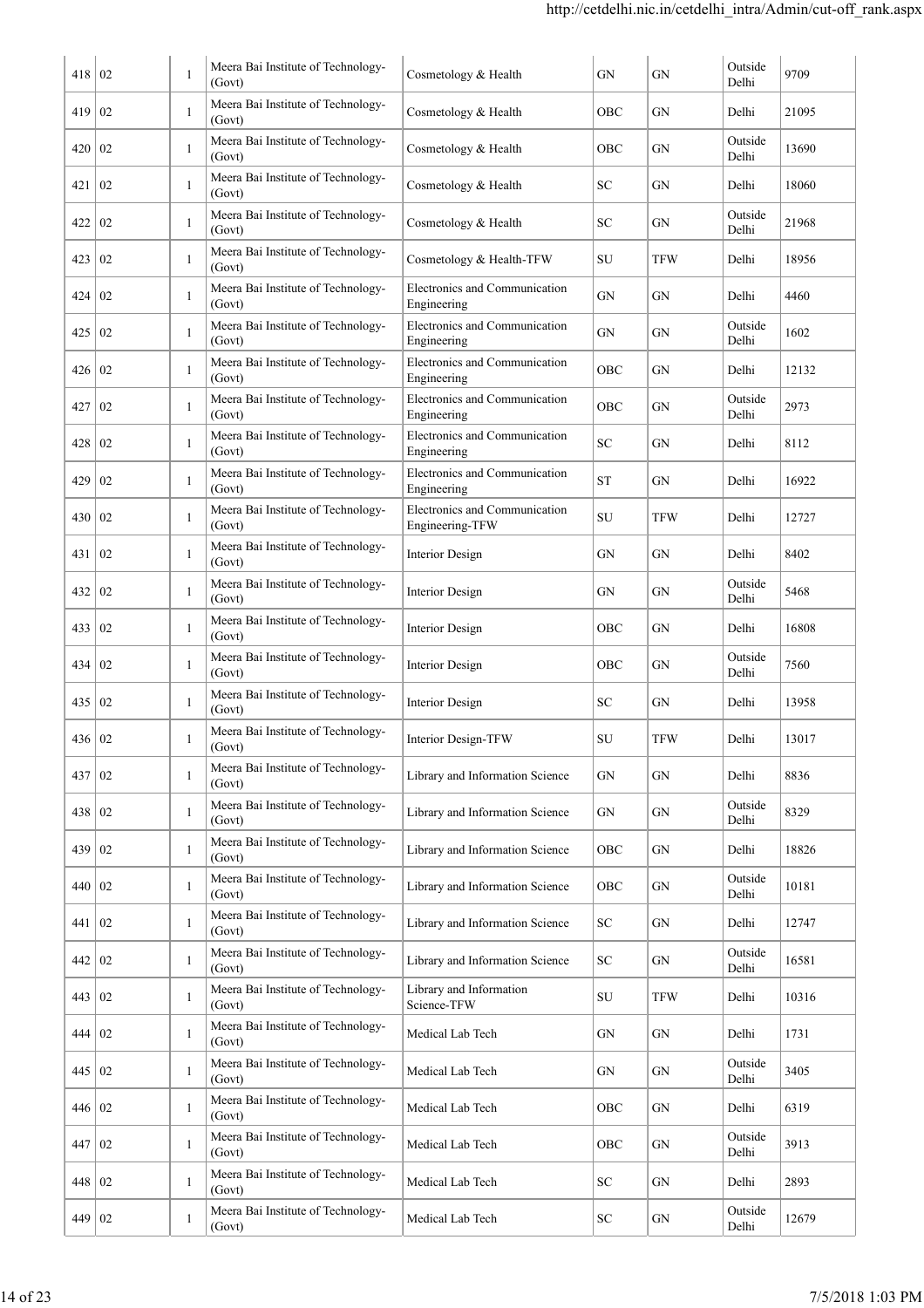| 450           | 02             | $\mathbf{1}$ | Meera Bai Institute of Technology-<br>(Govt)           | Medical Lab Tech                 | <b>ST</b>           | GN         | Delhi            | 15247 |
|---------------|----------------|--------------|--------------------------------------------------------|----------------------------------|---------------------|------------|------------------|-------|
| 451           | 02             | $\mathbf{1}$ | Meera Bai Institute of Technology-<br>(Govt)           | Medical Lab Tech                 | <b>ST</b>           | GN         | Outside<br>Delhi | 18291 |
| 452           | 02             | $\mathbf{1}$ | Meera Bai Institute of Technology-<br>(Govt)           | Medical Lab Tech-TFW             | SU                  | <b>TFW</b> | Delhi            | 2776  |
| 453           | $\overline{0}$ | 1            | Pusa Institute of Technolgoy<br>(Morning Shift)-(Govt) | Automobile Engineering           | GN                  | GN         | Delhi            | 2084  |
| 454           | 02             | 1            | Pusa Institute of Technolgoy<br>(Morning Shift)-(Govt) | Automobile Engineering           | GN                  | GN         | Outside<br>Delhi | 537   |
| 455   02      |                | 1            | Pusa Institute of Technolgoy<br>(Morning Shift)-(Govt) | Automobile Engineering           | OBC                 | GN         | Delhi            | 5816  |
| 456           | 02             | 1            | Pusa Institute of Technolgoy<br>(Morning Shift)-(Govt) | Automobile Engineering           | SC                  | GN         | Delhi            | 5063  |
| 457           | 02             | 1            | Pusa Institute of Technolgoy<br>(Morning Shift)-(Govt) | Automobile Engineering           | ST                  | GN         | Outside<br>Delhi | 8518  |
| 458           | 02             | 1            | Pusa Institute of Technolgoy<br>(Morning Shift)-(Govt) | Automobile Engineering           | SU                  | DP         | Delhi            | 9830  |
| 459           | 02             | 1            | Pusa Institute of Technolgoy<br>(Morning Shift)-(Govt) | Automobile Engineering-TFW       | SU                  | <b>TFW</b> | Delhi            | 5554  |
| 460           | 02             | 1            | Pusa Institute of Technolgoy<br>(Morning Shift)-(Govt) | Civil Engineering                | GN                  | GN         | Delhi            | 1013  |
| 461           | 02             | 1            | Pusa Institute of Technolgoy<br>(Morning Shift)-(Govt) | Civil Engineering                | GN                  | ${\rm GN}$ | Outside<br>Delhi | 37    |
| 462           | 02             | $\mathbf{1}$ | Pusa Institute of Technolgoy<br>(Morning Shift)-(Govt) | Civil Engineering                | OBC                 | GN         | Delhi            | 2906  |
| 463           | 02             | $\mathbf{1}$ | Pusa Institute of Technolgoy<br>(Morning Shift)-(Govt) | Civil Engineering                | OBC                 | GN         | Outside<br>Delhi | 266   |
| 464           | 02             | $\mathbf{1}$ | Pusa Institute of Technolgoy<br>(Morning Shift)-(Govt) | Civil Engineering                | SC                  | GN         | Delhi            | 3058  |
| 465           | $\overline{0}$ | $\mathbf{1}$ | Pusa Institute of Technolgoy<br>(Morning Shift)-(Govt) | Civil Engineering                | SC                  | GN         | Outside<br>Delhi | 2039  |
| 466   02      |                | $\mathbf{1}$ | Pusa Institute of Technolgoy<br>(Morning Shift)-(Govt) | Civil Engineering                | <b>ST</b>           | <b>GN</b>  | Delhi            | 14520 |
| 467 02        |                | $\mathbf{1}$ | Pusa Institute of Technolgoy<br>(Morning Shift)-(Govt) | Civil Engineering                | <b>ST</b>           | GN         | Outside<br>Delhi | 7789  |
| 468 02        |                | $\mathbf{1}$ | Pusa Institute of Technolgoy<br>(Morning Shift)-(Govt) | Civil Engineering                | SU                  | DP         | Delhi            | 9326  |
| $469 \mid 02$ |                | $\mathbf{1}$ | Pusa Institute of Technolgoy<br>(Morning Shift)-(Govt) | Civil Engineering (Construction) | ${\rm GN}$          | GN         | Delhi            | 2648  |
| 470 02        |                | 1            | Pusa Institute of Technolgoy<br>(Morning Shift)-(Govt) | Civil Engineering (Construction) | GN                  | GN         | Outside<br>Delhi | 801   |
| 471 02        |                | $\mathbf{1}$ | Pusa Institute of Technolgoy<br>(Morning Shift)-(Govt) | Civil Engineering (Construction) | OBC                 | GN         | Delhi            | 6438  |
| 472   02      |                | $\mathbf{1}$ | Pusa Institute of Technolgoy<br>(Morning Shift)-(Govt) | Civil Engineering (Construction) | OBC                 | GN         | Outside<br>Delhi | 919   |
| 473 02        |                | $\mathbf{1}$ | Pusa Institute of Technolgoy<br>(Morning Shift)-(Govt) | Civil Engineering (Construction) | SC                  | GN         | Delhi            | 5416  |
| 474   $02$    |                | $\mathbf{1}$ | Pusa Institute of Technolgoy<br>(Morning Shift)-(Govt) | Civil Engineering (Construction) | SC                  | ${\rm GN}$ | Outside<br>Delhi | 2824  |
| 475 02        |                | $\mathbf{1}$ | Pusa Institute of Technolgoy<br>(Morning Shift)-(Govt) | Civil Engineering (Construction) | <b>ST</b>           | GN         | Delhi            | 20442 |
| 476 02        |                | $\mathbf{1}$ | Pusa Institute of Technolgoy<br>(Morning Shift)-(Govt) | Civil Engineering-TFW            | SU                  | <b>TFW</b> | Delhi            | 2912  |
| 477           | 02             | $\mathbf{1}$ | Pusa Institute of Technolgoy<br>(Morning Shift)-(Govt) | <b>Electrical Engineering</b>    | GN                  | GN         | Delhi            | 853   |
| $478$   02    |                | 1            | Pusa Institute of Technolgoy<br>(Morning Shift)-(Govt) | <b>Electrical Engineering</b>    | GN                  | GN         | Outside<br>Delhi | 61    |
| 479           | 02             | 1            | Pusa Institute of Technolgoy<br>(Morning Shift)-(Govt) | <b>Electrical Engineering</b>    | OBC                 | ${\rm GN}$ | Delhi            | 1199  |
| 480           | 02             | 1            | Pusa Institute of Technolgoy<br>(Morning Shift)-(Govt) | <b>Electrical Engineering</b>    | $\operatorname{ST}$ | ${\rm GN}$ | Delhi            | 9311  |
| 481   02      |                | -1           | Pusa Institute of Technolgoy<br>(Morning Shift)-(Govt) | <b>Electrical Engineering</b>    | ${\rm SU}$          | DP         | Delhi            | 9591  |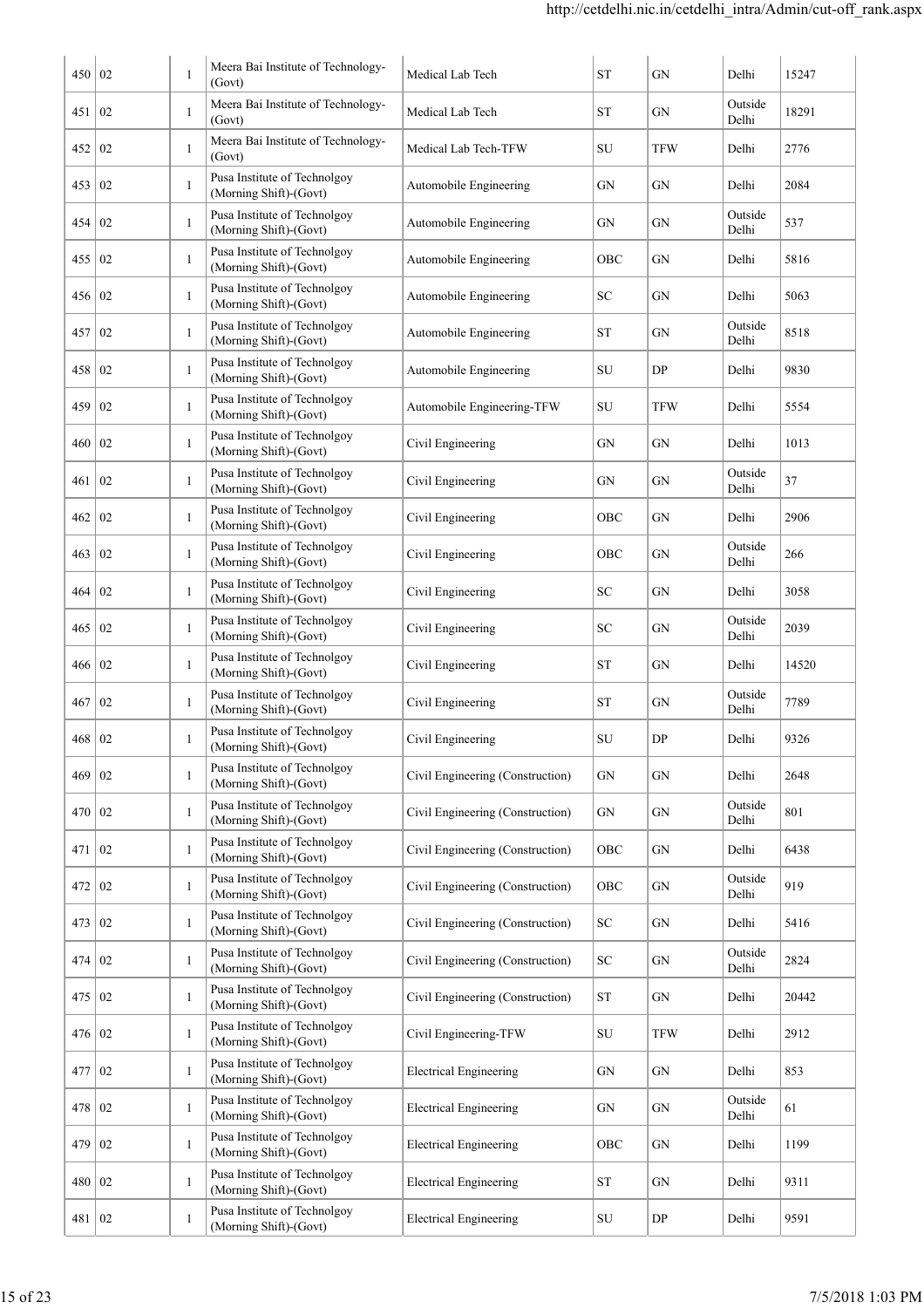| 482      | 02             | 1            | Pusa Institute of Technolgoy<br>(Morning Shift)-(Govt)   | Electrical Engineering-TFW                       | SU         | <b>TFW</b> | Delhi            | 1457  |
|----------|----------------|--------------|----------------------------------------------------------|--------------------------------------------------|------------|------------|------------------|-------|
| 483      | 02             | $\mathbf{1}$ | Pusa Institute of Technolgoy<br>(Morning Shift)-(Govt)   | Electronics and Communication<br>Engineering     | GN         | GN         | Delhi            | 1248  |
| 484      | 02             | $\mathbf{1}$ | Pusa Institute of Technolgoy<br>(Morning Shift)-(Govt)   | Electronics and Communication<br>Engineering     | GN         | GN         | Outside<br>Delhi | 210   |
| 485      | 02             | 1            | Pusa Institute of Technolgoy<br>(Morning Shift)-(Govt)   | Electronics and Communication<br>Engineering     | OBC        | GN         | Delhi            | 4767  |
| 486      | 02             | 1            | Pusa Institute of Technolgoy<br>(Morning Shift)-(Govt)   | Electronics and Communication<br>Engineering     | OBC        | GN         | Outside<br>Delhi | 887   |
| 487      | 02             | 1            | Pusa Institute of Technolgoy<br>(Morning Shift)-(Govt)   | Electronics and Communication<br>Engineering     | SC         | GN         | Delhi            | 1829  |
| 488      | 02             | 1            | Pusa Institute of Technolgoy<br>(Morning Shift)-(Govt)   | Electronics and Communication<br>Engineering-TFW | SU         | <b>TFW</b> | Delhi            | 3414  |
| 489      | 02             | 1            | Pusa Institute of Technolgoy<br>(Morning Shift)-(Govt)   | Mechanical Engineering                           | GN         | GN         | Delhi            | 504   |
| 490      | 02             | 1            | Pusa Institute of Technolgoy<br>(Morning Shift)-(Govt)   | Mechanical Engineering                           | GN         | GN         | Outside<br>Delhi | 164   |
| 491      | 02             | 1            | Pusa Institute of Technolgoy<br>(Morning Shift)-(Govt)   | Mechanical Engineering                           | OBC        | GN         | Delhi            | 2354  |
| 492      | 02             | 1            | Pusa Institute of Technolgoy<br>(Morning Shift)-(Govt)   | Mechanical Engineering                           | OBC        | GN         | Outside<br>Delhi | 494   |
| 493      | 02             | 1            | Pusa Institute of Technolgoy<br>(Morning Shift)-(Govt)   | Mechanical Engineering                           | SC         | GN         | Delhi            | 2955  |
| 494      | 02             | $\mathbf{1}$ | Pusa Institute of Technolgoy<br>(Morning Shift)-(Govt)   | Mechanical Engineering                           | SC         | GN         | Outside<br>Delhi | 381   |
| 495      | 02             | $\mathbf{1}$ | Pusa Institute of Technolgoy<br>(Morning Shift)-(Govt)   | Mechanical Engineering                           | <b>ST</b>  | GN         | Delhi            | 12917 |
| 496      | 02             | 1            | Pusa Institute of Technolgoy<br>(Morning Shift)-(Govt)   | Mechanical Engineering                           | SU         | DP         | Delhi            | 15472 |
| 497      | 02             | 1            | Pusa Institute of Technolgoy<br>(Morning Shift)-(Govt)   | Mechanical Engineering-TFW                       | SU         | <b>TFW</b> | Delhi            | 2567  |
| 498      | 02             | 1            | Pusa Institute of Technolgoy<br>(Morning Shift)-(Govt)   | Printing Technology                              | GN         | GN         | Delhi            | 5684  |
| 499      | 02             | 1            | Pusa Institute of Technolgoy<br>(Morning Shift)-(Govt)   | Printing Technology                              | GN         | GN         | Outside<br>Delhi | 1864  |
| 500 02   |                | 1            | Pusa Institute of Technolgoy<br>(Morning Shift)-(Govt)   | Printing Technology                              | OBC        | GN         | Delhi            | 10530 |
| 501   02 |                | $\mathbf{1}$ | Pusa Institute of Technolgoy<br>(Morning Shift)-(Govt)   | Printing Technology                              | OBC        | ${\rm GN}$ | Outside<br>Delhi | 2403  |
| 502   02 |                | 1            | Pusa Institute of Technolgoy<br>(Morning Shift)-(Govt)   | Printing Technology                              | SC         | GN         | Delhi            | 10234 |
| 503   02 |                | 1            | Pusa Institute of Technolgoy<br>(Morning Shift)-(Govt)   | Printing Technology                              | <b>ST</b>  | ${\rm GN}$ | Outside<br>Delhi | 17912 |
| 504   02 |                | 1            | Pusa Institute of Technolgoy<br>(Morning Shift)-(Govt)   | Printing Technology-TFW                          | SU         | TFW        | Delhi            | 8379  |
| 505 02   |                | $\mathbf{1}$ | Pusa Institute of Technology<br>(Afternoon Shift)-(Govt) | Civil Engineering                                | GN         | GN         | Delhi            | 2621  |
| 506 02   |                | $\mathbf{1}$ | Pusa Institute of Technology<br>(Afternoon Shift)-(Govt) | Civil Engineering                                | GN         | GN         | Outside<br>Delhi | 150   |
| 507      | $\overline{0}$ | $\mathbf{1}$ | Pusa Institute of Technology<br>(Afternoon Shift)-(Govt) | Civil Engineering                                | OBC        | ${\rm GN}$ | Delhi            | 5427  |
| 508   02 |                | $\mathbf{1}$ | Pusa Institute of Technology<br>(Afternoon Shift)-(Govt) | Civil Engineering                                | OBC        | GN         | Outside<br>Delhi | 824   |
| 509      | $\overline{0}$ | 1            | Pusa Institute of Technology<br>(Afternoon Shift)-(Govt) | Civil Engineering                                | ${\rm SC}$ | GN         | Delhi            | 3995  |
| 510 02   |                | $\mathbf{1}$ | Pusa Institute of Technology<br>(Afternoon Shift)-(Govt) | Civil Engineering-TFW                            | SU         | TFW        | Delhi            | 10467 |
| 511   02 |                | 1            | Pusa Institute of Technology<br>(Afternoon Shift)-(Govt) | <b>Electrical Engineering</b>                    | ${\rm GN}$ | GN         | Delhi            | 1544  |
| 512      | 02             | 1            | Pusa Institute of Technology<br>(Afternoon Shift)-(Govt) | <b>Electrical Engineering</b>                    | OBC        | GN         | Delhi            | 4485  |
| 513      | 02             | 1            | Pusa Institute of Technology<br>(Afternoon Shift)-(Govt) | <b>Electrical Engineering</b>                    | ${\rm SC}$ | GN         | Delhi            | 3530  |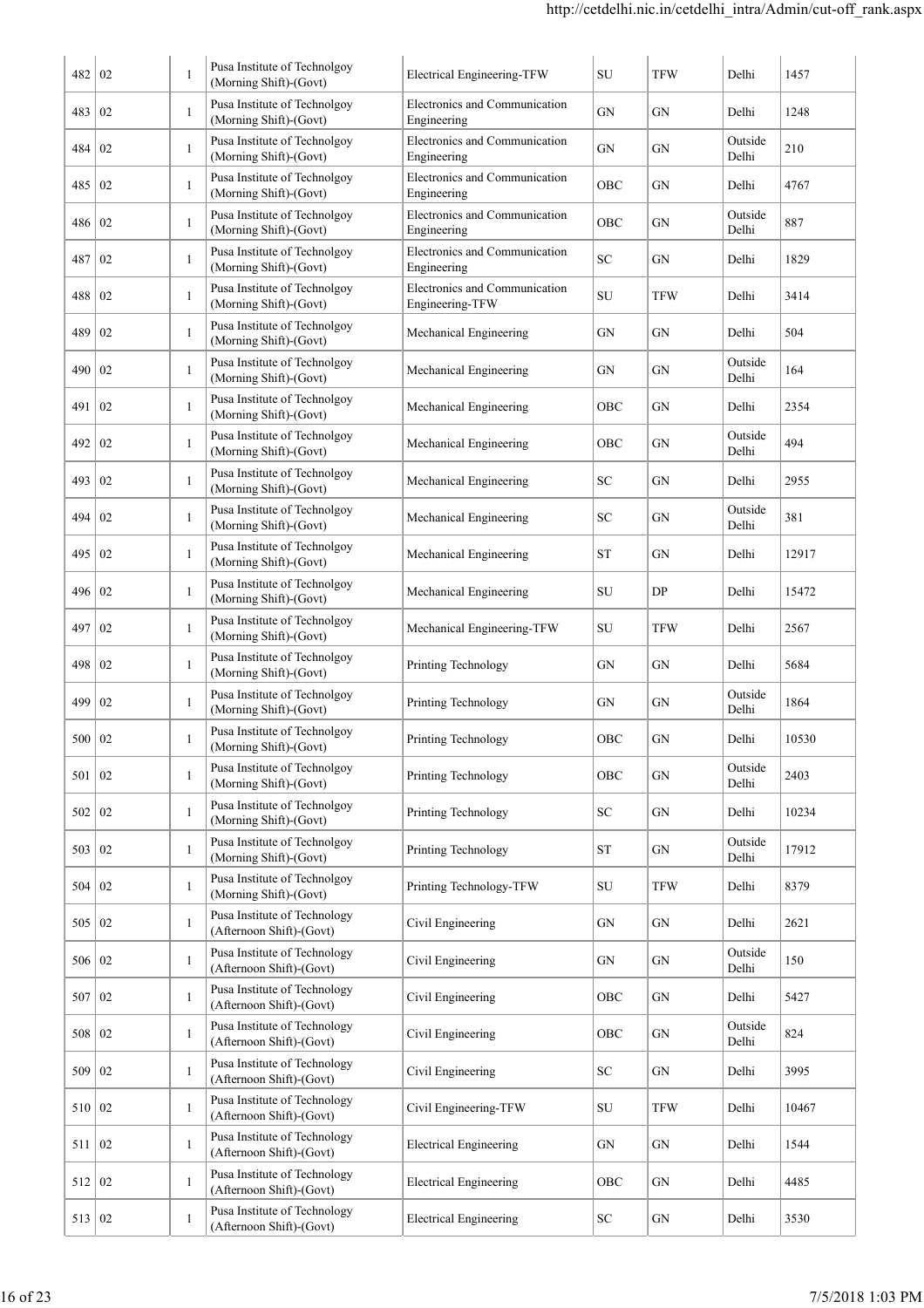| 514      | 02               | $\mathbf{1}$ | Pusa Institute of Technology<br>(Afternoon Shift)-(Govt) | <b>Electrical Engineering</b>                    | <b>ST</b>          | GN         | Delhi            | 20163 |
|----------|------------------|--------------|----------------------------------------------------------|--------------------------------------------------|--------------------|------------|------------------|-------|
| 515      | 02               | 1            | Pusa Institute of Technology<br>(Afternoon Shift)-(Govt) | <b>Electrical Engineering</b>                    | ST                 | GN         | Outside<br>Delhi | 13566 |
| 516      | 02               | 1            | Pusa Institute of Technology<br>(Afternoon Shift)-(Govt) | Electrical Engineering-TFW                       | SU                 | TFW        | Delhi            | 4046  |
| 517      | 02               | $\mathbf{1}$ | Pusa Institute of Technology<br>(Afternoon Shift)-(Govt) | Electronics and Communication<br>Engineering     | GN                 | GN         | Delhi            | 3017  |
| 518      | 02               | $\mathbf{1}$ | Pusa Institute of Technology<br>(Afternoon Shift)-(Govt) | Electronics and Communication<br>Engineering     | OBC                | GN         | Delhi            | 7655  |
| 519      | 02               | $\mathbf{1}$ | Pusa Institute of Technology<br>(Afternoon Shift)-(Govt) | Electronics and Communication<br>Engineering     | SC                 | GN         | Delhi            | 6230  |
| 520      | 02               | 1            | Pusa Institute of Technology<br>(Afternoon Shift)-(Govt) | Electronics and Communication<br>Engineering     | <b>ST</b>          | GN         | Outside<br>Delhi | 15359 |
| 521      | 02               | 1            | Pusa Institute of Technology<br>(Afternoon Shift)-(Govt) | Electronics and Communication<br>Engineering-TFW | SU                 | TFW        | Delhi            | 7875  |
| 522      | 02               | 1            | Pusa Institute of Technology<br>(Afternoon Shift)-(Govt) | Mechanical Engineering                           | GN                 | GN         | Delhi            | 1336  |
| 523      | 02               | $\mathbf{1}$ | Pusa Institute of Technology<br>(Afternoon Shift)-(Govt) | Mechanical Engineering                           | OBC                | GN         | Delhi            | 2820  |
| 524      | 02               | $\mathbf{1}$ | Pusa Institute of Technology<br>(Afternoon Shift)-(Govt) | Mechanical Engineering                           | OBC                | GN         | Outside<br>Delhi | 551   |
| 525      | 02               | $\mathbf{1}$ | Pusa Institute of Technology<br>(Afternoon Shift)-(Govt) | Mechanical Engineering                           | SC                 | GN         | Delhi            | 4823  |
| 526      | 02               | $\mathbf{1}$ | Pusa Institute of Technology<br>(Afternoon Shift)-(Govt) | Mechanical Engineering                           | <b>ST</b>          | GN         | Outside<br>Delhi | 4437  |
| 527      | 02               | 1            | Pusa Institute of Technology<br>(Afternoon Shift)-(Govt) | Mechanical Engineering                           | SU                 | DP         | Delhi            | 17161 |
| 528      | 02               | 1            | Pusa Institute of Technology<br>(Afternoon Shift)-(Govt) | Mechanical Engineering                           | SU                 | PH         | Delhi            | 18851 |
| 529      | 02               | -1           | Pusa Institute of Technology<br>(Afternoon Shift)-(Govt) | Mechanical Engineering-TFW                       | SU                 | TFW        | Delhi            | 2385  |
| 530      | 02               | -1           | Pusa Institute of Technology<br>(Afternoon Shift)-(Govt) | Printing Technology                              | GN                 | GN         | Delhi            | 6359  |
| 531      | 02               | -1           | Pusa Institute of Technology<br>(Afternoon Shift)-(Govt) | Printing Technology                              | GN                 | GN         | Outside<br>Delhi | 2287  |
| 532      | 02               |              | Pusa Institute of Technology<br>(Afternoon Shift)-(Govt) | Printing Technology                              | OBC                | GN         | Delhi            | 11643 |
| 533      | 02               | 1            | Pusa Institute of Technology<br>(Afternoon Shift)-(Govt) | Printing Technology                              | OBC                | GN         | Outside<br>Delhi | 2551  |
| 534      | 02               | 1            | Pusa Institute of Technology<br>(Afternoon Shift)-(Govt) | Printing Technology                              | ${\rm SC}$         | GN         | Delhi            | 10926 |
| 535      | 02               | $\mathbf{1}$ | Pusa Institute of Technology<br>(Afternoon Shift)-(Govt) | Printing Technology                              | ${\rm SC}$         | ${\rm GN}$ | Outside<br>Delhi | 8765  |
| 536      | 02               | 1            | Pusa Institute of Technology<br>(Afternoon Shift)-(Govt) | Printing Technology-TFW                          | ${\rm SU}$         | <b>TFW</b> | Delhi            | 12877 |
| 537      | 02               | $\mathbf{1}$ | Rajokari Institute of Technology<br>$-Govt)$             | <b>Computer Engineering</b>                      | GN                 | GN         | Delhi            | 3085  |
| 538      | $ 02\rangle$     | 1            | Rajokari Institute of Technology<br>$-Govt)$             | <b>Computer Engineering</b>                      | GN                 | GN         | Outside<br>Delhi | 1365  |
| 539      | $\vert 02 \vert$ | 1            | Rajokari Institute of Technology<br>$-Govt)$             | <b>Computer Engineering</b>                      | OBC                | GN         | Delhi            | 6817  |
| 540   02 |                  | $\mathbf{1}$ | Rajokari Institute of Technology<br>$-Govt)$             | <b>Computer Engineering</b>                      | SC                 | GN         | Delhi            | 6807  |
| 541 02   |                  | $\mathbf{1}$ | Rajokari Institute of Technology<br>$-Govt)$             | <b>Computer Engineering</b>                      | ST                 | GN         | Delhi            | 20670 |
| 542   02 |                  | 1            | Rajokari Institute of Technology<br>$-Govt)$             | <b>Computer Engineering</b>                      | ${\cal S}{\cal T}$ | GN         | Outside<br>Delhi | 13221 |
| 543   02 |                  | 1            | Rajokari Institute of Technology<br>$-Govt)$             | Computer Engineering-TFW                         | SU                 | TFW        | Delhi            | 6101  |
|          |                  |              | Rajokari Institute of Technology                         | IT Enabled Services and                          | GN                 | GN         | Delhi            | 4118  |
| 544   02 |                  | 1            | $-Govt)$                                                 | Management                                       |                    |            |                  |       |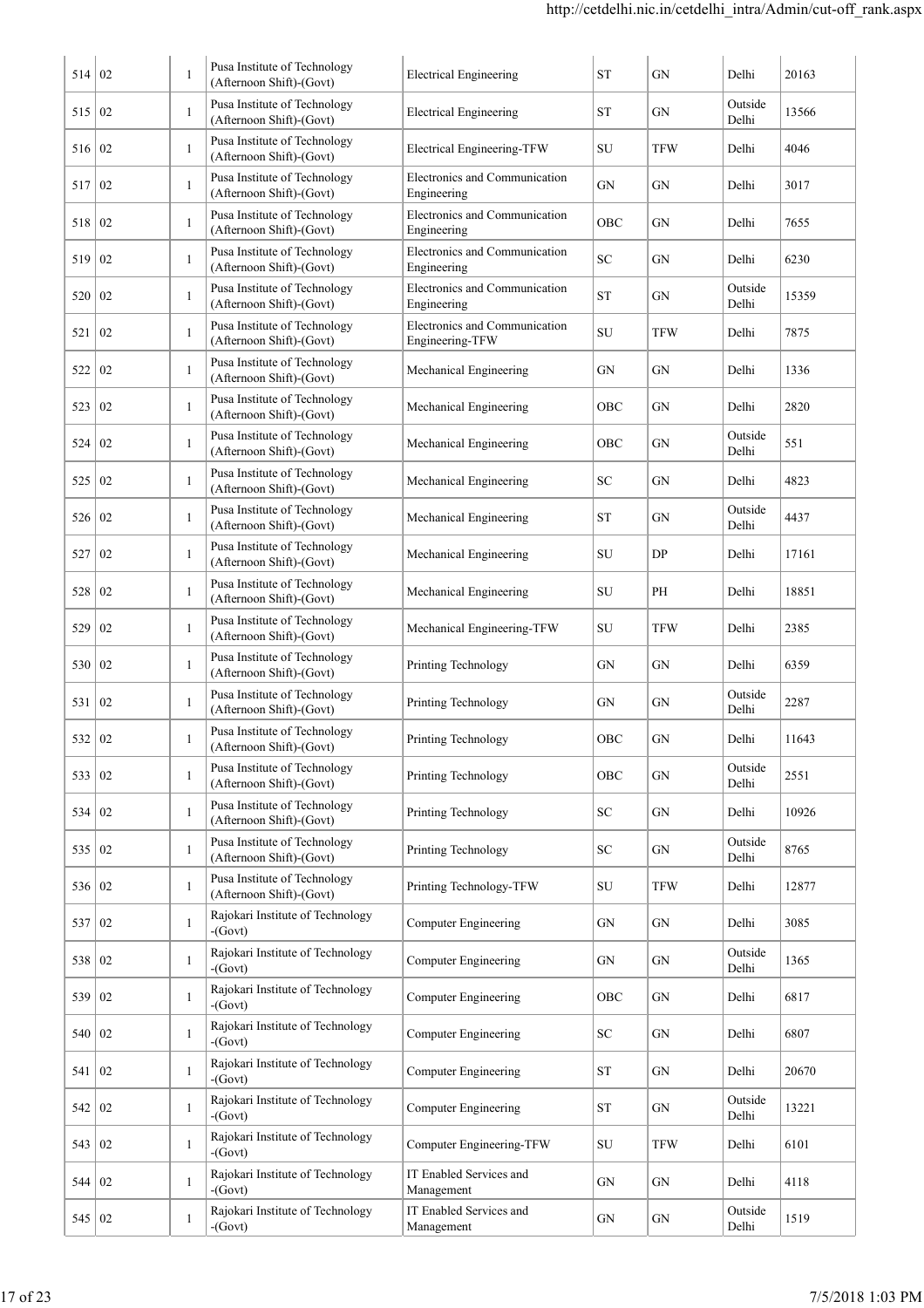| 546      | 02 | $\mathbf{1}$   | Rajokari Institute of Technology<br>$-Govt)$           | IT Enabled Services and<br>Management     | OBC                | <b>GN</b>  | Delhi            | 8992  |
|----------|----|----------------|--------------------------------------------------------|-------------------------------------------|--------------------|------------|------------------|-------|
| 547      | 02 | $\mathbf{1}$   | Rajokari Institute of Technology<br>$-Govt)$           | IT Enabled Services and<br>Management     | OBC                | GN         | Outside<br>Delhi | 1969  |
| 548      | 02 | $\mathbf{1}$   | Rajokari Institute of Technology<br>$-Govt)$           | IT Enabled Services and<br>Management     | SC                 | GN         | Delhi            | 9374  |
| 549      | 02 | $\mathbf{1}$   | Rajokari Institute of Technology<br>$-Govt)$           | IT Enabled Services and<br>Management     | SC                 | GN         | Outside<br>Delhi | 6495  |
| 550      | 02 | $\mathbf{1}$   | Rajokari Institute of Technology<br>$-Govt)$           | IT Enabled Services and<br>Management-TFW | SU                 | <b>TFW</b> | Delhi            | 11049 |
| 551      | 02 | $\mathbf{1}$   | Sarada Ukil School of Art - (Aided)                    | Art for Drawing Teacher                   | GN                 | GN         | Delhi            | 8768  |
| 552      | 02 | 1              | Sarada Ukil School of Art - (Aided)                    | Art for Drawing Teacher                   | GN                 | GN         | Outside<br>Delhi | 3938  |
| 553      | 02 | $\mathbf{1}$   | Sarada Ukil School of Art - (Aided)                    | Art for Drawing Teacher                   | OBC                | GN         | Delhi            | 11283 |
| 554      | 02 | $\mathbf{1}$   | Sarada Ukil School of Art - (Aided)                    | Art for Drawing Teacher                   | OBC                | GN         | Outside<br>Delhi | 4972  |
| 555   02 |    | $\mathbf{1}$   | Sarada Ukil School of Art - (Aided)                    | Art for Drawing Teacher                   | SC                 | GN         | Delhi            | 13535 |
| 556      | 02 | 1              | Sarada Ukil School of Art - (Aided)                    | Art for Drawing Teacher                   | SU                 | <b>TFW</b> | Delhi            | 16340 |
| 557      | 02 | $\mathfrak{2}$ | Bhai Parmanand Institute of Business<br>Studies-(Govt) | Modern Office Practice (English)          | GN                 | GN         | Delhi            | 67    |
| 558      | 02 | $\mathfrak{2}$ | Bhai Parmanand Institute of Business<br>Studies-(Govt) | Modern Office Practice (English)          | GN                 | GN         | Outside<br>Delhi | 117   |
| 559      | 02 | $\overline{2}$ | Bhai Parmanand Institute of Business<br>Studies-(Govt) | Modern Office Practice (English)          | OBC                | GN         | Delhi            | 209   |
| 560      | 02 | $\overline{2}$ | Bhai Parmanand Institute of Business<br>Studies-(Govt) | Modern Office Practice (English)          | OBC                | GN         | Outside<br>Delhi | 162   |
| 561      | 02 | $\overline{2}$ | Bhai Parmanand Institute of Business<br>Studies-(Govt) | Modern Office Practice (English)          | ${\rm SC}$         | GN         | Outside<br>Delhi | 241   |
| 562      | 02 | $\overline{2}$ | Bhai Parmanand Institute of Business<br>Studies-(Govt) | Modern Office Practice (English)          | ${\cal S}{\cal T}$ | GN         | Delhi            | 478   |
| 563      | 02 | $\overline{2}$ | Bhai Parmanand Institute of Business<br>Studies-(Govt) | Modern Office Practice (English)          | SU                 | PH         | Delhi            | 84    |
| 564      | 02 | $\overline{2}$ | Bhai Parmanand Institute of Business<br>Studies-(Govt) | Modern Office Practice<br>(English)-TFW   | SU                 | <b>TFW</b> | Delhi            | 166   |
| 565      | 02 | $\overline{2}$ | Meera Bai Institute of Technology-<br>(Govt)           | Modern Office Practice (English)          | GN                 | GN         | Delhi            | 130   |
| 566 02   |    | $\overline{2}$ | Meera Bai Institute of Technology-<br>(Govt)           | Modern Office Practice (English)          | ${\rm GN}$         | ${\rm GN}$ | Outside<br>Delhi | 98    |
| 567      | 02 | $\overline{2}$ | Meera Bai Institute of Technology-<br>(Govt)           | Modern Office Practice (English)          | OBC                | GN         | Delhi            | 475   |
| 568   02 |    | $\overline{2}$ | Meera Bai Institute of Technology-<br>(Govt)           | Modern Office Practice (English)          | ${\rm SC}$         | GN         | Delhi            | 291   |
| 569      | 02 | $\overline{2}$ | Meera Bai Institute of Technology-<br>(Govt)           | Modern Office Practice<br>(English)-TFW   | SU                 | <b>TFW</b> | Delhi            | 155   |
| 570      | 02 | 3              | Bhai Parmanand Institute of Business<br>Studies-(Govt) | Modern Office Practice (Hindi)            | ${\rm GN}$         | GN         | Delhi            | 21    |
| 571      | 02 | 3              | Bhai Parmanand Institute of Business<br>Studies-(Govt) | Modern Office Practice (Hindi)            | ${\rm GN}$         | ${\rm GN}$ | Outside<br>Delhi | 4     |
| 572      | 02 | 3              | Bhai Parmanand Institute of Business<br>Studies-(Govt) | Modern Office Practice (Hindi)            | OBC                | GN         | Delhi            | 59    |
| 573      | 02 | 3              | Bhai Parmanand Institute of Business<br>Studies-(Govt) | Modern Office Practice (Hindi)            | OBC                | GN         | Outside<br>Delhi | 51    |
| 574      | 02 | 3              | Bhai Parmanand Institute of Business<br>Studies-(Govt) | Modern Office Practice (Hindi)            | <b>SC</b>          | GN         | Delhi            | 49    |
| 575      | 02 | 3              | Meera Bai Institute of Technology-<br>(Govt)           | Modern Office Practice (Hindi)            | ${\rm GN}$         | GN         | Delhi            | 64    |
| 576      | 02 | 3              | Meera Bai Institute of Technology-<br>(Govt)           | Modern Office Practice<br>(Hindi)-TFW     | SU                 | <b>TFW</b> | Delhi            | 56    |
| 577      | 02 | $\overline{4}$ | Baba Hari Dass College of<br>Pharmacy-(Pvt)            | Pharmacy                                  | GN                 | GN         | Delhi            | 243   |
| 578      | 02 | $\overline{4}$ | Baba Hari Dass College of<br>Pharmacy-(Pvt)            | Pharmacy                                  | GN                 | GN         | Outside<br>Delhi | 295   |
| 579      | 02 | $\overline{4}$ | Baba Hari Dass College of<br>Pharmacy-(Pvt)            | Pharmacy                                  | OBC                | GN         | Delhi            | 496   |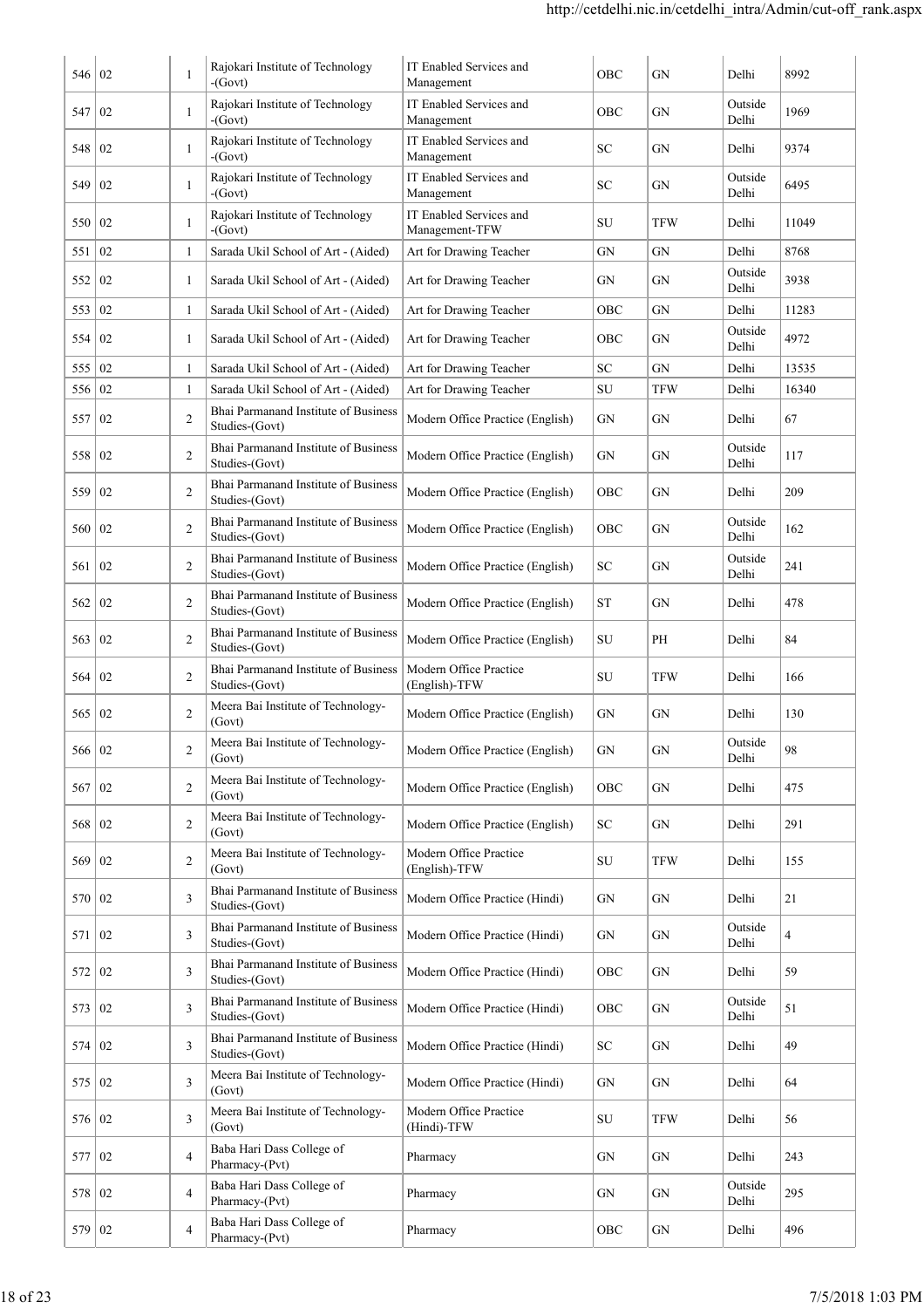| 580   02 |                | 4              | Baba Hari Dass College of<br>Pharmacy-(Pvt)                    | Pharmacy                                         | OBC        | GN         | Outside<br>Delhi | 337  |
|----------|----------------|----------------|----------------------------------------------------------------|--------------------------------------------------|------------|------------|------------------|------|
| 581      | 02             | $\overline{4}$ | Baba Hari Dass College of<br>Pharmacy-(Pvt)                    | Pharmacy                                         | SC         | GN         | Delhi            | 647  |
| 582      | 02             | 4              | Baba Hari Dass College of<br>Pharmacy-(Pvt)                    | Pharmacy                                         | SC         | GN         | Outside<br>Delhi | 364  |
| 583      | 02             | 4              | Baba Hari Dass College of<br>Pharmacy-(Pvt)                    | Pharmacy-TFW                                     | SU         | <b>TFW</b> | Delhi            | 663  |
| 584      | 02             | 4              | Integrated Institute of Technology-<br>(Govt)                  | Pharmacy                                         | GN         | GN         | Delhi            | 64   |
| 585      | $\overline{0}$ | 4              | Integrated Institute of Technology-<br>(Govt)                  | Pharmacy                                         | GN         | GN         | Outside<br>Delhi | 119  |
| 586   02 |                | 4              | Integrated Institute of Technology-<br>(Govt)                  | Pharmacy                                         | OBC        | GN         | Delhi            | 171  |
| 587      | 02             | 4              | Integrated Institute of Technology-<br>(Govt)                  | Pharmacy                                         | OBC        | ${\rm GN}$ | Outside<br>Delhi | 260  |
| 588      | 02             | 4              | Integrated Institute of Technology-<br>(Govt)                  | Pharmacy                                         | SC         | GN         | Delhi            | 238  |
| 589      | 02             | 4              | Integrated Institute of Technology-<br>(Govt)                  | Pharmacy                                         | ST         | GN         | Outside<br>Delhi | 397  |
| 590      | 02             | 4              | Integrated Institute of Technology-<br>(Govt)                  | Pharmacy-TFW                                     | SU         | <b>TFW</b> | Delhi            | 249  |
| 591      | 02             | 4              | Meera Bai Institute of Technology-<br>(Govt)                   | Pharmacy                                         | GN         | GN         | Delhi            | 144  |
| 592      | 02             | $\overline{4}$ | Meera Bai Institute of Technology-<br>(Govt)                   | Pharmacy                                         | GN         | GN         | Outside<br>Delhi | 233  |
| 593      | 02             | $\overline{4}$ | Meera Bai Institute of Technology-<br>(Govt)                   | Pharmacy                                         | OBC        | GN         | Delhi            | 304  |
| 594      | 02             | $\overline{4}$ | Meera Bai Institute of Technology-<br>(Govt)                   | Pharmacy                                         | SC         | GN         | Delhi            | 343  |
| 595      | 02             | $\overline{4}$ | Meera Bai Institute of Technology-<br>(Govt)                   | Pharmacy-TFW                                     | SU         | TFW        | Delhi            | 299  |
| 596      | 02             | 4              | Subramaniam Bharati College of<br>Science and Technology-(Pvt) | Pharmacy                                         | GN         | GN         | Delhi            | 351  |
| 597      | $\overline{0}$ | 4              | Subramaniam Bharati College of<br>Science and Technology-(Pvt) | Pharmacy                                         | GN         | GN         | Outside<br>Delhi | 365  |
| 598   02 |                | 4              | Subramaniam Bharati College of<br>Science and Technology-(Pvt) | Pharmacy                                         | OBC        | GN         | Delhi            | 510  |
| 599      | 02             | 4              | Subramaniam Bharati College of<br>Science and Technology-(Pvt) | Pharmacy                                         | SC         | GN         | Delhi            | 736  |
| 600   02 |                | $\overline{4}$ | Subramaniam Bharati College of<br>Science and Technology-(Pvt) | Pharmacy                                         | SC         | GN         | Outside<br>Delhi | 417  |
| 601      | 02             | $\overline{4}$ | Subramaniam Bharati College of<br>Science and Technology-(Pvt) | Pharmacy-TFW                                     | SU         | TFW        | Delhi            | 308  |
| 602      | 02             | 5              | Aditya Institute of Technology-(Pvt)                           | Electronics and Communication<br>Engineering     | GN         | GN         | Delhi            | 893  |
| 603   02 |                | 5              | Ambedkar Institute of Technology-<br>(Govt)                    | <b>Computer Engineering</b>                      | GN         | GN         | Delhi            | 51   |
| 604   02 |                | 5              | Ambedkar Institute of Technology-<br>(Govt)                    | <b>Computer Engineering</b>                      | OBC        | GN         | Delhi            | 403  |
| 605   02 |                | 5              | Ambedkar Institute of Technology-<br>(Govt)                    | Electronics Engineering (Digital<br>Electronics) | GN         | GN         | Delhi            | 310  |
| 606 02   |                | 5              | Ambedkar Institute of Technology-<br>(Govt)                    | Electronics Engineering (Digital<br>Electronics) | OBC        | GN         | Delhi            | 880  |
| 607      | 02             | 5              | Ambedkar Institute of Technology-<br>(Govt)                    | Electronics Engineering (Digital<br>Electronics) | SC         | GN         | Delhi            | 682  |
| 608   02 |                | 5              | Ambedkar Institute of Technology-<br>(Govt)                    | Electronics Engineering (Medical<br>Electronics) | GN         | GN         | Delhi            | 36   |
| 609      | 02             | 5              | Ambedkar Institute of Technology-<br>(Govt)                    | Electronics Engineering (Medical<br>Electronics) | OBC        | GN         | Delhi            | 1004 |
| 610 02   |                | 5              | Ambedkar Institute of Technology-<br>(Govt)                    | Electronics Engineering (Medical<br>Electronics) | ${\rm SC}$ | GN         | Delhi            | 752  |
| 611   02 |                | 5              | Ambedkar Institute of Technology-<br>(Govt)                    | Instrumentation and Control                      | GN         | GN         | Delhi            | 744  |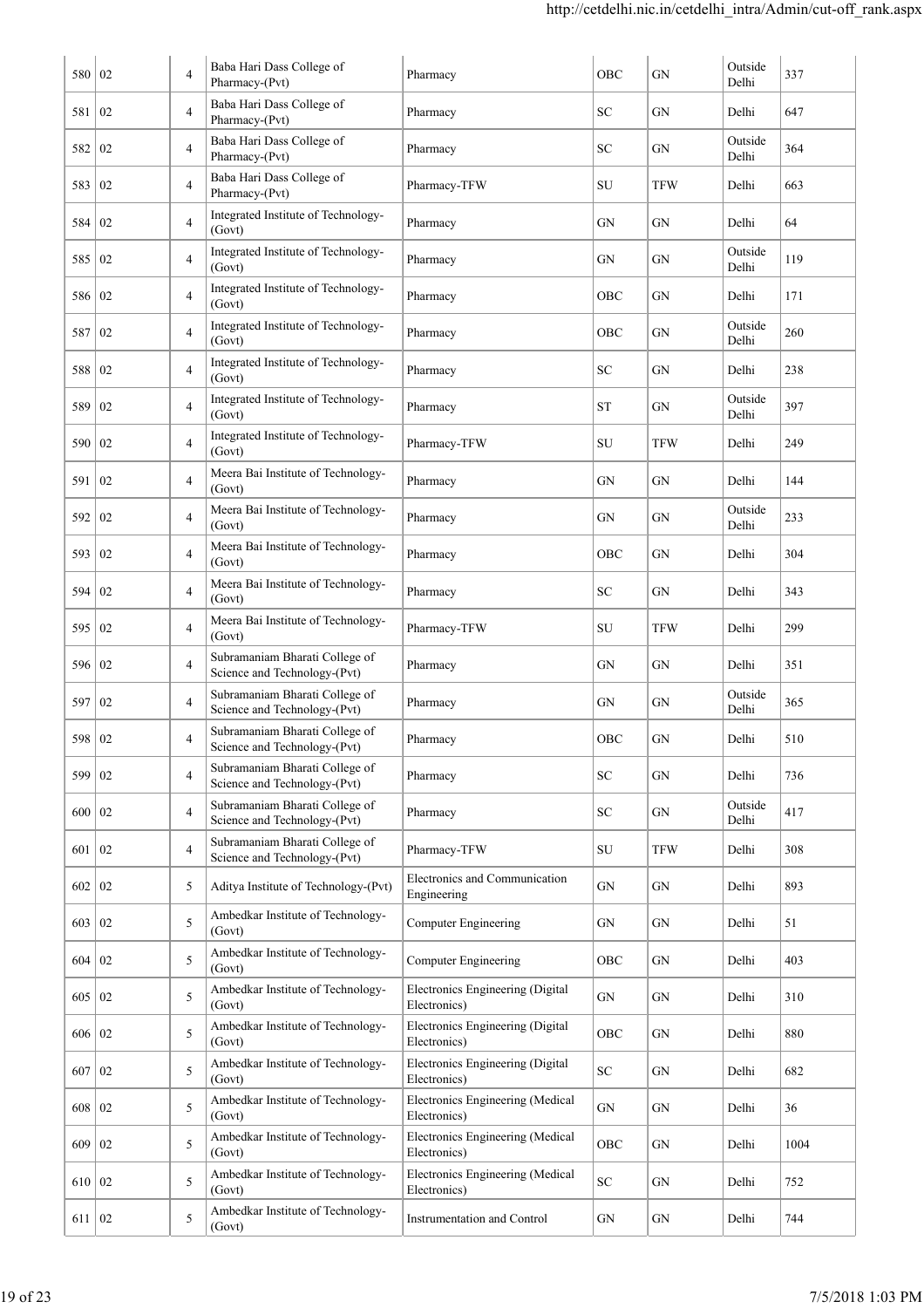| 612      | 02               | 5 | Ambedkar Institute of Technology-<br>(Govt)           | IT Enabled Services and<br>Management            | GN         | GN         | Delhi | 527  |
|----------|------------------|---|-------------------------------------------------------|--------------------------------------------------|------------|------------|-------|------|
| 613      | 02               | 5 | Ambedkar Institute of Technology-<br>(Govt)           | IT Enabled Services and<br>Management            | OBC        | GN         | Delhi | 973  |
| 614      | 02               | 5 | Aryabhat Institute of Technology-<br>(Govt)           | Civil Engineering                                | GN         | GN         | Delhi | 203  |
| 615      | 02               | 5 | Aryabhat Institute of Technology-<br>(Govt)           | Civil Engineering                                | OBC        | GN         | Delhi | 383  |
| 616      | 02               | 5 | Aryabhat Institute of Technology-<br>(Govt)           | Civil Engineering                                | SC         | GN         | Delhi | 413  |
| 617      | $\vert 02 \vert$ | 5 | Aryabhat Institute of Technology-<br>(Govt)           | <b>Electrical Engineering</b>                    | GN         | GN         | Delhi | 182  |
| 618      | $\overline{02}$  | 5 | Aryabhat Institute of Technology-<br>(Govt)           | <b>Electrical Engineering</b>                    | OBC        | GN         | Delhi | 317  |
| 619      | 02               | 5 | Aryabhat Institute of Technology-<br>(Govt)           | <b>Electrical Engineering</b>                    | SC         | GN         | Delhi | 394  |
| 620      | 02               | 5 | Aryabhat Institute of Technology-<br>(Govt)           | <b>Garment Fabrication Technology</b>            | GN         | GN         | Delhi | 606  |
| 621      | 02               | 5 | Aryabhat Institute of Technology-<br>(Govt)           | Mechanical Engineering                           | GN         | GN         | Delhi | 302  |
| 622      | $\overline{02}$  | 5 | Aryabhat Institute of Technology-<br>(Govt)           | Mechanical Engineering                           | OBC        | GN         | Delhi | 667  |
| 623      | $\overline{02}$  | 5 | Aryabhat Institute of Technology-<br>(Govt)           | Mechanical Engineering                           | SC         | GN         | Delhi | 596  |
| 624      | 02               | 5 | Aryabhat Institute of Technology-<br>(Govt)           | Mechanical Engineering                           | <b>ST</b>  | GN         | Delhi | 981  |
| 625      | 02               | 5 | Aryabhat Institute of Technology-<br>(Govt)           | Mechanical Engineering<br>(Maintenance)          | GN         | GN         | Delhi | 475  |
| 626      | 02               | 5 | Aryabhat Institute of Technology-<br>(Govt)           | Mechanical Engineering<br>(Maintenance)          | OBC        | GN         | Delhi | 930  |
| 627      | 02               | 5 | Chhotu Ram Rural Institute of<br>technology-(Pvt)     | Architectural Assistantship                      | GN         | GN         | Delhi | 978  |
| 628      | 02               | 5 | Chhotu Ram Rural Institute of<br>technology-(Pvt)     | Civil Engineering                                | GN         | GN         | Delhi | 992  |
| 629      | 02               | 5 | Chhotu Ram Rural Institute of<br>technology-(Pvt)     | <b>Electrical Engineering</b>                    | GN         | GN         | Delhi | 1024 |
| 630 02   |                  | 5 | Chhotu Ram Rural Institute of<br>technology-(Pvt)     | Electronics and Communication<br>Engineering     | GN         | GN         | Delhi | 1005 |
| 631      | $\overline{0}$   | 5 | Chhotu Ram Rural Institute of<br>technology-(Pvt)     | Electronics Engineering (Digital<br>Electronics) | GN         | <b>GN</b>  | Delhi | 677  |
| 632      | 02               | 5 | Chhotu Ram Rural Institute of<br>technology-(Pvt)     | Mechanical Engineering                           | GN         | <b>GN</b>  | Delhi | 831  |
| 633      | $\overline{02}$  | 5 | Chhotu Ram Rural Institute of<br>technology-(Pvt)     | Mechanical Engineering                           | OBC        | GN         | Delhi | 1025 |
| 634      | 02               | 5 | Chhotu Ram Rural Institute of<br>technology-(Pvt)     | Mechanical Engineering                           | SC         | GN         | Delhi | 1001 |
| 635   02 |                  | 5 | Delhi Institute of Tool Engineering-<br>(Govt)        | Mechanical Engineering                           | ${\rm GN}$ | GN         | Delhi | 452  |
| 636 02   |                  | 5 | Delhi Institute of Tool Engineering-<br>(Govt)        | Mechanical Engineering                           | OBC        | GN         | Delhi | 839  |
| 637      | $ 02\rangle$     | 5 | Delhi Institute of Tool Engineering-<br>(Govt)        | Mechanical Engineering                           | SC         | GN         | Delhi | 675  |
| 638      | 02               | 5 | Delhi Institute of Tool Engineering-<br>(Govt)        | Tool and Die Making                              | ${\rm GN}$ | GN         | Delhi | 535  |
| 639      | $\overline{0}$   | 5 | Delhi Institute of Tool Engineering-<br>(Govt)        | Tool and Die Making                              | OBC        | ${\rm GN}$ | Delhi | 1000 |
| 640      | 02               | 5 | Delhi Institute of Tool Engineering-<br>(Govt)        | Tool and Die Making                              | ${\rm SC}$ | GN         | Delhi | 926  |
| 641      | $\vert 02 \vert$ | 5 | Gobind Ballabh Pant Institute of<br>Technology-(Govt) | Automobile Engineering                           | GN         | GN         | Delhi | 562  |
| 642   02 |                  | 5 | Gobind Ballabh Pant Institute of<br>Technology-(Govt) | Automobile Engineering                           | OBC        | GN         | Delhi | 952  |
| 643   02 |                  | 5 | Gobind Ballabh Pant Institute of<br>Technology-(Govt) | Automobile Engineering                           | ${\rm SC}$ | GN         | Delhi | 585  |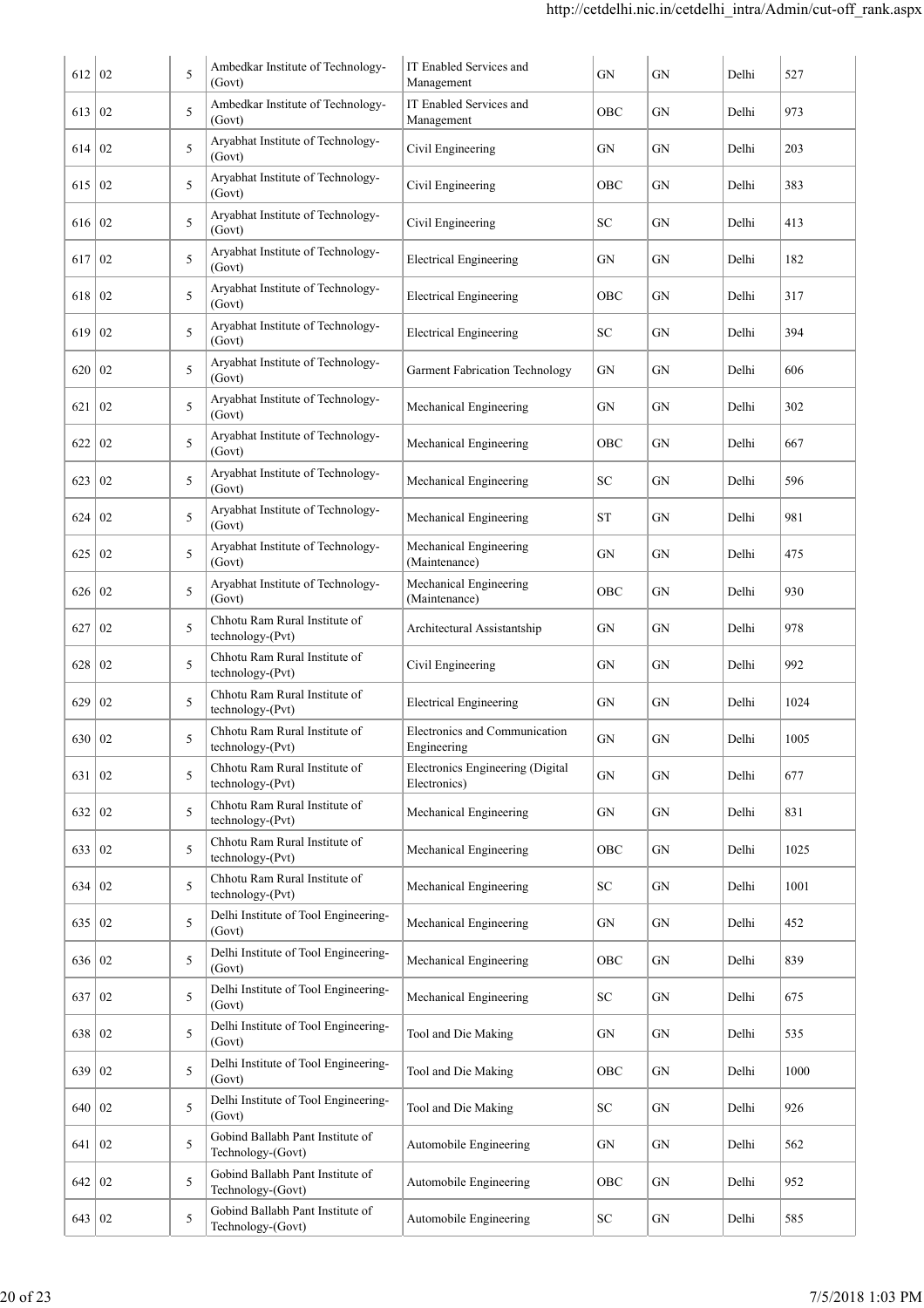| 644    | 02 | 5 | Gobind Ballabh Pant Institute of<br>Technology-(Govt)              | Automobile Engineering                       | <b>ST</b>  | GN         | Delhi | 813 |
|--------|----|---|--------------------------------------------------------------------|----------------------------------------------|------------|------------|-------|-----|
| 645    | 02 | 5 | Gobind Ballabh Pant Institute of<br>Technology-(Govt)              | Civil Engineering                            | GN         | GN         | Delhi | 369 |
| 646    | 02 | 5 | Gobind Ballabh Pant Institute of<br>Technology-(Govt)              | Civil Engineering                            | OBC        | GN         | Delhi | 721 |
| 647    | 02 | 5 | Gobind Ballabh Pant Institute of<br>Technology-(Govt)              | Civil Engineering                            | ST         | GN         | Delhi | 581 |
| 648    | 02 | 5 | Gobind Ballabh Pant Institute of<br>Technology-(Govt)              | <b>Electrical Engineering</b>                | GN         | GN         | Delhi | 147 |
| 649    | 02 | 5 | Gobind Ballabh Pant Institute of<br>Technology-(Govt)              | <b>Electrical Engineering</b>                | <b>OBC</b> | GN         | Delhi | 406 |
| 650    | 02 | 5 | Gobind Ballabh Pant Institute of<br>Technology-(Govt)              | <b>Electrical Engineering</b>                | <b>SC</b>  | GN         | Delhi | 251 |
| 651    | 02 | 5 | Gobind Ballabh Pant Institute of<br>Technology-(Govt)              | Mechanical Engineering                       | GN         | GN         | Delhi | 139 |
| 652    | 02 | 5 | Gobind Ballabh Pant Institute of<br>Technology-(Govt)              | Mechanical Engineering                       | OBC        | GN         | Delhi | 428 |
| 653    | 02 | 5 | Gobind Ballabh Pant Institute of<br>Technology-(Govt)              | Mechanical Engineering                       | SC         | GN         | Delhi | 504 |
| 654    | 02 | 5 | Gobind Ballabh Pant Institute of<br>Technology-(Govt)              | Mechanical Engineering                       | <b>ST</b>  | GN         | Delhi | 621 |
| 655    | 02 | 5 | Gobind Ballabh Pant Institute of<br>Technology-(Govt)              | Production Engineering                       | GN         | GN         | Delhi | 649 |
| 656    | 02 | 5 | Gobind Ballabh Pant Institute of<br>Technology-(Govt)              | Production Engineering                       | <b>OBC</b> | GN         | Delhi | 968 |
| 657    | 02 | 5 | Gobind Ballabh Pant Institute of<br>Technology-(Govt)              | Production Engineering                       | SC         | GN         | Delhi | 881 |
| 658    | 02 | 5 | Guru Nanak Dev Institute of<br>Technology (Afternoon Shift)-(Govt) | Chemical Engineering                         | GN         | GN         | Delhi | 933 |
| 659    | 02 | 5 | Guru Nanak Dev Institute of<br>Technology (Afternoon Shift)-(Govt) | Computer Engineering                         | GN         | GN         | Delhi | 154 |
| 660    | 02 | 5 | Guru Nanak Dev Institute of<br>Technology (Afternoon Shift)-(Govt) | Computer Engineering                         | OBC        | GN         | Delhi | 446 |
| 661    | 02 | 5 | Guru Nanak Dev Institute of<br>Technology (Afternoon Shift)-(Govt) | Electronics and Communication<br>Engineering | GN         | GN         | Delhi | 507 |
| 662    | 02 | 5 | Guru Nanak Dev Institute of<br>Technology (Afternoon Shift)-(Govt) | Electronics and Communication<br>Engineering | <b>OBC</b> | GN         | Delhi | 995 |
| 663    | 02 | 5 | Guru Nanak Dev Institute of<br>Technology (Afternoon Shift)-(Govt) | Mechanical Engineering                       | GN         | GN         | Delhi | 360 |
| 664    | 02 | 5 | Guru Nanak Dev Institute of<br>Technology (Afternoon Shift)-(Govt) | Mechanical Engineering                       | OBC        | GN         | Delhi | 766 |
| 665    | 02 | 5 | Guru Nanak Dev Institute of<br>Technology (Afternoon Shift)-(Govt) | Mechanical Engineering                       | SC         | ${\rm GN}$ | Delhi | 729 |
| 666    | 02 | 5 | Guru Nanak Dev Institute of<br>Technology (Morning Shift)-(Govt)   | Chemical Engineering                         | GN         | ${\rm GN}$ | Delhi | 833 |
| 667    | 02 | 5 | Guru Nanak Dev Institute of<br>Technology (Morning Shift)-(Govt)   | <b>Computer Engineering</b>                  | GN         | ${\rm GN}$ | Delhi | 138 |
| 668    | 02 | 5 | Guru Nanak Dev Institute of<br>Technology (Morning Shift)-(Govt)   | <b>Computer Engineering</b>                  | OBC        | GN         | Delhi | 684 |
| 669    | 02 | 5 | Guru Nanak Dev Institute of<br>Technology (Morning Shift)-(Govt)   | <b>Electrical Engineering</b>                | GN         | GN         | Delhi | 284 |
| 670    | 02 | 5 | Guru Nanak Dev Institute of<br>Technology (Morning Shift)-(Govt)   | <b>Electrical Engineering</b>                | OBC        | GN         | Delhi | 429 |
| 671    | 02 | 5 | Guru Nanak Dev Institute of<br>Technology (Morning Shift)-(Govt)   | <b>Electrical Engineering</b>                | SC         | GN         | Delhi | 490 |
| 672    | 02 | 5 | Guru Nanak Dev Institute of<br>Technology (Morning Shift)-(Govt)   | Electronics and Communication<br>Engineering | GN         | GN         | Delhi | 381 |
| 673    | 02 | 5 | Guru Nanak Dev Institute of<br>Technology (Morning Shift)-(Govt)   | Electronics and Communication<br>Engineering | OBC        | ${\rm GN}$ | Delhi | 989 |
| 674 02 |    | 5 | Guru Nanak Dev Institute of<br>Technology (Morning Shift)-(Govt)   | Mechanical Engineering                       | GN         | GN         | Delhi | 437 |
| 675    | 02 | 5 | Guru Nanak Dev Institute of<br>Technology (Morning Shift)-(Govt)   | Mechanical Engineering                       | OBC        | GN         | Delhi | 715 |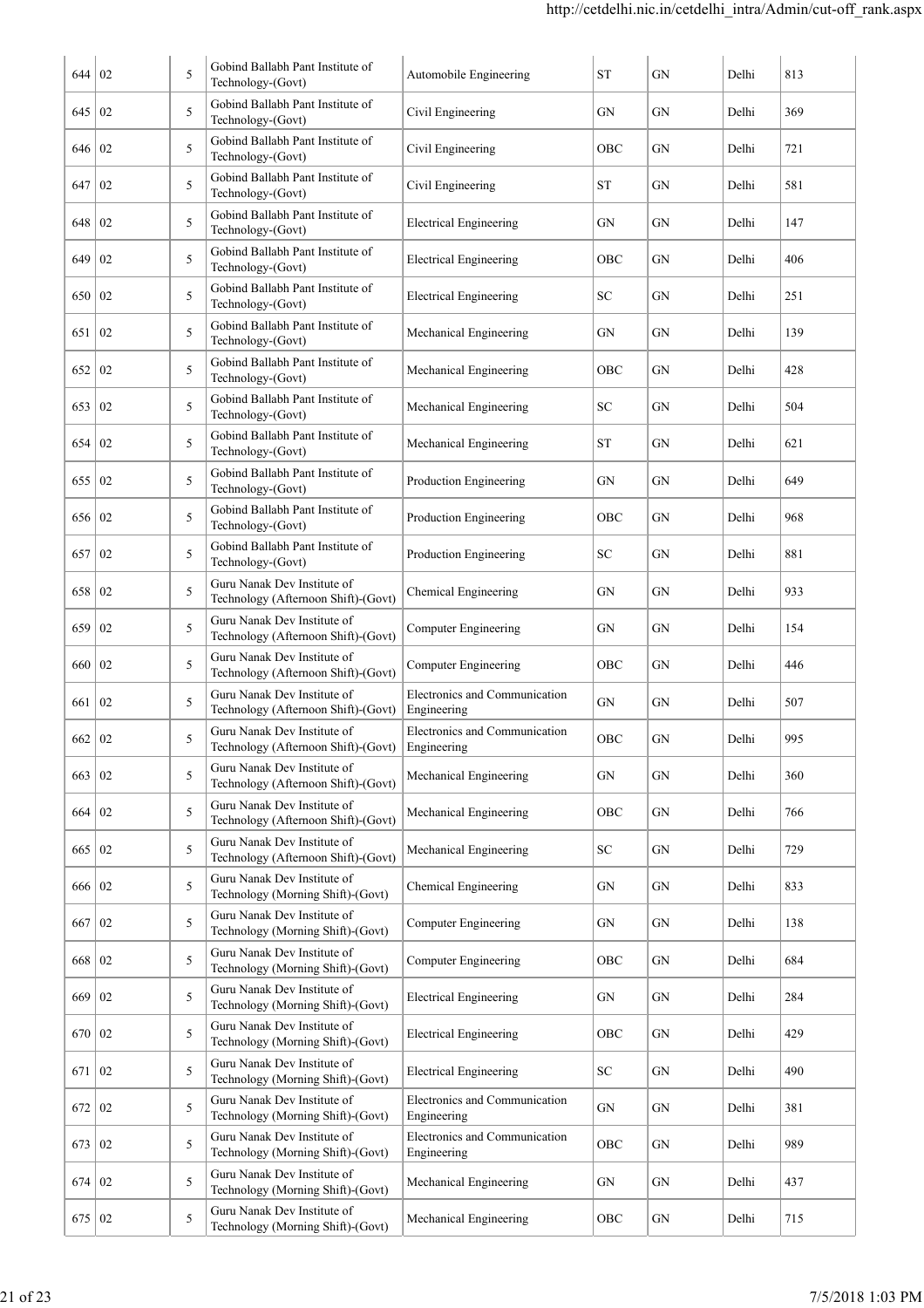| 676      | 02 | 5 | Guru Nanak Dev Institute of<br>Technology (Morning Shift)-(Govt) | Mechanical Engineering                               | SC         | GN         | Delhi | 594 |
|----------|----|---|------------------------------------------------------------------|------------------------------------------------------|------------|------------|-------|-----|
| 677      | 02 | 5 | Guru Nanak Dev Institute of<br>Technology (Morning Shift)-(Govt) | Polymer Technology                                   | GN         | GN         | Delhi | 571 |
| 678      | 02 | 5 | Integrated Institute of Technology-<br>(Govt)                    | IT Enabled Services and<br>Management                | GN         | GN         | Delhi | 844 |
| 679      | 02 | 5 | Integrated Institute of Technology-<br>(Govt)                    | Medical Lab Tech                                     | GN         | <b>GN</b>  | Delhi | 688 |
| 680      | 02 | 5 | Integrated Institute of Technology-<br>(Govt)                    | Medical Lab Tech                                     | OBC        | <b>GN</b>  | Delhi | 736 |
| 681      | 02 | 5 | Kasturba Institute of Technology for<br>Women-(Govt)             | Civil Engineering (Public Health &<br>Environmental) | GN         | GN         | Delhi | 812 |
| 682      | 02 | 5 | Kasturba Institute of Technology for<br>Women-(Govt)             | Civil Engineering (Public Health &<br>Environmental) | OBC        | GN         | Delhi | 878 |
| 683      | 02 | 5 | Kasturba Institute of Technology for<br>Women-(Govt)             | Civil Engineering (Public Health &<br>Environmental) | SC         | GN         | Delhi | 850 |
| 684      | 02 | 5 | Kasturba Institute of Technology for<br>Women-(Govt)             | Computer Engineering                                 | OBC        | <b>GN</b>  | Delhi | 495 |
| 685      | 02 | 5 | Kasturba Institute of Technology for<br>Women-(Govt)             | <b>Computer Engineering</b>                          | SС         | GN         | Delhi | 241 |
| 686      | 02 | 5 | Kasturba Institute of Technology for<br>Women-(Govt)             | Electronics Engineering (Digital<br>Electronics)     | GN         | GN         | Delhi | 822 |
| 687      | 02 | 5 | Kasturba Institute of Technology for<br>Women-(Govt)             | Electronics Engineering (Medical<br>Electronics)     | GN         | GN         | Delhi | 972 |
| 688      | 02 | 5 | Kasturba Institute of Technology for<br>Women-(Govt)             | <b>Fashion Design</b>                                | GN         | GN         | Delhi | 500 |
| 689      | 02 | 5 | Meera Bai Institute of Technology-<br>(Govt)                     | Applied Art                                          | GN         | <b>GN</b>  | Delhi | 439 |
| 690   02 |    | 5 | Meera Bai Institute of Technology-<br>(Govt)                     | Architectural Assistantship                          | GN         | <b>GN</b>  | Delhi | 397 |
| 691      | 02 | 5 | Meera Bai Institute of Technology-<br>(Govt)                     | Architectural Assistantship                          | OBC        | <b>GN</b>  | Delhi | 998 |
| 692   02 |    | 5 | Meera Bai Institute of Technology-<br>(Govt)                     | <b>Electronics and Communication</b><br>Engineering  | GN         | <b>GN</b>  | Delhi | 538 |
| 693      | 02 | 5 | Meera Bai Institute of Technology-<br>(Govt)                     | Electronics and Communication<br>Engineering         | OBC        | GN         | Delhi | 922 |
| 694      | 02 | 5 | Meera Bai Institute of Technology-<br>(Govt)                     | <b>Interior Design</b>                               | ${\rm GN}$ | ${\rm GN}$ | Delhi | 607 |
| 695 02   |    | 5 | Meera Bai Institute of Technology-<br>(Govt)                     | Medical Lab Tech                                     | GN         | ${\rm GN}$ | Delhi | 442 |
| 696 02   |    | 5 | Pusa Institute of Technolgoy<br>(Morning Shift)-(Govt)           | Automobile Engineering                               | GN         | GN         | Delhi | 419 |
| 697      | 02 | 5 | Pusa Institute of Technolgoy<br>(Morning Shift)-(Govt)           | Automobile Engineering                               | OBC        | ${\rm GN}$ | Delhi | 735 |
| 698      | 02 | 5 | Pusa Institute of Technolgoy<br>(Morning Shift)-(Govt)           | Civil Engineering                                    | <b>GN</b>  | ${\rm GN}$ | Delhi | 77  |
| 699      | 02 | 5 | Pusa Institute of Technolgoy<br>(Morning Shift)-(Govt)           | Civil Engineering                                    | OBC        | GN         | Delhi | 108 |
| 700      | 02 | 5 | Pusa Institute of Technolgoy<br>(Morning Shift)-(Govt)           | Civil Engineering                                    | ${\rm SC}$ | GN         | Delhi | 298 |
| 701      | 02 | 5 | Pusa Institute of Technolgoy<br>(Morning Shift)-(Govt)           | Civil Engineering (Construction)                     | <b>GN</b>  | GN         | Delhi | 336 |
| 702      | 02 | 5 | Pusa Institute of Technolgoy<br>(Morning Shift)-(Govt)           | Civil Engineering (Construction)                     | OBC        | ${\rm GN}$ | Delhi | 871 |
| 703      | 02 | 5 | Pusa Institute of Technolgoy<br>(Morning Shift)-(Govt)           | Civil Engineering (Construction)                     | ${\rm SC}$ | ${\rm GN}$ | Delhi | 657 |
| 704      | 02 | 5 | Pusa Institute of Technolgoy<br>(Morning Shift)-(Govt)           | <b>Electrical Engineering</b>                        | GN         | ${\rm GN}$ | Delhi | 44  |
| 705   02 |    | 5 | Pusa Institute of Technolgoy<br>(Morning Shift)-(Govt)           | <b>Electrical Engineering</b>                        | ${\rm SC}$ | GN         | Delhi | 180 |
| 706   02 |    | 5 | Pusa Institute of Technolgoy<br>(Morning Shift)-(Govt)           | Electronics and Communication<br>Engineering         | GN         | GN         | Delhi | 110 |
| 707   02 |    | 5 | Pusa Institute of Technolgoy<br>(Morning Shift)-(Govt)           | Electronics and Communication<br>Engineering         | OBC        | ${\rm GN}$ | Delhi | 249 |